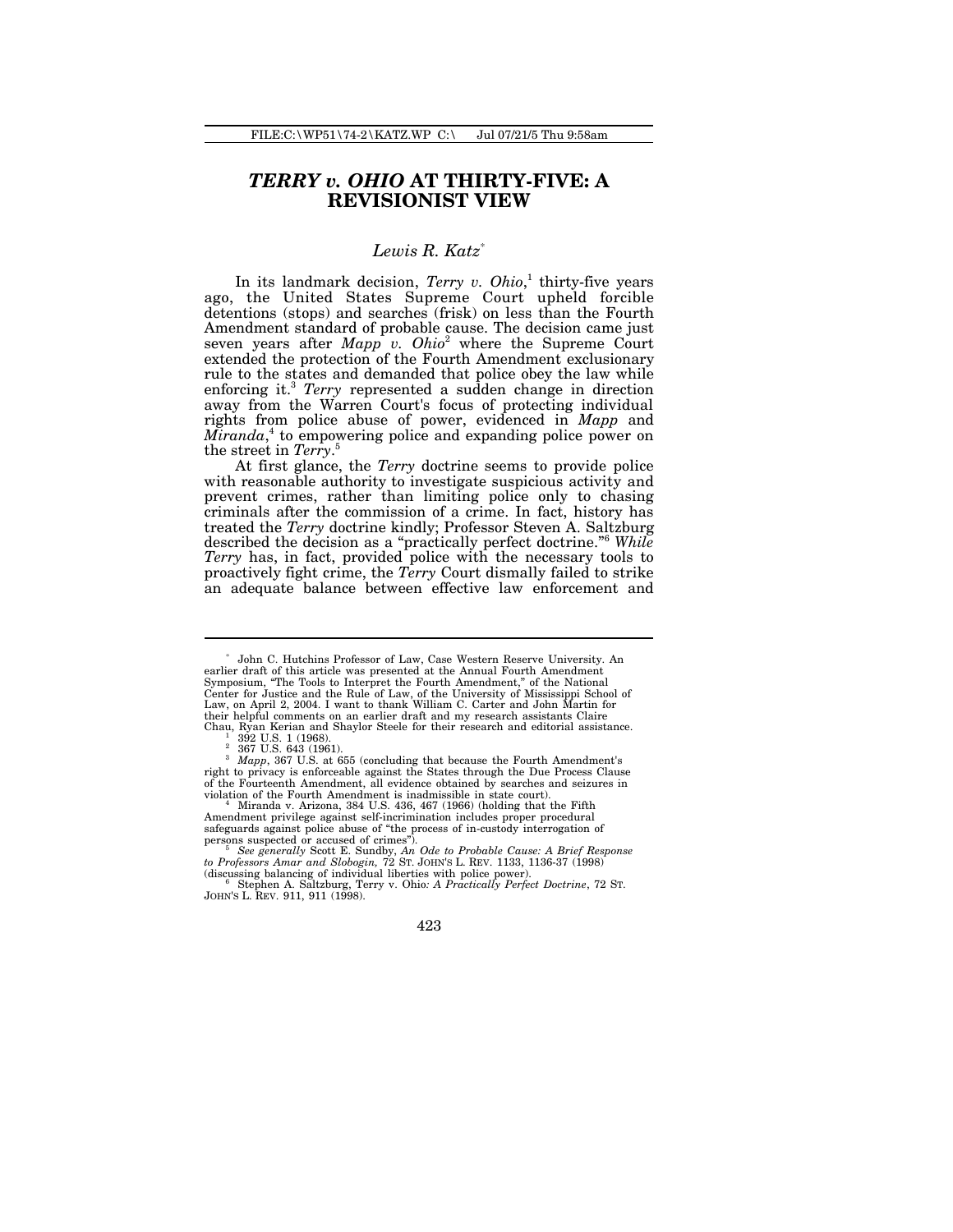individual freedom.<sup>7</sup> The Court struck that balance completely in favor of the police, and the balance has been further tipped in favor of police by later Supreme Courts.

Prior to *Mapp v. Ohio*, police were free in most states to act without regard to the limitations imposed by the Fourth Amendment. The burden of that police conduct fell most heavily on people in inner city, minority neighborhoods. At the time of *Mapp*, half the states had not imposed the exclusionary rule as a matter of state law.<sup>8</sup> In states without an exclusionary rule, police were free to detain and search people without reasonable cause because that police conduct had no impact on the outcome of any resulting criminal charges against the subject of the detention and search. Even in states that had adopted the exclusionary rule, citizens were exposed to arguably illegal detentions and searches under cover of suspicious persons, loitering and vagrancy statutes and ordinances.<sup>9</sup> The movement

Not all of the American states have adopted the exclusionary rule; indeed, only about half of them have done so. Twenty of the states appear to have adopted the rule without substantial qualification. . . . In Michigan, although the exclusionary rule was adopted early by the courts, certain categories of evidence are now placed outside the operation of the rule by constitutional amendment, including narcotics, firearms and other dangerous weapons seized in places other than a dwelling house. Alabama, Maryland, and South Dakota have by legislation adopted the rule only as to the situations stipulated in their statutes. Hawaii and Alaska have apparently not spoken to the question since becoming states. The federal rule of exclusion operates in the District of Columbia.

*Id.* at 251-52 (footnotes omitted). <sup>9</sup> *See* KATHERYN K. RUSSELL, THE COLOR OF CRIME (Niko Pfund ed., 1998). For example, vagrancy laws allowed Blacks to be arrested for the "crime" of being unemployed. Mississippi's statute was representative:

[A]ll freedmen, free negroes and mulattoes . . . over the age of eighteen years, found on the second Monday in January, 1866, or thereafter with no lawful employment or business, or found unlawfully assembling themselves together. . . shall be deemed vagrants, and on conviction thereof, shall be fined . . . not exceeding fifty dollars . . . and imprisoned . . . not exceeding ten days.

*Id.* at 19-20 (quoting Jason Gillmer, U.S. v. Clary: *Equal Protection and the Crack Statute*, 45 AM. U. L. REV. 497, 538 (1995) (citing an *Act to Amend the Vagrant Laws of the State*); Caleb Foote, *Vagrancy-Type Law and Its Administration*, 104 U. PA. L. REV. 603 (1956).

Administratively, vagrancy-type statutes are regarded as essential criminal preventives, providing a residual police power to facilitate the arrest, investigation and incarceration of suspicious persons. When the District of Columbia vagrancy law was revised ten years ago, Congress was told by police officials "... that one of the principal needs to assist in correctin the existing criminal situation in the District of Columbia is the strengthening of the existing vagrancy law." In most jurisdictions these statutes are sufficiently indefinite to give the police wide scope. They

<sup>7</sup> *Cf.* Gregory H. Williams, *The Supreme Court and Broken Promises: The Gradual But Continual Erosion of* Terry v. Ohio, 34 HOW. L.J. 567, 576 (1991) (arguing that the Court made the right compromise at the time but *Terry's* subsequent erosion negated the Court's insight).

<sup>&</sup>lt;sup>8</sup> See Francis A. Allen, *The Exclusionary Rule in the American Law of Search* and Seizure, 52 J. CRIM. L. CRIMINOLOGY & POLICE SCI. 246 (1961).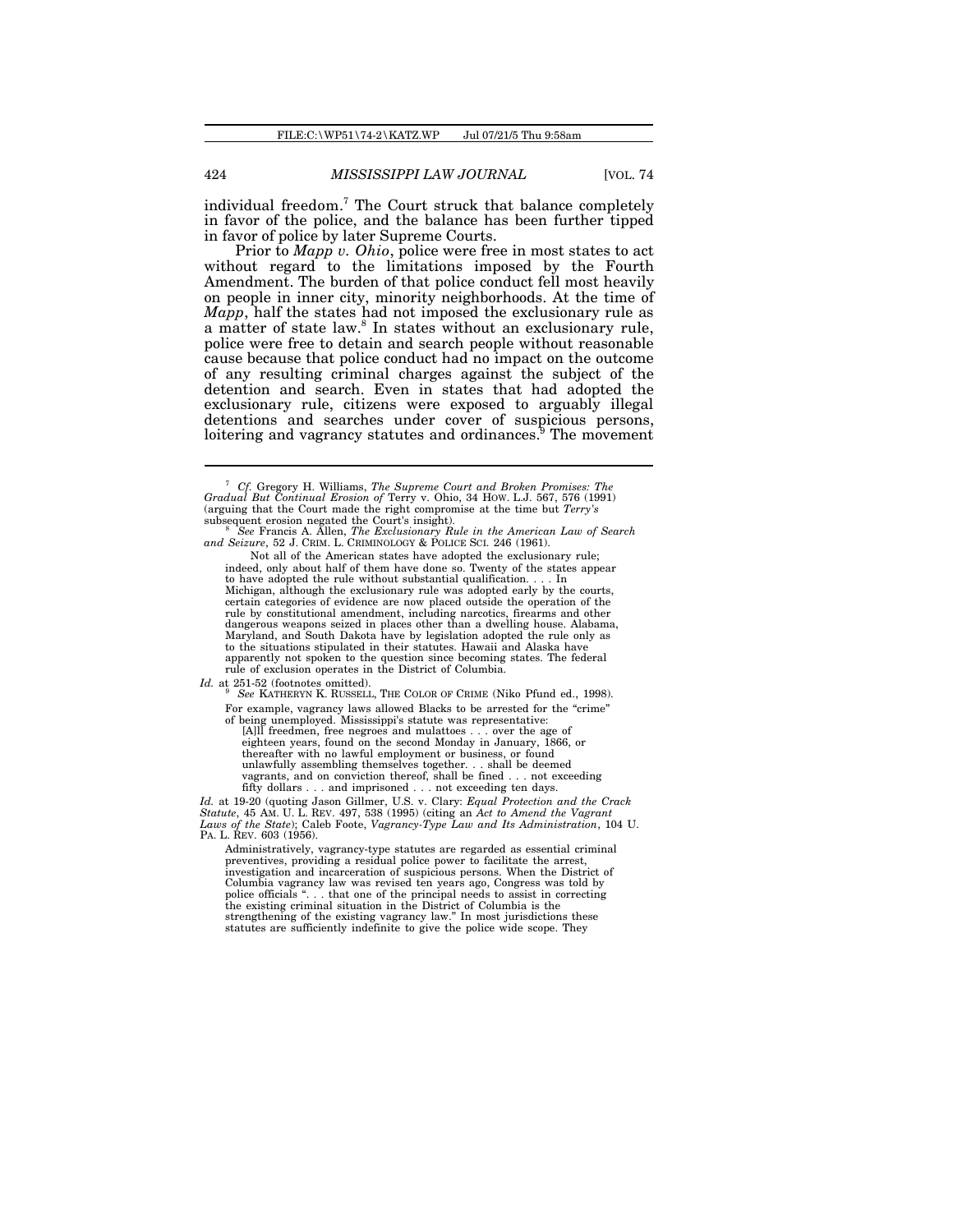of the states toward adoption of the exclusionary rule on their own and the imposition of the exclusionary rule on the remaining states in 1963, as well as the contemporaneous challenges to loitering and vagrancy statutes as unconstitutionally vague and overly broad, required police to develop new theories to justify interference on less than probable cause with a citizen's liberty and privacy interests on the street. $10$ 

A 1959 District of Columbia case, *United States v. Mitchell*, <sup>11</sup> illustrates the issue. While walking his beat, a police officer noticed the defendant attempting to flag a taxi cab at 5:30 in the morning.<sup>12</sup> The man was carrying a pillowcase, and from it an electric cord was dangling onto the ground.<sup>13</sup> The officer approached the defendant and asked him where he was coming from and what his name was. $14$  The defendant stated his name and told the officer that he was coming from a party.<sup>15</sup>

*Id.* at 714 (footnotes omitted); see also Lawrence Rosenthal, *Gang Loitering and*<br>*Race,* 91 J. CRIM. L. & CRIMINOLOGY 99, 151 (2000). See generally William O.<br>Douglas, *Vagrancy and Arrest on Suspicion, 70 YALE L.J. 1, Is There Something Suspicious About the Constitutionality of Loitering Laws?*, 50 OHIO ST. L.J. 717 (1989).

<sup>10</sup> *See* Papachristou v. Jacksonville, 405 U.S. 156 (1972).

This ordinance is void-for-vagueness, both in the case that it "fails to give a person of ordinary intelligence fair notice that his contemplated conduct is forbidden by the statute," and because it encourages arbitrary and erratic arrests and convictions. . . . The poor among us, the minorities, the average householder are not in business and not alerted to the regulatory schemes of vagrancy laws; and we assume they would have no understanding of their meaning and impact if they read them . . . . Those generally implicated by the imprecise terms of the ordinance –

poor people, nonconformists, dissenters, idlers—may be required to comport themselves according to the life style deemed appropriate by the Jacksonville police and the courts.

*Papachristou*, 405 U.S. at 162-63, 170 (citations omitted); *see also* Chicago v. Morales, 527 U.S. 41 (1999) (invalidating a city ordinance that prohibited "criminal street gang members from loitering with one another or with other persons in any public place" for being impermissibly vague on its face and an arbitrary restriction on personal liberties). <sup>11</sup> 179 F. Supp. 636 (D.D.C. 1959).

<sup>12</sup> *Mitchell*, 179 F. Supp. at 637.

<sup>13</sup> *Id.* <sup>14</sup> *Id.* <sup>15</sup> *Id.*

permit arrest without warrant and summary prosecution without jury before a justice of the peace or magistrate, and often simplify the problem of proof by placing on the defendant the burden of at least going forward with evidence of innocence. To the extent that one police actually are hampered by the restrictions of the ordinary law of arrest, by the illegality of arrests on mere suspicion alone, and by the defects and loopholes of substantive criminal law, vagrancy-type statutes facilitate the apprehension, investigation or harassment of suspected criminals. When suspects can be arrested for nothing else, it is often possible to "go and vag them.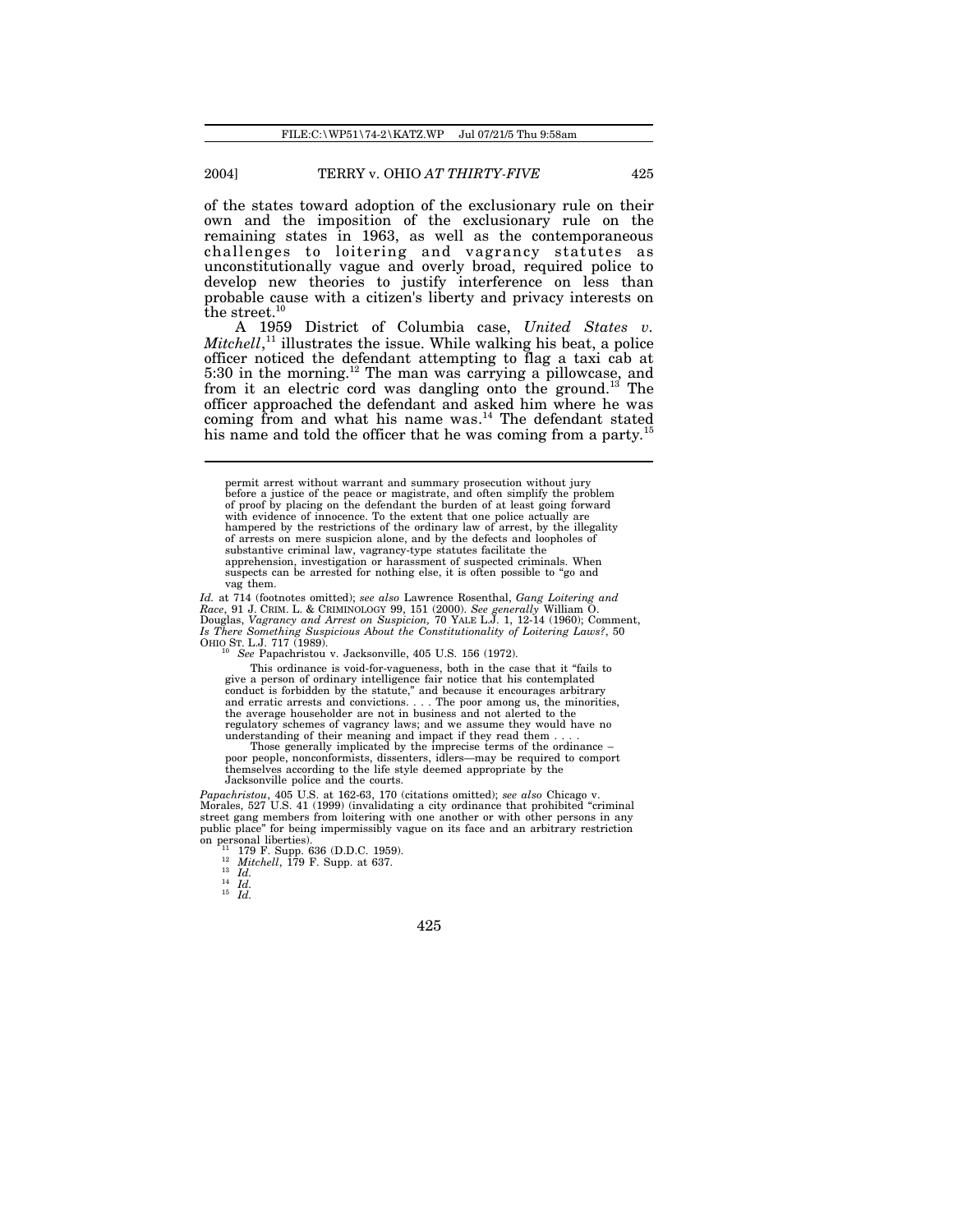The defendant also provided identification which corroborated his oral identification.<sup>16</sup> The officer had been walking the beat all night and had not seen or heard evidence of a party.<sup>17</sup> At this point in time, the officer had not observed a crime, nor had he received a report of a crime.<sup>18</sup> However, the officer asked the defendant to accompany him to a police call box roughly a block away.<sup>19</sup> When the defendant (wisely) inquired whether he was under arrest, the officer replied, "No, you are just being detained."<sup>20</sup> Upon arrival at the call box "the defendant seated himself on the record player contained in the [pillowcase]," and the officer made the call to the police station.<sup>21</sup> The police dispatch informed the officer that no house breakings had been reported.<sup>22</sup> Suddenly, the defendant fled leaving the property behind, and a short time later a report of a house burglary was received by police.<sup>23</sup> One week later, the defendant was apprehended and charged with house breaking and larceny of the record player and records contained in the pillow case that he had left when he bolted. $^{24}$ 

*Mitchell* was tried in the District of Columbia where the federal exclusionary rule, adopted in 1914, applied.<sup>25</sup> The defendant moved to suppress the evidence. Counsel for both the government and the state agreed that the mere questioning of the defendant did not constitute an arrest.<sup>26</sup> However, the defense asserted that an arrest occurred when the defendant was asked to accompany the officer to the call box.<sup>27</sup> The district court agreed, suppressed the evidence and held that the defendant had been seized without probable cause when he was required to accompany the officer to the call box.<sup>28</sup> At the time, federal law did not authorize the legal detention of a suspect on less than probable cause.

After *Mapp* dictated the same result as *Mitchell* in all of the states, pressure arose to allow police to make investigatory stops on less than probable cause as they had done for generations in this country. The United States Supreme Court

<sup>24</sup> *Id.*

<sup>25</sup> *See* Weeks v. United States, 232 U.S. 383, 392 (1914) (holding that evidence which is obtained by federal officials as a result of unlawful searches and seizures cannot be used to convict accused persons because it violates the Fourth Amendment).

<sup>26</sup> *Mitchell*, 179 F. Supp. at 636. <sup>27</sup> *Id.* <sup>28</sup> *Id.* at 637-38.

<sup>16</sup> *Id.* <sup>17</sup> *Id.* <sup>18</sup> *Id.* <sup>19</sup> *Id.* <sup>20</sup> *Id.* <sup>21</sup> *Id.* <sup>22</sup> *Id.* <sup>16</sup> *Id.*<br><sup>17</sup> *Id.*<br><sup>18</sup> *Id.*<br><sup>19</sup> *Id.*<br><sup>20</sup> *Id.*<br><sup>21</sup> *Id.*<br><sup>22</sup> *Id.*<br><sup>22</sup> *Id.*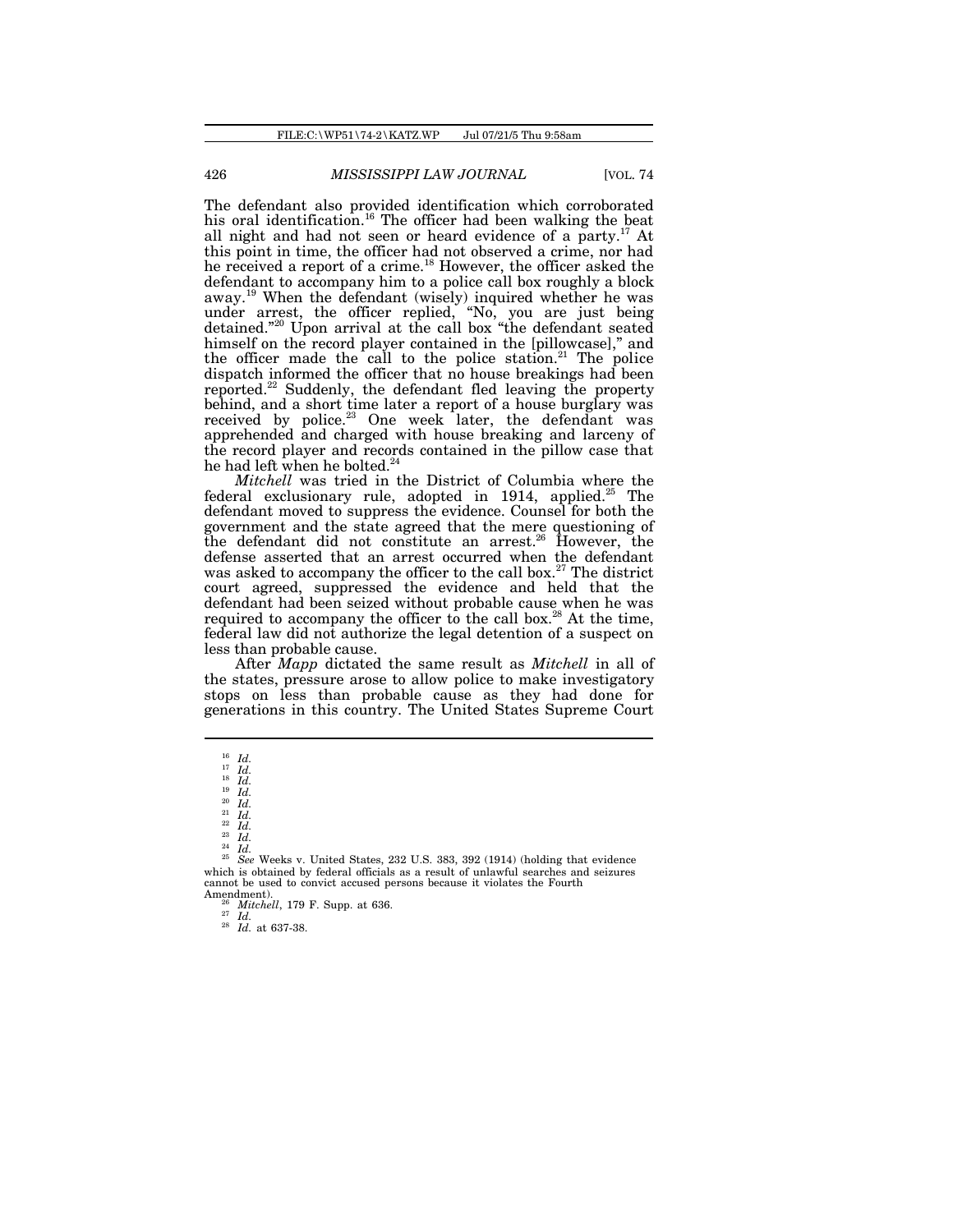in *Terry* upheld the practice, acknowledging that the practice was common and indicating an intent to harness the practice within the reasonableness standard of the Fourth  $\,$ Amendment. $^{29}$ 

In this Article, I suggest that, while the Warren Court provided a needed tool to police, it failed to achieve its stated purpose of tying the practice to the Fourth Amendment reasonableness standard. First, the Court failed to adequately define an "investigatory stop," leading later courts to harden the definition, eliminating the Fourth Amendment from most on-the-street police-citizen encounters. Second, the facts in *Terry* failed to meet the reasonableness standard Chief Justice

*Id.* at 659-60 (footnotes omitted); *see also* Brian D. Walsh, *Illinois v. Wardlow: High-Crime Areas, Flight, and the Fourth Amendment,* 54 ARK. L. REV. 879 (2002).

Before *Terry v. Ohio*, the seizure of an individual required probable cause to arrest. *Terry* was the first case in which the Court was squarely faced with the question of "whether it is always unreasonable for a policeman to seize a person and subject him to a limited search for weapons unless there is probable cause for an arrest." *Terry* and its progeny ultimately recognized a narrow exception to the rule requiring an officer to have probable cause for arrest prior to a search or seizure. The limited scope of the search and seizure associated with these brief investigative encounters between law enforcement and suspect, as compared to an arrest, allowed the Court to make such an exception.

*Id.* at 890-91 (footnotes omitted).

For a discussion of how *Terry* also caused confusion about the meaning of arrest, see Thomas K. Clancy, *What Constitutes an "Arrest" Within the Meaning of the Fourth Amendment?*, 48 VILL. L. REV. 129 (2003).

The Supreme Court in *Terry* and its progeny brought within the coverage of the Amendment much of what the common law labeled "accostings" and pushed the time of arrest back, requiring a detention exceeding the dimensions of permissible stop. *Terry* significantly departed from the common law's dismissal of some intrusions as accostings by incorporating "stops" within the Amendment but roughly followed the common law, and arguably the Framers' intent, by distinguishing between minor intrusions and arrests. Accepting as a settled principle *Terry's* expansion of the Fourth Amendment to include stops within its coverage and attempting to reconcile the common law and the Framers' intent, at a level of particularity, with those principles, it should be concluded that an arrest is a detention that requires something more than an accosting, that is, something akin to a detention exceeding the bounds of a *Terry* stop.

 $^{29}$  See David A. Harris, Factors for Reasonable Suspicion: When Black and Poor Means Stopped and Frisked, 69 IND. L.J. 659, 659-60 (1994).

For the first time, the Court allowed a criminal search and seizure without probable cause. From *Terry* forward, the question would not be whether there was probable cause, but whether there was reasonable suspicion that criminal activity was afoot. The Court based this change on a balancing of interests. On the one hand, law enforcement called for supple new tools to respond to crime and the dangers its perpetrators posed to officers; on the other, the Court thought the loss of individual liberty was not too great, since *Terry* only allowed a brief stop and a limited, pat-down search of outer clothing to find weapons.

*Id.* at 192 (footnotes omitted).

<sup>427</sup>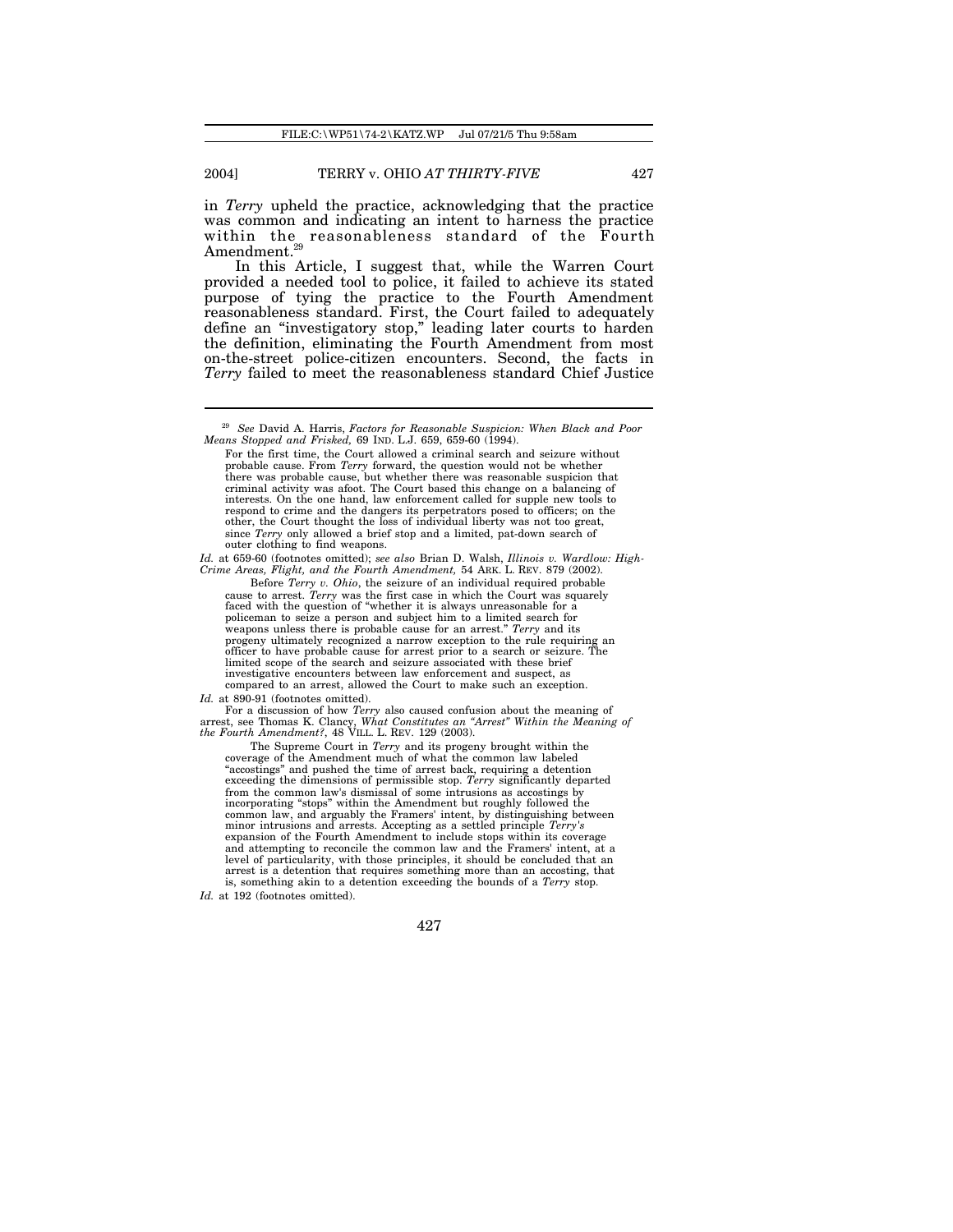Warren purported to apply and which subsequently has been further weakened in later cases. Finally, the decision in *Terry* failed to strike a meaningful Fourth Amendment balance between effective law enforcement and individual freedom.

Part I of this Article closely examines the stop in *Terry* (which the Warren Court did not do). Part II examines the late 1960s which provided the context for the Supreme Court's decision and which influenced that decision. Part III critiques the Supreme Court decision in *Terry* and asks whether the Court was really trying to impose the restraints of the Fourth Amendment on the most common form of police-citizen street interactions or whether the Court was bowing to its fears of what was happening on the streets in urban America in 1968. Part IV discusses how the *Terry* decision opened the door for successor Courts to define "stop" to exclude most on-the-street encounters from the *Terry* definition of stop, thereby eliminating all judicial oversight of such encounters. Part V discusses the *Terry* reasonableness standard which evolved into reasonable suspicion, and how that standard, too, has been watered-down to expose people in urban, minority neighborhoods to intrusive police investigations with virtually no evidence of any intended criminal behavior. This article suggests that terms like "high crime area" or "high drug trafficking area" have become proxies for race. While the *Terry* majority of eight justices may not have anticipated how extensively the later Courts would weaken the protections which the *Terry* Court purported to impose, the Warren Court opened the door for the subsequent restrictions on individual rights by its standardless decision in *Terry*.

### PART I: THE FACTS OF THE STOP

The vast power of police to stop and conduct limited searches of citizens on less than probable cause was affirmed in a case originating on the streets of Cleveland, Ohio. The stop in *Terry*, when examined closely, fails the reasonableness standard developed by the Court to uphold the stop and frisk and subsequent arrest of Terry and his two companions. We need to examine carefully the facts leading to that stop, as well as the stop itself, in order to fully understand the implications of the decision.

On Halloween mid-afternoon in 1963, Martin McFadden, a plain clothes Cleveland Police detective, was patrolling his regular beat in downtown Cleveland.<sup>30</sup> He was looking for shoplift-

<sup>30</sup> Transcript of Chilton's Trial, *reprinted in* State of Ohio v. Richard D. Chilton and State of Ohio v. John W. Terry: *The Suppression Hearing and Trial Transcripts*, 72 ST. JOHN'S L. REV. 1387, app. B at 1449 (John Q. Barrett ed.,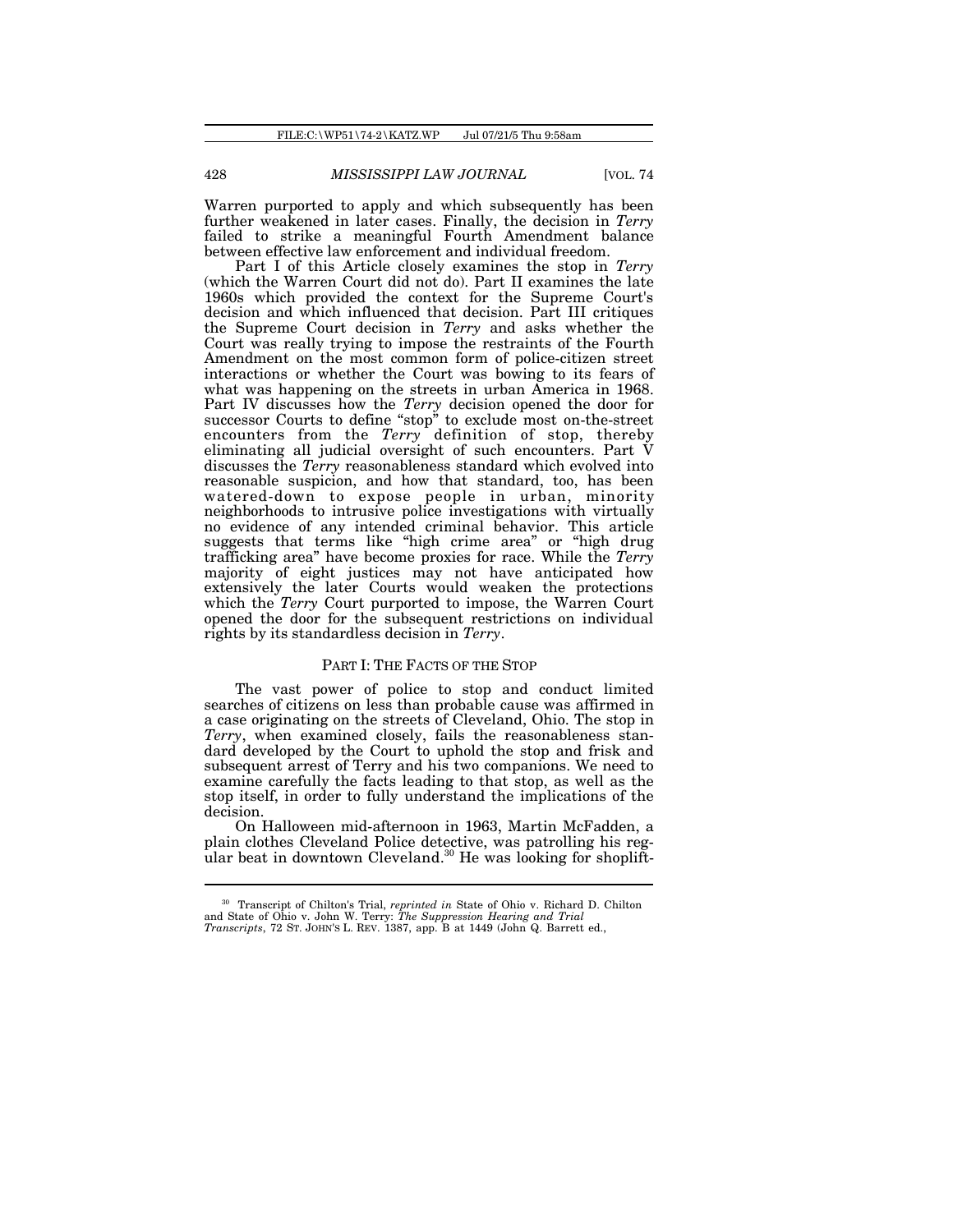ers and pickpockets, as he had done for over 35 years.<sup>31</sup> McFadden testified "that he had developed routine habits of observation over the years and that he would `stand and watch people or walk and watch people at many intervals of the day."32

Officer McFadden observed two black men, John Terry and Richard Chilton. He testified that when he looked at Terry and Chilton standing on the street, "*they didn't look right to me at the time*,"<sup>33</sup> although he was not acquainted with either man by name or sight, and he had received "[a]bsolutely no information regarding [the] men at all."<sup>34</sup> Officer McFadden did not explain what about the two men "didn't look right" to him.<sup>35</sup> The two men were dressed in topcoats, the standard dress of the day.<sup>36</sup> They were engaged in no unusual behavior when they initially attracted McFadden's attention.<sup>37</sup> When pressed on what about the two men attracted his interest and whether he would pursue them as he did if he saw them that day across from the court house, Officer McFadden replied, "I really don't know."<sup>38</sup>

What happened as McFadden studied Terry and Chilton depends upon which version of Officer McFadden's statement of the facts one reads and in which court opinion the facts appear. McFadden watched the men over a period ten minutes.<sup>39</sup> He watched as one of the two men left the other and walked down the street and looked inside a shop window and continued walking, and then walked back to the other man, again looking in the shop window.<sup>40</sup> The second man then repeated the same behavior.<sup>41</sup> That behavior is the critical conduct which gives rise to the stop in this case. If they did it once or twice each, their behavior was pretty unremarkable. So, how many times they looked in the store window is crucial. In the police report filed the same day as the incident, Officer McFadden wrote that the men did this "about three times each."<sup>42</sup> Between the day of the

1998) [hereinafter Transcript]. <sup>31</sup> *Id.*

 $rac{32}{33}$  *Id.* at 1456.  $rac{33}{34}$  *Id.* (emphasis added).

<sup>34</sup> *Id.* <sup>35</sup> *Id.*

 $rac{35}{36}$  *Id.* at 1457.<br> $rac{37}{37}$  *Id* at 1456

*Id.* at 1421.

<sup>39</sup> *Id.* at 1457. <sup>40</sup> *Id.*

<sup>41</sup> *Id.*

<sup>42</sup> Police report from Officer McFadden, to the Cleveland Ohio Police Department (Oct. 31, 1963) (on file with the Cleveland Ohio Police Department) [hereinafter Police Report].

 $rac{37}{38}$  *Id.* at 1456.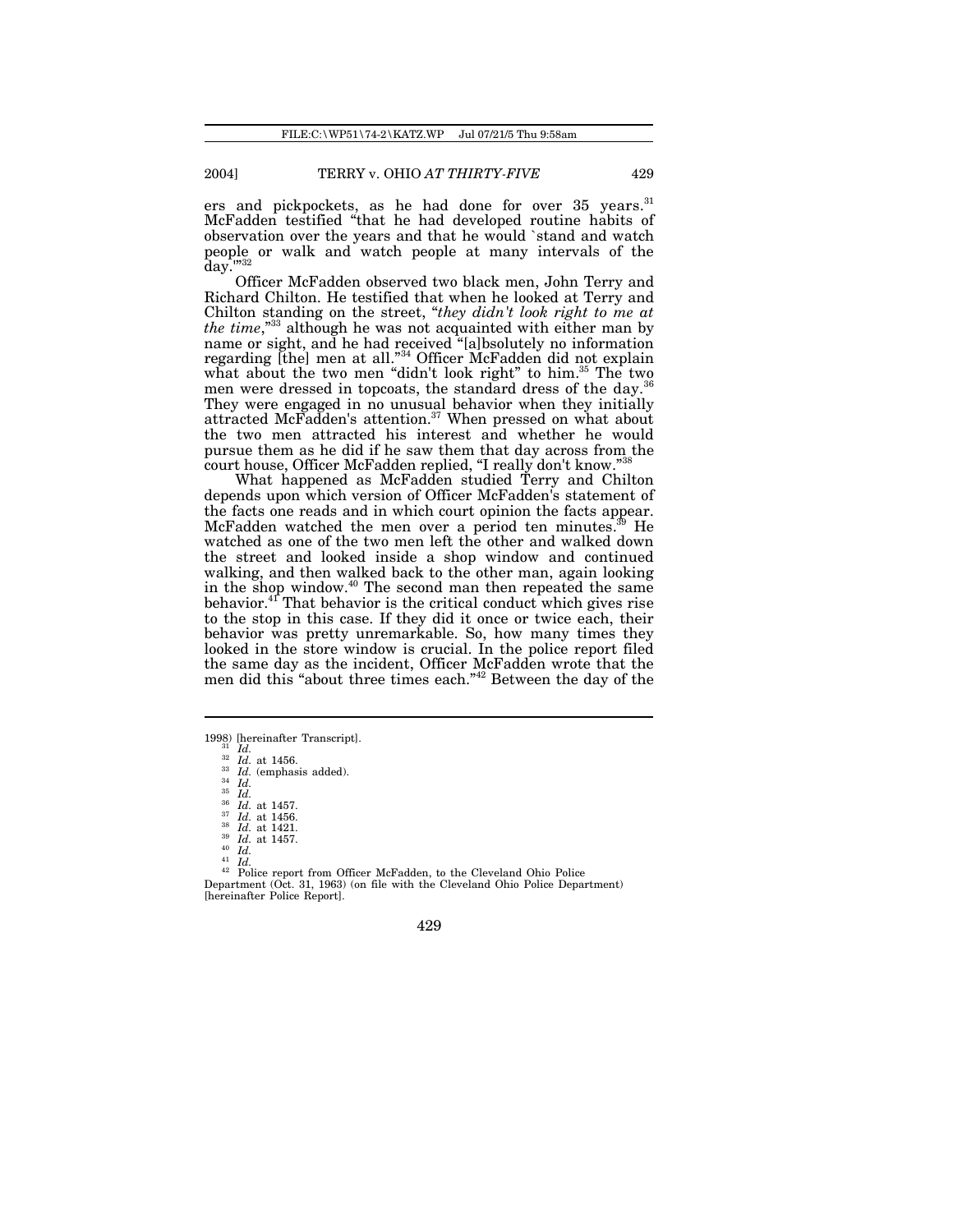event when he wrote the police report and his memory was freshest, and the suppression hearing, which was almost one year to the day after the event, Officer McFadden's memory changed. At the suppression hearing three times each became "at least four or five times apiece, $44 \text{ N}$ " which later turned into four to six trips each.<sup>44</sup> Moreover, at trial, when asked how many trips he observed, Officer McFadden replied, "about four trips, three to four trips, maybe four to five trips, maybe a little more, it might be a little less. *I don't know, I didn't count the trips.*" <sup>45</sup> The Ohio Court of Appeals decision in the case picked up on the uncertainty and asserted that the men separated and looked in the window "at least two to five times" each.<sup>46</sup> However, by the time the fact worked its way into Chief Justice Warren's majority opinion in the Supreme Court, the number expands exponentially. He wrote that the men did this "between five or six times apiece—in all roughly a dozen trips."<sup>47</sup> Later in the majority opinion, Chief Justice Warren came up with still another number when he described Terry and Chilton's behavior: "where these men pace alternately along an identical route, pausing to stare in the same store window roughly twenty-four times."<sup>48</sup> The body of law which stems from *Terry* is dependent upon this single fact.

Officer McFadden was never sure which store was the subject of the suspects' attention. At the suppression hearing he admitted he had no experience in observing the activities of individuals who were "casing" a store for a robbery.<sup>49</sup> In the police report, Officer McFadden indicated that they were looking in an airline ticket office; at the suppression hearing, the Detective mentioned an airline office or a jewelry store.<sup>5</sup> Chief Justice Warren (wisely) chose not to focus on this issue. If the men were "casing a . . . stickup,"<sup>51</sup> as Officer McFadden believed, a downtown airline office would be unlikely to produce significant cash. Even in 1963, airline tickets were rarely purchased with cash. A jewelry store would be a more lucrative target. Terry and Chilton's street behavior and the supposed target of their interest are extremely important issues because they are all that set apart these suspects from any other two

<sup>&</sup>lt;sup>43</sup> Transcript, *supra* note 30, at 1402.

*Id.* at 1407.

 $\frac{45 \text{ Id. at } 1457 \text{ (emphasis added)}}{166 \text{ H.}}$ 

<sup>46</sup> State v. Terry, 214 N.E.2d 114, 116 (Ohio Ct. App. 1966), *aff'd*, 392 U.S. 1 (1968). <sup>47</sup> *Terry*, 392 U.S. at 6 (counting each trip back and forth counting as two

observations into the store window).

*Id.* at 23.  $\frac{49}{10}$  Transcript, *supra* note 30, at 1420.

*Id.* at 1457.

<sup>51</sup> *Id.* at 1418.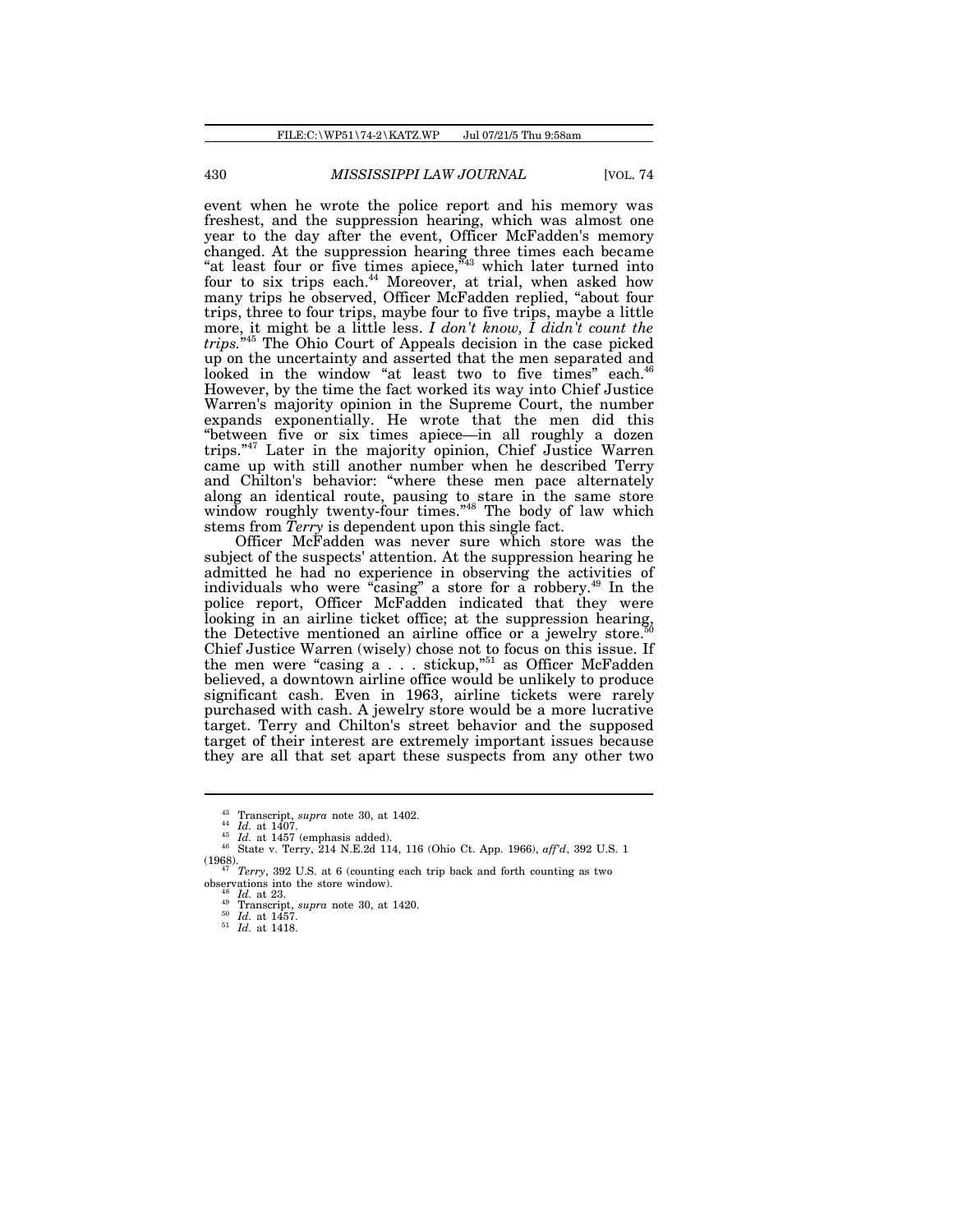people on the street, unless it was their race.

The third man, Carl Katz, a white man, approached Terry and Chilton in conversation.<sup>52</sup> McFadden did not know the white man either.<sup>53</sup> McFadden suspected that the two black men were "casing a job, a stick-up," and he feared they may have a gun.<sup>54</sup> Cleveland was a segregated city, and police lore had it that the only time whites and blacks congregated was to plan or commit a crime. When Terry and Chilton walked on, turning a corner and walking down the street, they stopped in front of Zucker's, a men's clothing store, where they met up again with Katz.<sup>55</sup> At that point, McFadden decided to act.

Officer McFadden walked over to the three men, identified himself as a police officer, and asked for their names.<sup>56</sup> McFadden testified that he received a mumbled response to his inquiry.<sup>57</sup> McFadden then immediately grabbed Terry, spun him around, and "patted down the outside of his clothing.<sup>5</sup> When Officer McFadden felt a pistol in the inside breast pocket of Terry's overcoat, the Supreme Court reported that McFadden, then, reached inside the overcoat to retrieve the pistol but was unable to do so.<sup>59</sup> He ordered all three men into the clothing store where he removed Terry's overcoat and removed a .38-caliber automatic pistol.<sup>60</sup> He then ordered all three men to face the wall, and proceeded to pat-down "the outer clothing of Chilton and the third man, Katz,"<sup>61</sup> finding a .38-caliber revolver in Chilton's pocket, but no weapon on Carl Katz.<sup>62</sup> Warren went on:

The officer testified that he only patted the men down to see whether they had weapons, and that he did not put his hands beneath the outer garments of either Terry or Chilton until he felt their guns. So far as appears from the record, he never placed his hands beneath Katz<sup>f</sup> outer garments.<sup>6</sup>

All three men were arrested and taken to the police station. $64$ Eventually, Terry and Chilton were formally charged with

<sup>57</sup> *Id.*

 $\frac{58}{59}$  *Id.* at 1411.<br> $\frac{59}{60}$  *Id* <sup>59</sup> Terry v. Ohio, 392 U.S. 1, 7 (1968). <sup>60</sup> *Id.*

 $rac{61}{62}$  *Id.*<br> $rac{7}{10}$ 

- <sup>62</sup> Transcript, *supra* note 30, at 1465. <sup>63</sup> *Terry*, 392 U.S. at 7.
- <sup>64</sup> Transcript, *supra* note 30, at 1456.

<sup>52</sup> *Id.* at 1408.

 $\frac{53}{54}$  *Id.* at 1458.<br><sup>54</sup> *Id.* at 1418.

<sup>54</sup> *Id.* at 1418, 1466. <sup>55</sup> *Id.* at 1409.

<sup>56</sup> *Id.*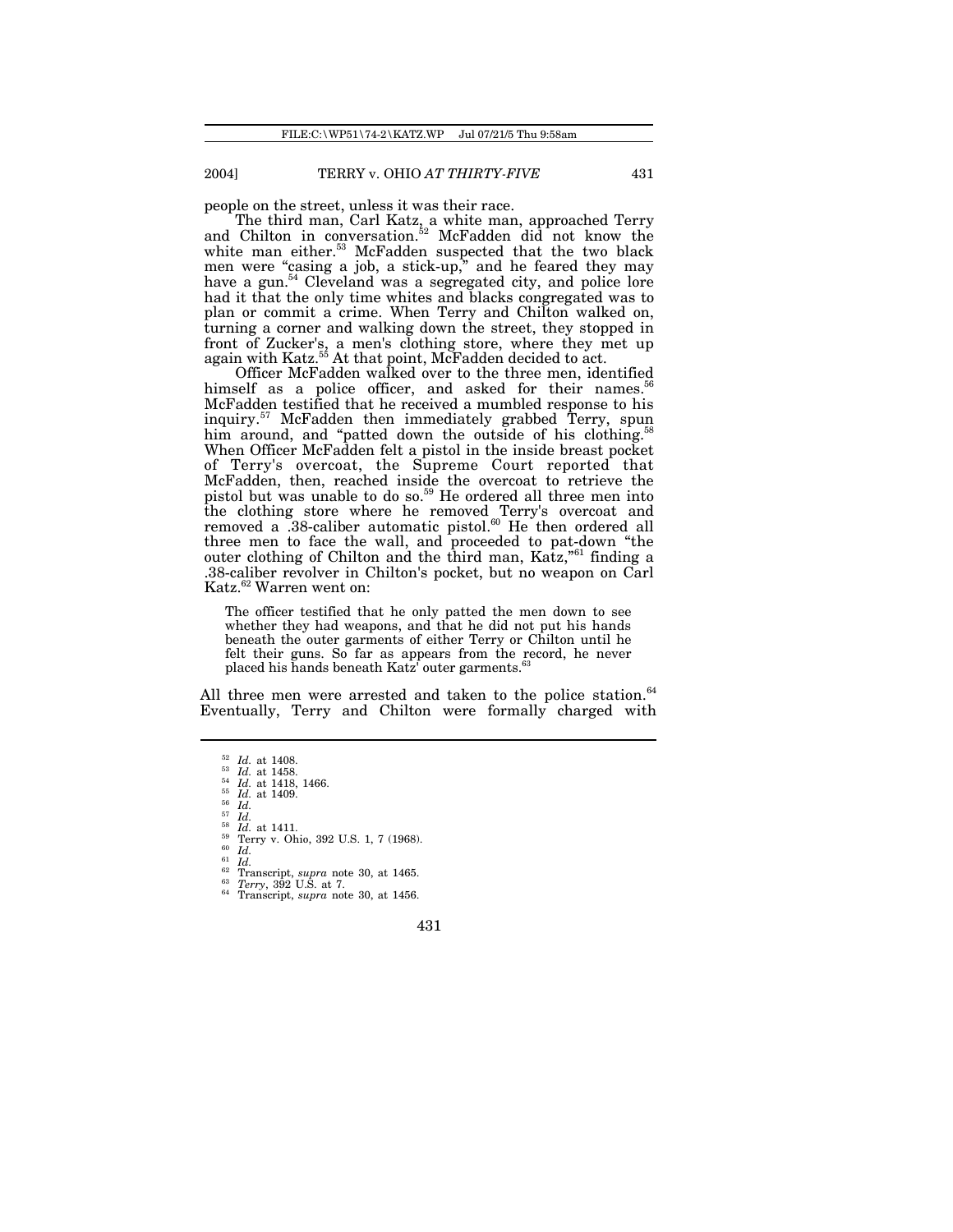carrying concealed weapons.<sup>65</sup> Katz was held as a "suspicious person" and then released two days later. $^{66}$ 

Chief Justice Warren's recitation of the facts was essential to the outcome of the case in the Supreme Court and the development of the rules pertaining to stop and frisk. There is a marked contrast between Chief Justice Warren's selective account of the facts of the case derived from some of McFadden's testimony at the suppression hearing and McFadden's initial description of what happened that was contained in the police report. The Detective's initial account reads quite differently:

At this point I approach these three men and informed them I was a police officer and told them to keep their hands out of their pockets. First one I searched was John Woods Terry age 31 colored of 1275 East 105th St. and in the inside pocket of his topcoat (left side) found a 38 cal. automatic, name on same P. Baretta-cal.9 Corto-M.1934 Brevet- Cardone V.T. 1941 xlx serial NO. 897012. One bullet was in the chamber 6 bullets in the clip.

On searching Richard D[.] Chilton age 32 of 1610 Lotus Dr found a 38 cal revolver loaded with 5 bullets Name Hopkins and Alen Mfg Co Pt. Jan 5 -88 X- L Double action[.] Found this gun in the right hand front pocket of the topcoat Chilton was wearing. Serial NO 5209

Searching Carl Katz white age 49 of 3755 Mayfield Rd found no weapons. Request that these two guns be turned over to Ballistics to be checked out.

Also request that the three above mentioned men be checked out by the Robbery Squad.<sup>6</sup>

The first significant difference is that McFadden ordered the men to keep their hands out of their pockets when he intercepted them. That fact never made it into the Supreme Court's statement of the facts. The second significant difference is that, in the police report, Officer McFadden said that he "searched" the men, but there is no reference to a pat-down frisk in the police report. However, at the suppression hearing, the detective insisted that he conducted only a pat-down of the suspects' outer clothing before reaching into the pockets of the two who he believed were carrying weapons.<sup>68</sup> The detective also testified that when he ordered the three men into Zucker's men's store where he ordered a clerk to call for the wagon, he patted down the other two men and retrieved a gun from suspect

<sup>65</sup> *Id.* at 1518.

<sup>66</sup> *Id.* at 1465.

<sup>&</sup>lt;sup>67</sup> Police Report, *supra* note 42. Officer McFadden testified, "I ordered the three of them inside the store and told them to keep their–". Transcript, *supra* note 30, at 1412. <sup>68</sup> *Id.* at 1459-60.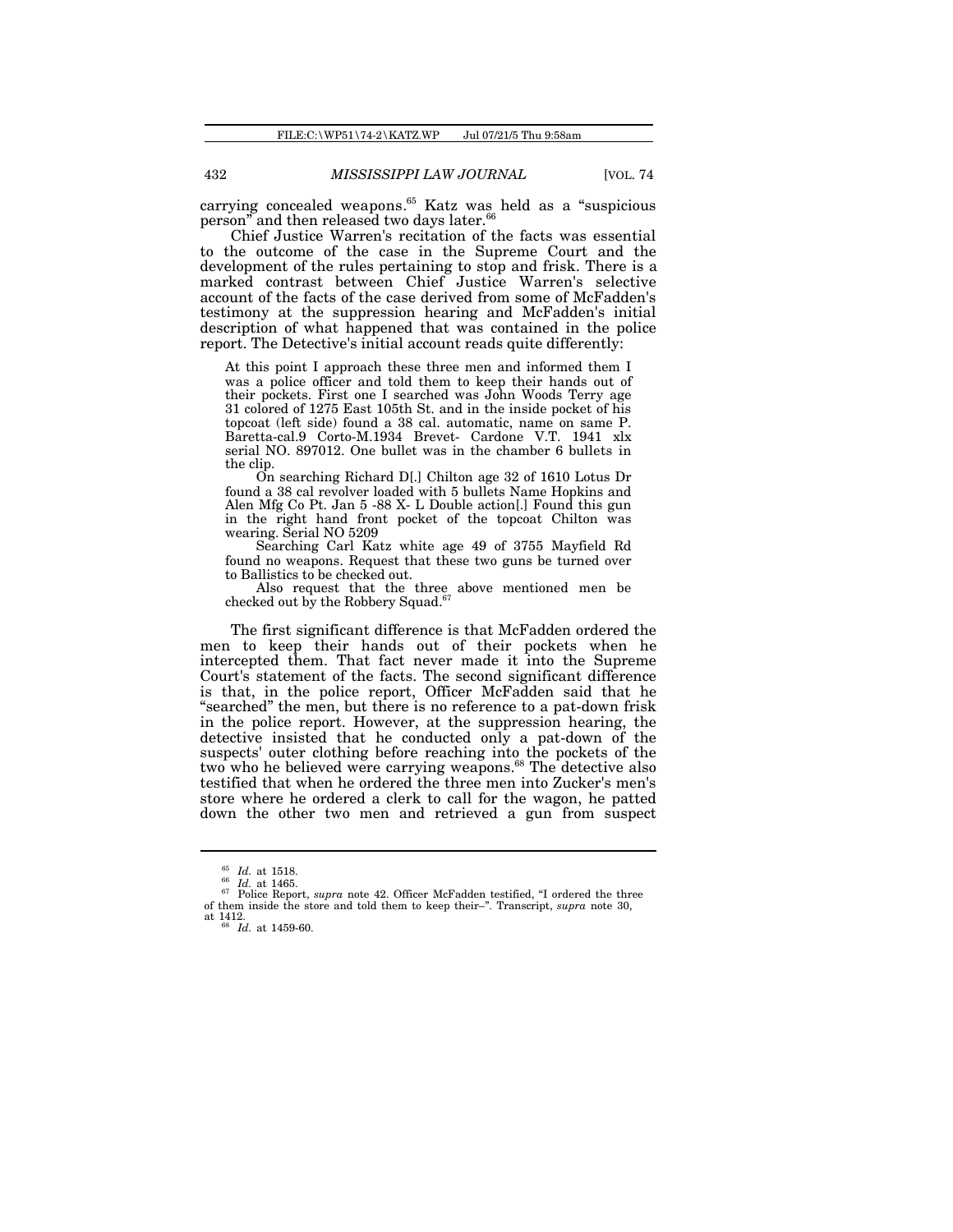Chilton's outer coat pocket.<sup>69</sup> He testified that he never searched the third man, Katz, because the frisk did not reveal that he  $_{\rm possessed}$  a gun. $^{70}$ 

### PART II: HISTORY

Officer McFadden's stop and search was upheld in Ohio courts even though there was no existing legal support for the decision in Ohio law or from the United States Supreme Court. There was ample discussion, however, in other state courts. There was New York case law upholding such searches and seizures on "reasonable suspicion" based upon a New York statute.<sup>71</sup> In California, the state supreme court had upheld a stop and frisk of two men parked in a car on a lover's lane who fled when police approached them.<sup>72</sup> Justice Traynor wrote that "the presence of two men in a parked automobile on a lover's lane at night was reasonable cause for police investigation."<sup>73</sup> The Illinois Supreme Court had also upheld a stop but did not distinguish between probable cause and a lesser standard for the stop. $7$ 

<sup>71</sup> N.Y. CODE CRIM. PRO., ch. 86, § 180-a (1964) (current version at N.Y. CRIM. PROC. § 140.50 (McKinney 2004)); *see* People v. Rivera, 201 N.E.2d 32 (N.Y. 1964). [T]he evidence needed to make [an] inquiry is not of the same degree or conclusiveness as that required for an arrest.

. . . .

. [T]he incidence of crime in the neighborhood, the peculiar approaches of the defendant and his companion to the grill, the rapid leaving when the police were seen (even in plain clothes three men in a car watching could reasonably give alarm to a person alert to detection), all justified the police stopping the defendant and questioning him.

*Rivera*, 201 N.E.2d at 34-35.

People v. Martin, 293 P.2d 52, 53 (Cal. 1956).

<sup>73</sup> *Martin*, 293 P.2d at 53.

<sup>74</sup> People v. Faginkrantz, 171 N.E.2d 5 (Ill. 1960) The defendant's unlikely explanation of his presence in an alley far from

his home at 4:30 A.M., and his inability to produce any indicia of ownership of the car coupled with his admitted criminal record and the history of burglaries in the alley, gave the police reasonable cause to

<sup>69</sup> *Id.* at 1461-62.

<sup>&</sup>lt;sup>70</sup> *Id.* at 1462. Under the Fourth Amendment case law that existed in 1963, the three men were forcibly detained without probable cause. They were arrested and the subsequent search for weapons, whether a full search or a pat down frisk, was illegal. It is only after the Supreme Court decision in *Terry* that investigatory detentions were distinguished from arrests, and limited pat-down searches for weapons were distinguished from searches of the person. *Id.* at 1461-62. Even though such distinctions did not matter in 1963 at the time of the searches in *Terry*, it is very possible that Officer McFadden only conducted a pat-down search of the suspect, Terry. McFadden was acting alone; he had not summoned back-up assistance. A pat-down from behind kept Terry between McFadden and the other two suspects, and a pat-down rather than a search would have been less distracting to McFadden and would have enabled him to keep track of the other two suspects.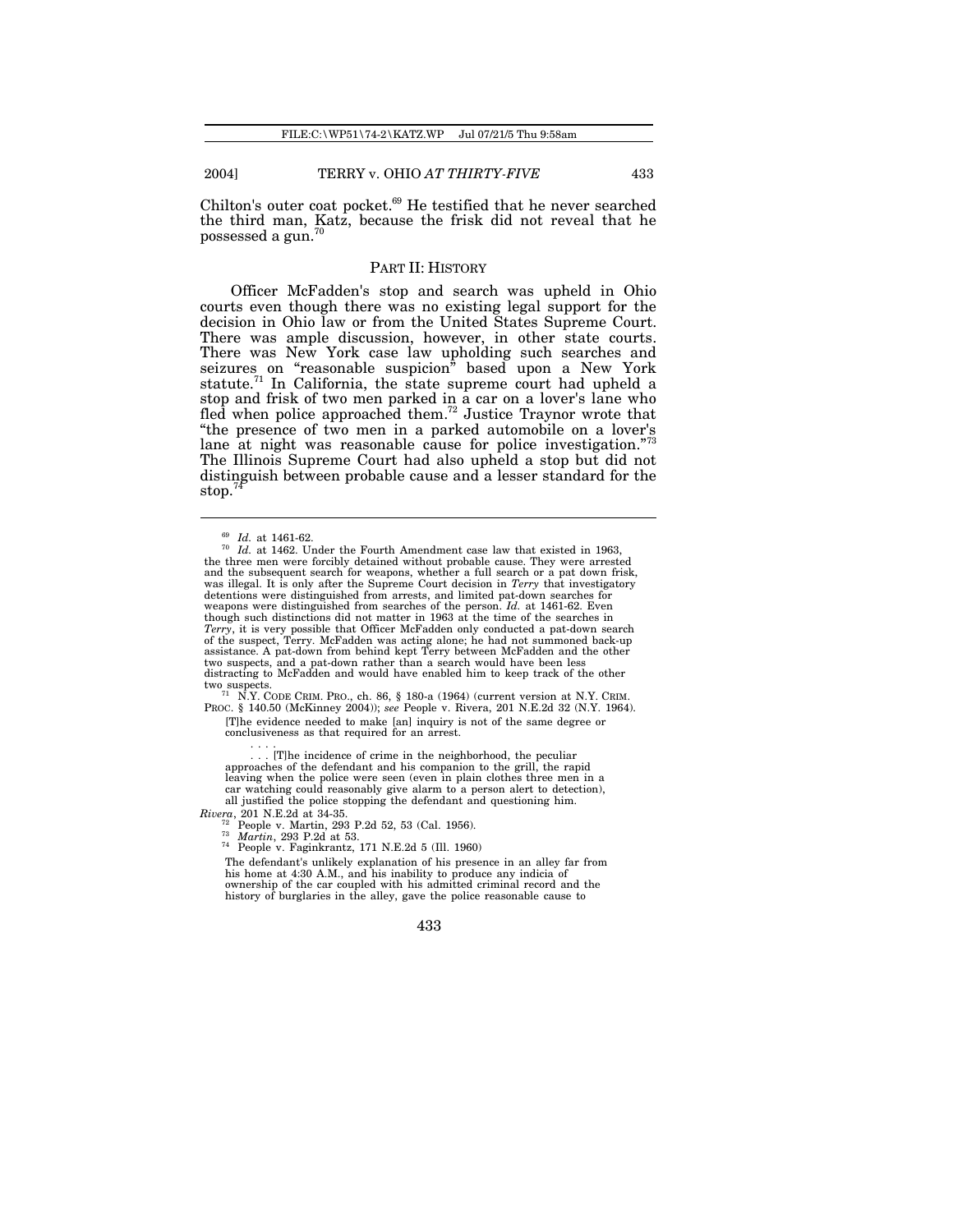Citing to "early English practice," the New York statute, and New York and other state court decisions, the Ohio court of appeals said that police have the right to stop and question persons in suspicious circumstances without probable cause to support an arrest.<sup>75</sup> Having upheld the forcible detention, the court said "it follows that the officer ought to be allowed to `frisk,' under some circumstances at least, to insure that the suspect does not possess a dangerous weapon which would put the safety of the officer in peril."<sup>7</sup>

The United States Supreme Court decision must be understood in the context of its time. When the case was docketed in the United States Supreme Court the country seemed to be coming apart at the seams.<sup>77</sup> Nonviolent resistance to segregation and other Jim Crow practices had stalled; black nationalist voices were advocating that white violence should be met in kind.<sup>78</sup> Urban rioting unsettled the country as had massive protests against the Vietnam war. There was a growing white backlash to civil rights advances. That backlash was often violent.

There was also a marked increase in violent crime

Just three months before Terry, the report of the National Advisory Commission on Civil Disorders (often called the Kerner Commission) explained the connection between the urban riots of the 1960's and police conduct towards minorities in unambiguous terms. Hostility between blacks and police was a major factor—indeed, sometimes the precipitating factor—in several of these riots. Negroes firmly believe that police brutality and harassment occur

repeatedly in Negro neighborhoods. This belief is unquestionably one of the major reasons for intense Negro resentment against the police.

The Kerner Commission's report was not the first to make this point. Just a year before, the President's Commission on Law Enforcement and the Administration of Justice had come to a very similar conclusion. . . . The Commission wrote that:

. . . . In case the Justices had somehow missed the unmistakable evidence in these reports and elsewhere that racial injustice at the hands of the police was unavoidably intertwined with the issues in *Terry*, the amicus brief filed by the NAACP Legal Defense and Education Fund made the point in the starkest possible terms. It leaves little doubt that how police treated minorities in street encounters was a matter of grave concern to those combating discrimination against blacks.

*Id.* at 372-73 (footnotes omitted); *see also,* Adina Schwartz, *"Just Take Away Their Guns": The Hidden Racism of* Terry v. Ohio, 23 FORDHAM URB. L.J. 317 (1996) (discussing the commission reports and other racial factors). <sup>78</sup> Harris, *supra* note 77, at 371-73.

believe that he was committing a crime. *Faginkrantz*, 171 N.E.2d at 7.

<sup>75</sup> State v. Terry, 214 N.E.2d 114, 117 (Ohio Ct. App. 1966), *aff'd*, 392 U.S. 1 (1968). <sup>76</sup> *Terry*, 214 N.E.2d at 120.

<sup>&</sup>lt;sup>77</sup> See David A. Harris, *Addressing Racial Profiling in the States: A Case Study of the "New Federalism" in Constitutional Criminal Procedure, 3 U. PA. J. CONST.* L. 367, 372-73 (2001).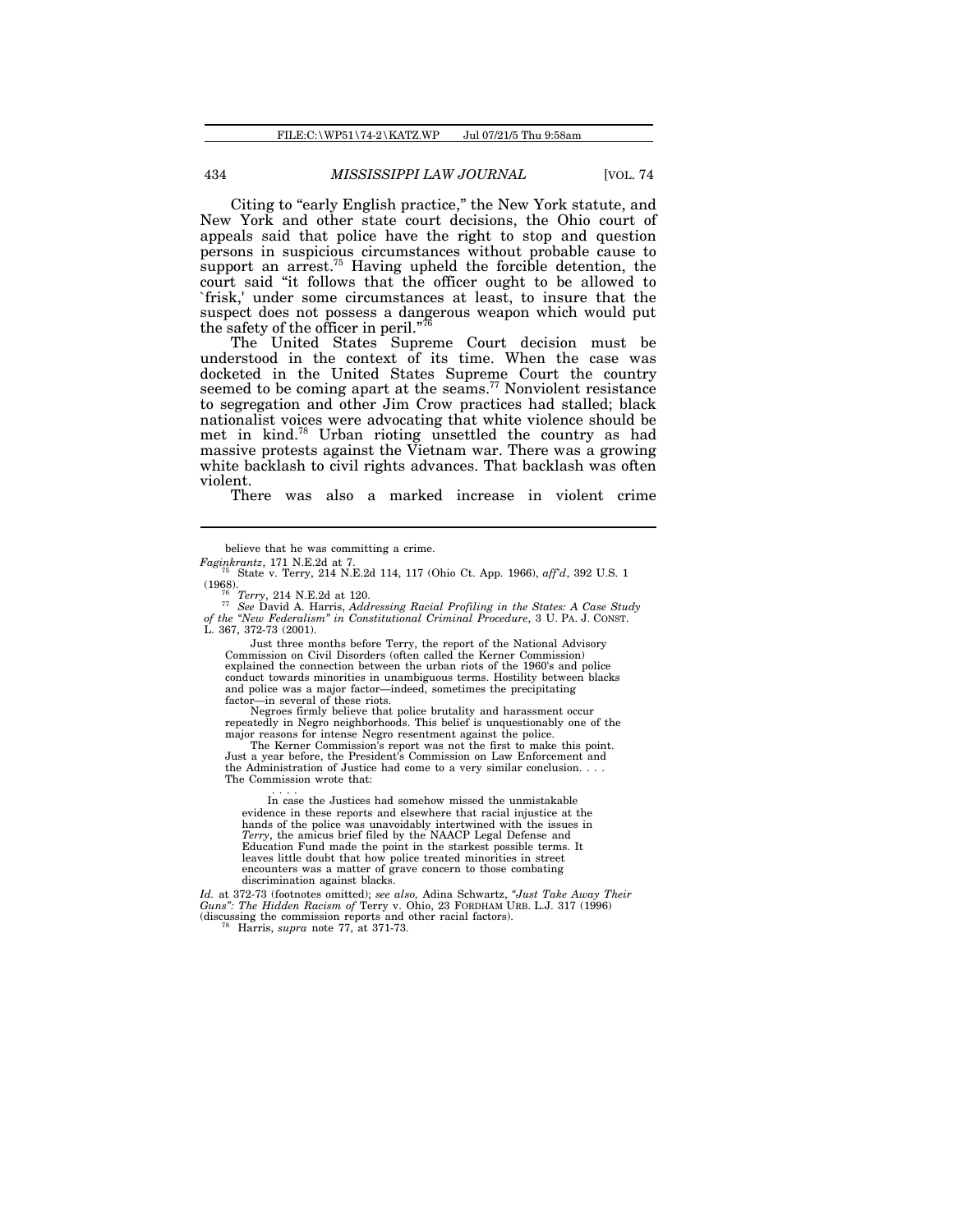throughout the sixties and an even greater increase in the fear of crime.<sup>79</sup> In the trial court, the case was *State v. Chilton*, but by the time the case arrived in the Supreme Court it had become *Terry v. Ohio*. John Chilton, who like Terry was already out of prison on the weapons conviction, was shot and killed while robbing a Columbus, Ohio, drugstore, after shooting and maiming the owner of the drugstore. This seemed to verify Officer McFadden's suspicions five years earlier.<sup>80</sup> Between the time the case was argued in December 1967, and the time the decision was handed down on June 10, 1968, Dr. Martin Luther King had been murdered in Memphis, Tennessee.<sup>81</sup> His death was immediately followed by large-scale rioting in many cities.<sup>82</sup> Senator Robert Kennedy was murdered as he left the Ambassador Hotel in Los Angeles after claiming victory in the California presidential primary just five days before the Court issued its decision in *Terry*. 83

The Supreme Court stood at the center of much of the backlash to the changes in America during the sixties.<sup>84</sup> The

11, 1968, at 58. <sup>81</sup> David A. Harris, Terry *and the Fourth Amendment: Particularized Suspicion, Categorical Judgments: Supreme Court Rhetoric Versus Lower Court Reality under* Terry v. Ohio, 72 ST. JOHN'S L. REV. 975, 979-80 (1998). <sup>82</sup> Harris, *supra* note 81, at 980.

<sup>83</sup> Jose F. Anderson, *Perspectives on Missouriv.* Jenkins: *Abandoning the Unfinished Business of Public School Desegregation "With All Deliberate Speed", 39* 

How. L.J. 693, 716 n.123 (1996).<br><sup>84</sup> See Yale Kamisar, *The Warren Court (Was it Really So Defense-Minded), The Burger Court (Is It Really So Prosecution-Oriented?), and Police Investigatory<br>Burger Court (Is It Really So* 

The last years of the Warren Court's "criminal procedure `revolution'" constituted a period of social upheaval, marked by urban riots, violence in the ghettos, and disorders on the campuses. The political assassinations and near-assassinations of the late 1960s, both Congress's and presidential candidate Richard Nixon's strong criticism of the Court, the "obviously retaliatory" provisions of the Crime Control Act of 1968, and the eversoaring crime statistics and ever-spreading fears of the breakdown of public order "combined to create an atmosphere that, to say the least, was unfavorable to the continued vitality of the Warren Court's mission in criminal cases."

<sup>79</sup> At the suppression hearing, the assistant county prosecutor stated, "crimes [were] on the increase, crimes of violent nature [were] on the increase, [and] crimes of carrying a gun [were] on the increase." Transcript, *supra* note 30, at 1434. The trial court agreed that "crime . . . has been on the increase." *Id.* at 1445.

In the five years from 1960-1965 there was a 24.4% increase in the violent crime rate in America. Between 1965-1970 the rate jumped to 81.6%. Over the decade there was a 125.9% increase in violent crime rate. Furthermore, between 1960-2001, the years leading up to the *Terry* decision, were the largest annual increases in the national rate of violent crime. Between 1966-1967 the increase was 15.1% and between 1967-1968 the increase was 17.9%. Bureau of Justice Statistics, *Violent Crime in the United States*, FBI, Uniform Crime Reports, *at*<br>http://www.ojp.usdoj.gov/bjs (last visited May 13, 2004).<br><sup>36</sup> Terence Sheridan, Court Upholds Friskings, CLEVELAND PLAIN DEALER, June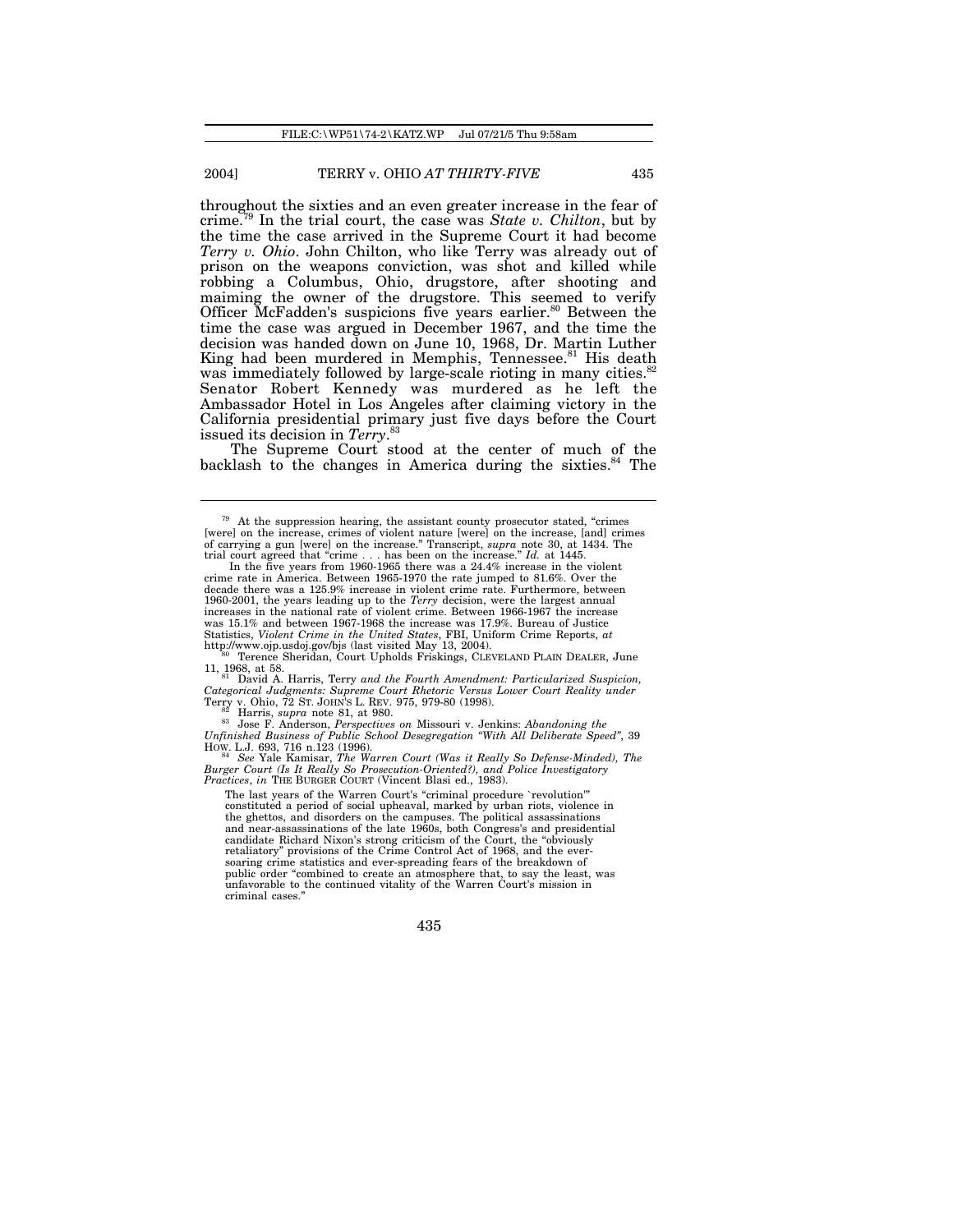Court was at the heart of the desegregation battles. The Court also stood at the very center of the due process revolution, trying to make the constitutional guarantee of a fair trial a reality. No decisions of the Warren Court, other than *Brown v. Board of Education*, <sup>85</sup> more rankled southerners and other conservatives, than the Court's 1961 decision, *Mapp v. Ohio* which applied the exclusionary rule to the states, and *Miranda v. Arizona* in 1966, which limited police interrogation practices.<sup>86</sup> After *Mapp*, violations of a defendant's right to be free from illegal arrests and searches were no longer without remedy in states such as Ohio that had refused on its own to apply the exclusionary rule. As a result, *Mapp* ensured that some guilty defendants would go free as tangible evidence of guilt was suppressed. The decisions in *Mapp* and *Miranda* were attacked as coddling criminals, and the criminal justice system and the Supreme Court had become issues in the upcoming 1968 presidential election. "Impeach Earl Warren" signs appeared along highways in most parts of the country.<sup>87</sup>

The case landed in a weary Warren Court little more than a year away from its end. It became clear in *Terry* that the Court was no longer able or willing to try, as it had done in *Mapp* and *Miranda*, to engage in a major reform of the police

*Id.* at 67-68 (footnotes omitted); *see also* Stephen A. Saltzburg, *Foreward: The Flow and Ebb of Constitutional Criminal Procedure in the Warren and Burger Courts*, 69 GEO. L.J. 151 (1980).

Those opposed to the expansion of federal judicial control over police activities saw their displeasure with the Supreme Court increase the longer Earl Warren served as Chief Justice. The criticism came from many quarters, including law enforcement officials. Criminal procedure decisions that appeared to tilt the balance of advantage toward the suspect or the accused were vigorously attacked. Critics charged that the Court had were vigorously attacked. Critics charged that the Court had ignored reality by erecting procedural burdens that prevented law enforcement officials from effectively protecting the safety of the community. They claimed that the rights of the public and the victims of crime were receiving little notice from justices intent on fettering police work.

*Id.* at 152 (footnotes omitted); *see also* Harris, *supra* note 81, at 978. As 1968—a presidential election year—began, candidate Richard Nixon made political points by promising that he would restore respect for the law by correcting the mistakes of the Warren Court's liberal jurispruder  $\bar{v}$  correcting the mistakes of the Warren Court's liberal jurisprudence. Thus law and order and the struggle of "the peace forces . . . against the criminal forces" became one of the major issues in the presidential campaign in 1968. It was against this backdrop—changes in the legal environment embodied by *Mapp*, violent unrest in cities and on campuses, racial confrontations, and political assassinations—that *Terry* was decided.

*Id.* at 981 (footnotes omitted). <sup>85</sup> 347 U.S. 483 (1954).

<sup>86</sup> Justice Walter Schaefer, *Panelists Comments*, 54 KY. L.J. 499, 521 (1966) ("And putting on flesh and blood—coming face-to-face with our ideals and looking them in the teeth—is not always a comfortable process, nor is it always an easy one.").

<sup>87</sup> Joseph L. Rauh, Jr., *Historical Perspectives: An Unabashed Liberal Looks At a Half-Century of the Supreme Court*, 69 N.C. L. REV. 213, 233 (1990).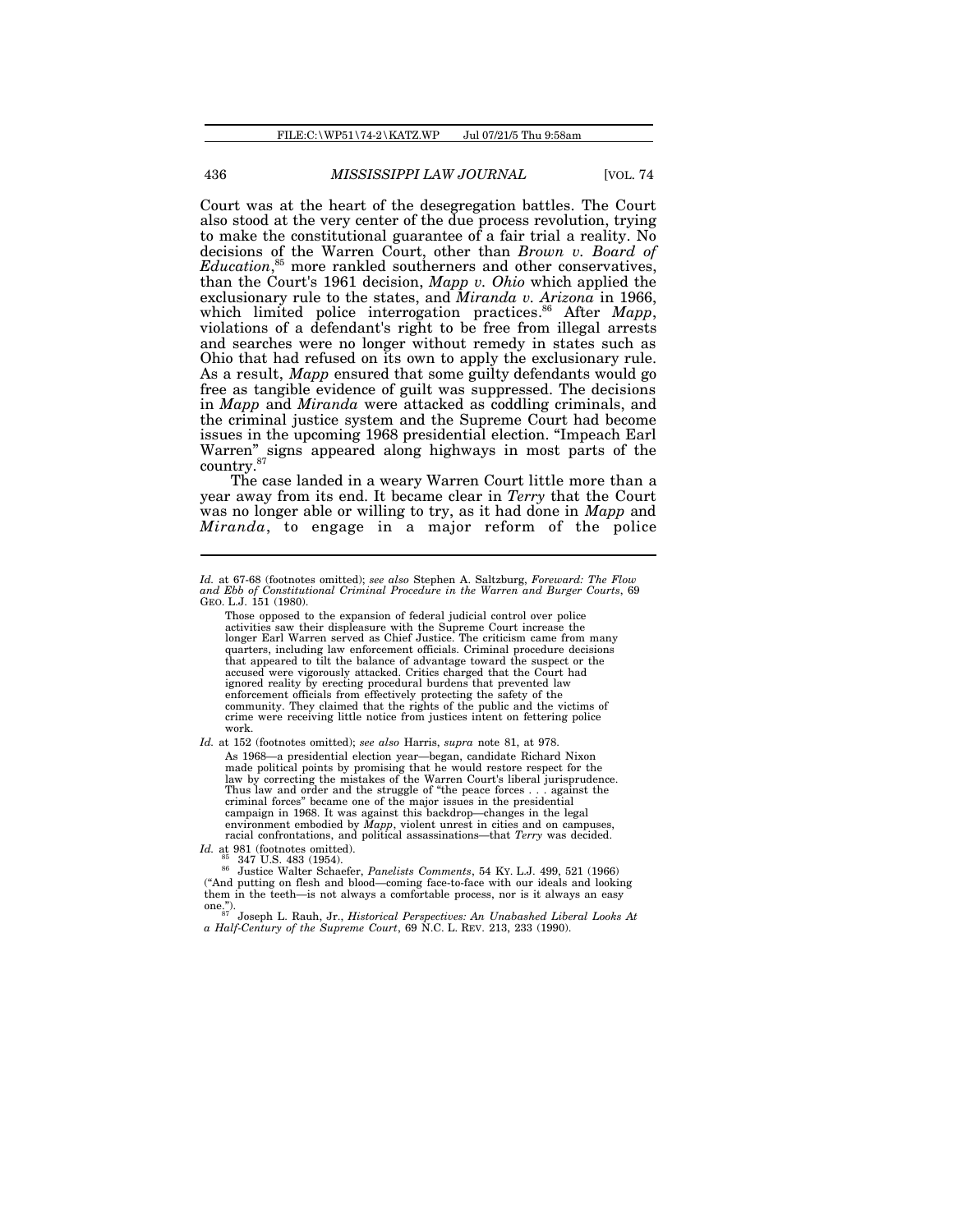establishment.<sup>88</sup> The Court, as it had in *Miranda*, could have made the legitimacy of an investigatory detention dependant upon police compliance with a set of prophylactic rules.<sup>89</sup> Of

when compared with its predecessor. The civil libertarian may justifiably argue, however, that the decisions of the late 1960s did not reflect any overall change in the posture of the Warren Court. While *Terry* may be viewed as an illustration of the Warren Court's eventual retreat from its earlier "expansionist phase," it also may be viewed as just another example of the Warren Court's special difficulties in dealing with [F]ourth [A]mendment issues.

*Id.* at 1346-47 (footnotes omitted). <sup>89</sup> *Cf.* Allen, *supra* note 88.

These rules avoid or lessen the occasions that require consideration of the "totality of the circumstances" presented by the record and the concomitant determination whether, on balance, the defendant received a fair trial in the particular case. The principal advantages of per se rules to a Court embracing broad supervision of criminal justice function were thought to be two. First, such rules give relatively certain guidance to the lower courts, and thus avoid the confusions and uncertainties associated with precedents that weigh a multitude of factors, some of which may be unique to the particular case at hand. Second, such rules are applicable to a great mass

<sup>&</sup>lt;sup>88</sup> See Francis A. Allen, *The Judicial Quest for Penal Justice: The Warren Court and the Criminal Cases*, 1975 U. ILL. L. FORUM 518 (1975).

But surely the most fundamental reasons for the Court's loss of impetus lies in the social and political context of the Court in the late 1960's. That period was a time of social upheaval, violence in ghettos, and disorder on campuses. Fears of the breakdown of public order were widespread. Inevitably, the issue of law and order were politically exploited. In the presidential campaign of 1968 the bewildering problems of crime in the United States were represented simply as a war between the "peace forces" and the "criminal forces." The decision in *Miranda* evoked a chorus of criticism of the Court, ranging from the excited to the psychotic. Congress responded with the Omnibus Crime Control and Safe Streets Act of 1968, some provisions of which were obviously retaliatory. These events combined to create an atmosphere that, to say the least, was unfavorable to the continued vitality of the Warren Court's mission in criminal cases. *Id.* at 538-39 (footnotes omitted). *But see* Jerold H. Israel, *Criminal Procedure, The*

*Burger Court, and the Legacy of the Warren Court,* 75 MICH. L. REV. 1320 (1977). My colleague, Francis Allen, has suggested that the Warren Court had lost its "impetus" for imposing new constitutional standards towards the end of Chief Justice Warren's tenure. He notes in particular the decision in *Terry v. Ohio*, decided during Chief Justice Warren's next-to-last term. *Terry's* significance arguably extends beyond the Court's specific ruling that a frisk justified by less than probable cause is permissible under the [F]ourth [A]mendment. Though its recognition of the practical limitations that undermine the deterrent impact of the exclusionary sanction, Chief Justice Warren's opinion for the Court in *Terry* may have laid the groundwork for future challenges to that sanction by the Burger Court. *Terry* may also be viewed as reflecting new doubts within the Warren Court's liberal majority<br>as to the wisdom of adopting excessive "prophylactic" standards to preserve<br>basic guarantees. Professor Allen suggests that *Terry* and other Court decisions in the late 1960s may indicate that the Court was being forced back into the mainstream of a community consensus primarily concerned with effective law enforcement. Such a shift would have been quite understandable in light of the intense reactions to violent crime and riots during the late 1960s. If the Warren Court had indeed started such a shift, then the Burger Court might be viewed in a quite different light

<sup>437</sup>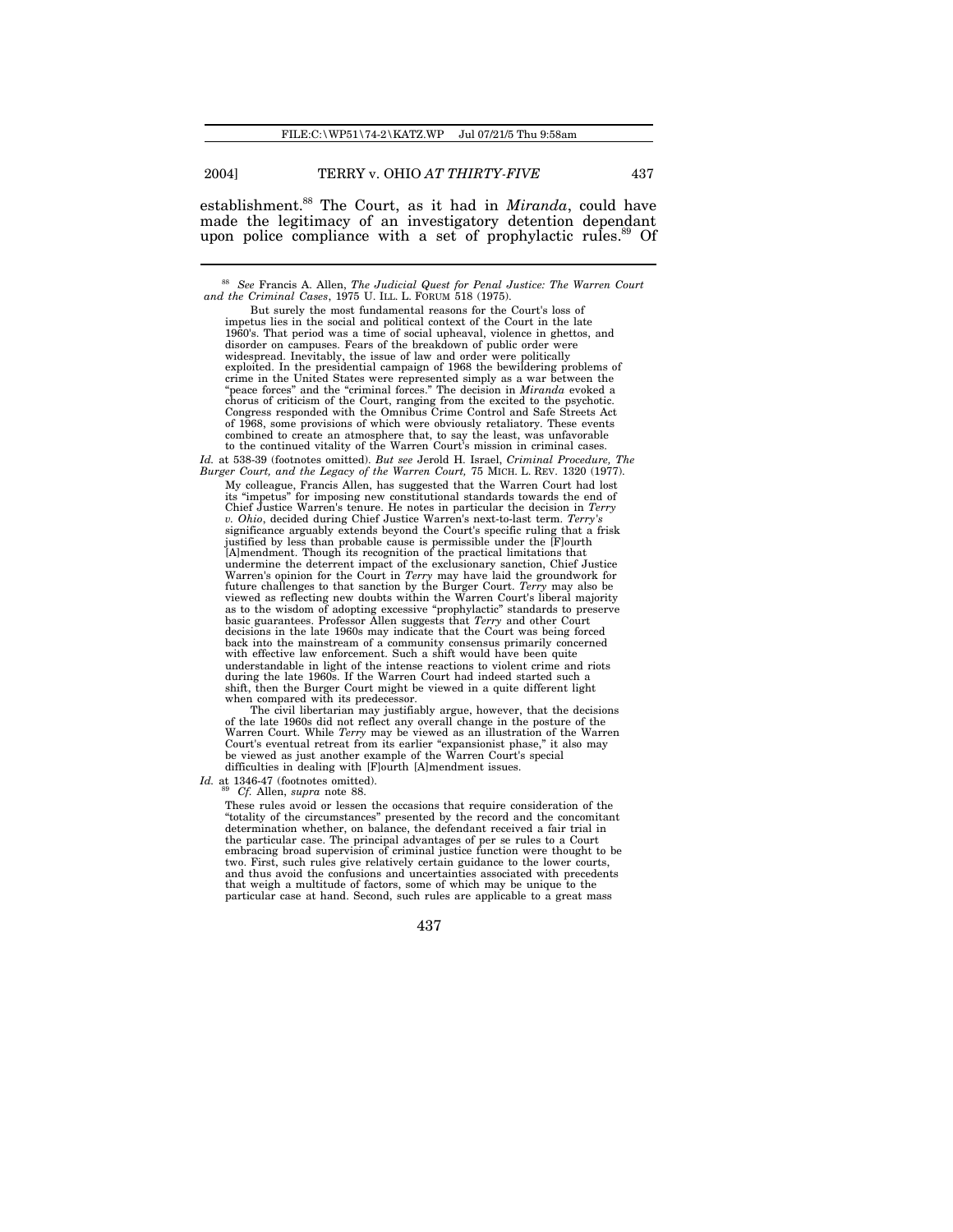course, the same argument that was made in response to *Miranda* would have surfaced: that creation of a set of tight rules would be legislating and would have exceeded the Court's authority to determine whether a defendant was convicted in accordance with the Constitution.<sup>90</sup>

### PART III: THE DECISION

In the majority opinion in Terry, Chief Justice Warren initially framed the controversy presenting the two competing global views on stop and frisk: that "the police should be allowed to `stop' a person and detain him briefly for questioning upon suspicion that he may be connected with criminal activity,"<sup>91</sup> versus "that there is not—and cannot be—a variety of police activity which does not depend solely upon the voluntary cooperation of the citizen and yet which stops short of an arrest based upon probable cause to make such an arrest."<sup>92</sup>

He then digressed and explained how the effectiveness of the exclusionary rule is limited where, presumably as in this case, "obtaining convictions is [not] an important objective of the police."<sup>93</sup> Rather, he pointed out how the exclusionary rule "is

<sup>90</sup> *See generally* Mark A. Godsey, *When* Terry *Met* Miranda*: Two Constitutional Doctrines Collide*, 63 FORDHAM L. REV. 715 (1994) (providing a detailed analysis of *Terry* and *Miranda*). <sup>91</sup> *Terry*, 392 U.S. at 10.

<sup>92</sup> *Id.* at 11.

<sup>93</sup> Id. at 14. See generally Monrad G. Paulsen, *The Exclusionary Rule and Misconduct by the Police*, 52 J. CRIM. L. CRIMINOLOGY & POLICE SCI. 255, 255 (1961) ("Police officers are not controlled more rigorously by the e evidence rule than they are by force of their own respect for the law. If police obey the rules set by the community to govern police practice, they obviously will not obtain evidence illegally. The point is often missed."). See also Frank J. McGarr,<br>The Exclusionary Rule: An Ill Conceived and Ineffective Remedy 52 J. CRIM. L. CRIMINOLOGY & POLICE SCI. 266 (1961).

I cannot accept the proposition that turning criminals loose on society by suppressing illegally seized evidence does adequately solve the problem of punishing the over zealous and misbehaving officer. It punishes, in fact the innocent citizenry. The officer is not disciplined for the failure to obtain a conviction. The officer is not disciplined in our modern society for his illegal search. The federal exclusionary rule in effect now for nearly fifty years has not noticeably deterred illegal searches and seizures which, if the civil liberties groups are to be believed, are as pressing a problem today as they ever were.

*Id.* at 267-68; *see also* Anthony G. Amsterdam, *The Supreme Court and The Rights of Suspects in Criminal Cases*, 45 N.Y.U. L. REV. 785 (1970).

But if the Court strikes down a police practice, announces a "right" of a criminal suspect in his dealings with the police, God only knows what the result will be. Out there in the formless void, some adjustment will undoubtedly be made to accommodate the new "right," but what the

of cases at the trial court levels without direct involvement of the Supreme Court, thereby minimizing the consequences of the Court's lack of time and resources to adjudicate than the smallest fraction of criminal cases presenting constitutional issues.

*Id.* at 532 (footnotes omitted).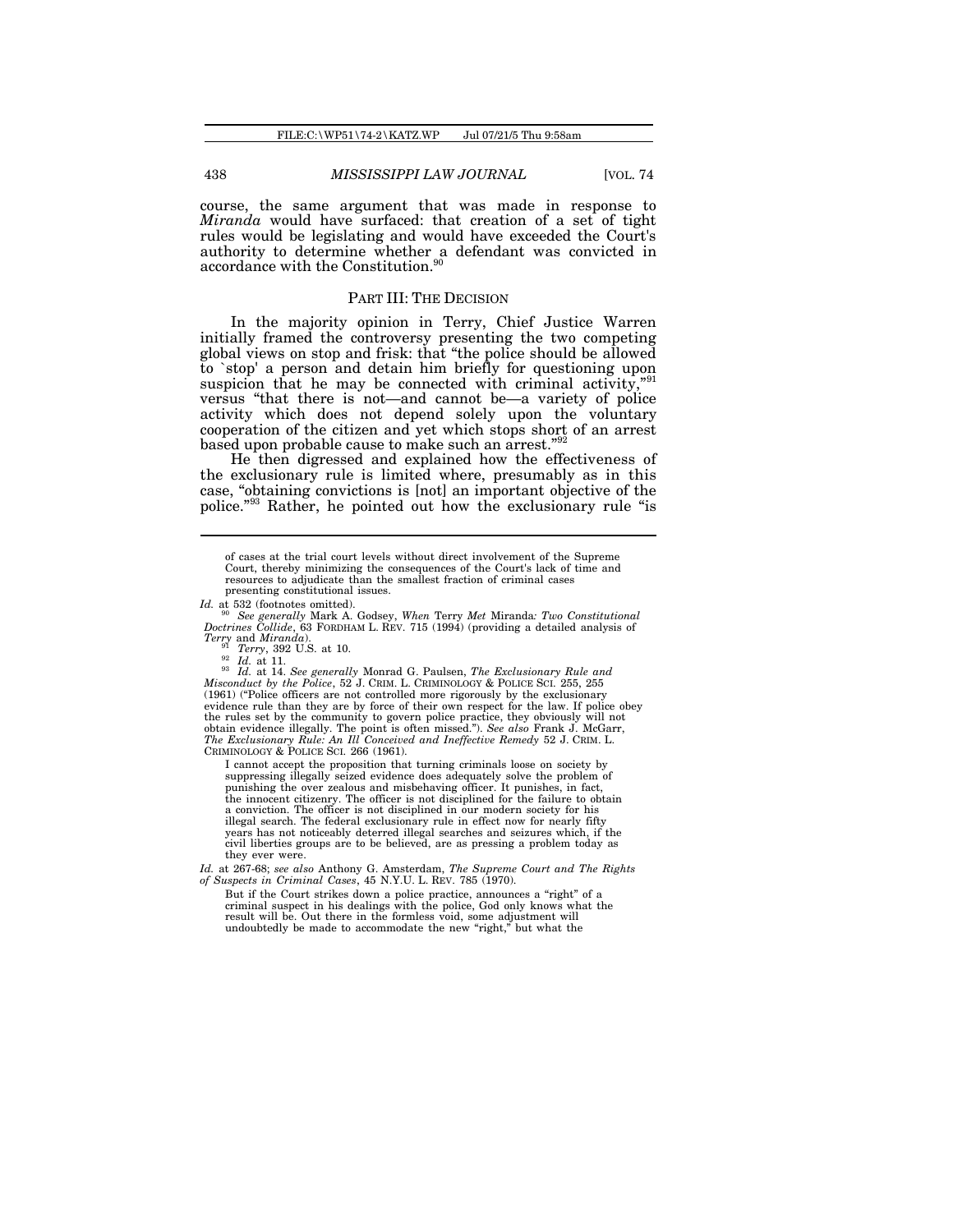powerless to deter invasions of constitutionally guaranteed rights where the police either have no interest in prosecuting or are willing to forgo successful prosecution in the interest of serving some other goal."<sup>94</sup> The Court addressed the issue of the day and said that "[t]he wholesale harassment by certain elements of the police community, of which minority groups, particularly Negroes, frequently complain, will not be stopped by the exclusion of any evidence from any criminal trial."

Not only did this statement signal that the Court was backing down from the leadership role it had assumed in *Mapp* and *Miranda*, it amounted to an amazing admission of powerlessness from a Court that purported to care about the issue. That admission was a prelude to sanctioning a tool that would exponentially ratify increased police power on the street, a tool which would be very susceptible to abuse and arbitrary and discriminatory police conduct. Then the Court applied the standard it had set for measuring the reasonableness of the exercise of that tool to the facts of the case in such a way to signal that the reasonableness standard would only operate as a brake upon the most egregious exercises of police power. The standard adopted and applied in *Terry* had the effect of a stamp of approval on such police behavior.

The Court seemed resigned to its powerlessness: that no matter how it ruled in *Terry*, it would have little impact on the streets because no matter the rule, police would not obey it. Thus, the Court elected not to marshal whatever was left of its moral strength to demand that police obey the law while

product of this whole exercise will be remains unfathomable. So, again, the Court is effectively disarmed.

*Id.* at 791. <sup>94</sup> *Terry*, 392 U.S. at 14.

<sup>95</sup> *Id.* at 14-15; *see* Harris, *supra* note 77

These words may appear a bit puzzling. The Court appeared to give credence to the idea that aggressive police practices like stops and frisks impact blacks and other minorities disproportionately. At the same time, it says that it will not require the use of the exclusionary rule in these situations, since excluding evidence cannot affect police conduct not targeted at securing evidence. Understandably, commentators have drawn different implications from these seemingly opposed strands of argument. Nevertheless, the effect of racial discrimination by law enforcement did indeed make up an important part of what the Supreme Court hoped to accomplish. By acknowledging the racial implications of the police practices it decided to allow and regulate, it brought the issue within the realm of proper consideration in constitutional criminal procedure. *Terry* represents a clear signal that the racial aspects of police procedure did indeed make a difference, and could be addressed in discussion of the constitutional regulation of police procedure.

*Id.* at 374 (footnotes omitted).

<sup>439</sup>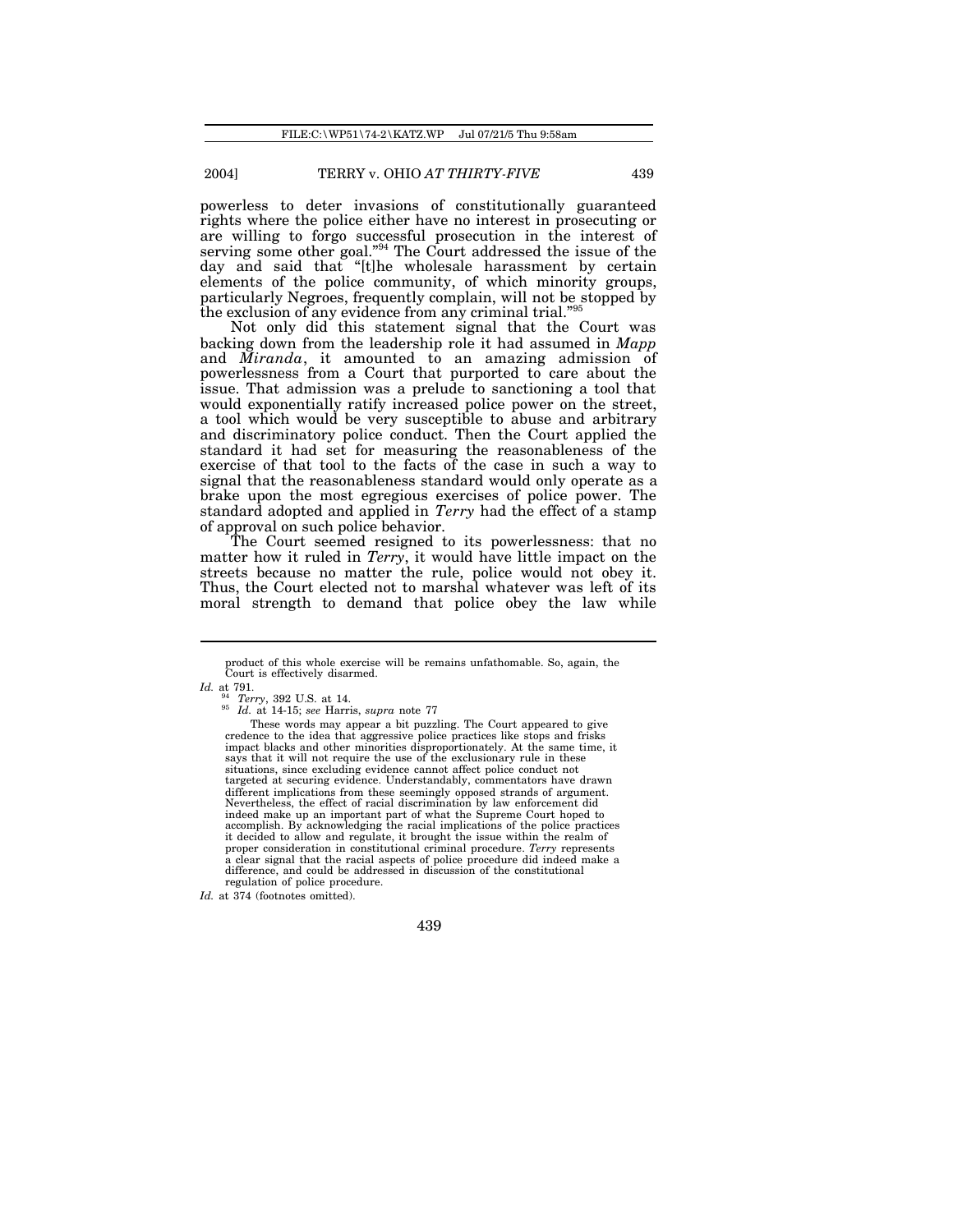enforcing it.<sup>96</sup> By the time *Terry* came before the Warren Court, it apparently lacked the strength and courage it once had to try to reshape America.

The Court then turned to the issues of the case, focusing predominantly upon the frisk, which the Court saw as "[t]he crux of the case."9

We would be less than candid if we did not acknowledge that this question thrusts to the fore difficult and troublesome issues regarding a sensitive area of police activity—issues which have never before been squarely presented to this Court. Reflective of the tensions involved are the practical and constitutional arguments pressed with great vigor on both sides of the public debate over the power of the police to "stop and frisk"—as it is sometimes euphemistically termed—suspicious persons.<sup>98</sup>

However, this analysis virtually ignored the critical threshold question of when the stop occurred, a question which Chief Justice Warren admitted was a trigger issue of controversy in the country.<sup>99</sup> For *Terry* to provide meaningful guidance, the Court needed to expand on this "trigger issue," which the Court candidly acknowledged was its first task.<sup>100</sup> The Fourth Amendment protection of reasonableness would not apply until there was a seizure within the meaning of the amendment. As Chief Justice Warren pointed out, prior to a seizure, a police officer, like any other citizen, is free to talk to people on the street without implicating the Fourth Amendment.<sup>101</sup> The Court

*Id.* at 524.

Street encounters between citizens and police officers are incredibly rich in diversity. They range from wholly friendly exchanges of pleasantries or mutually useful information to hostile confrontations of armed men involving arrests, or injuries, or loss of life. Moreover, hostile confrontations are not all of a piece. Some of them begin in a friendly enough manner, only to take a different turn upon the injection of some unexpected element into the conversation. Encounters are initiated by the police for a wide variety of purposes, some of which are wholly unrelated to a desire to prosecute for crime.



<sup>96</sup> *See* Allen, *supra* note 88.

Admittedly, local police forces are expected to be accountable to the agencies of local government that create and maintain them. In reality, however, one of the striking characteristics of American police agencies, both at the state and federal level, is the degree to which they have succeeded at eluding genuine accountability to civil authority. Indeed, the upper levels of the police hierarchy itself are often unable to maintain effective supervision over the lower levels.

<sup>97</sup> *Terry*, 392 U.S. at 23. <sup>98</sup> *Id.* at 9-10.

<sup>99</sup> *Id.* at 16. <sup>100</sup> *Id.*

<sup>101</sup> *Id.* at 13.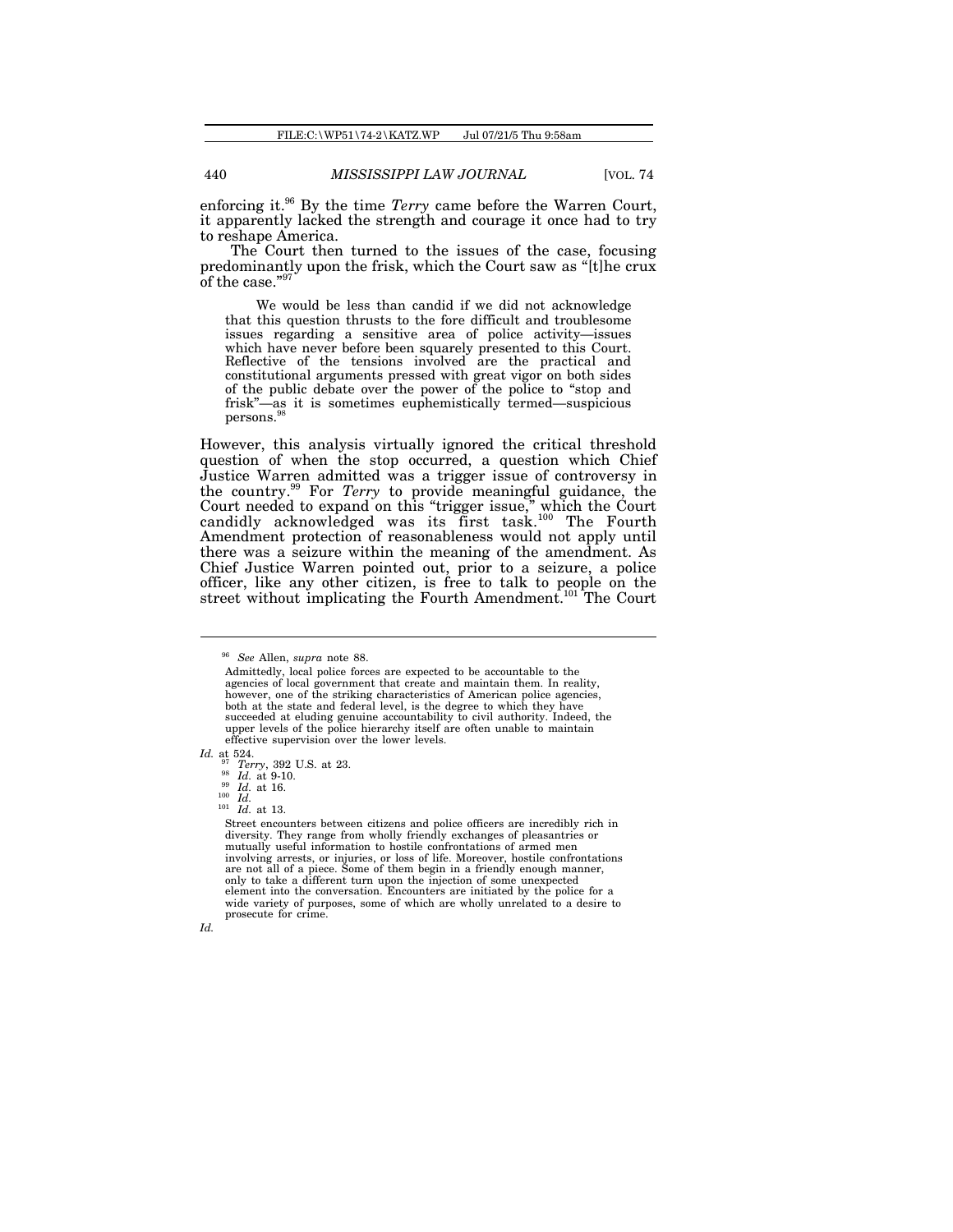failed to note, nor has ever later acknowledged, that a police officer's request for information carries with it a certain compulsion that does not accompany one citizen's request for information from another.

### *A. The Stop*

The Court admitted that the stop could have occurred either when McFadden approached the men or when McFadden spun Terry around. However, the Court was clearly ambivalent as to when the stop occurred and thus never conclusively stated when Terry was seized.

Only when the officer, by means of physical force or show of authority, has in some way restrained the liberty of a citizen may we conclude that a "seizure" has occurred. We cannot tell with any certainty upon this record whether any such "seizure" took place here prior to Officer McFadden's initiation of physical contact for purposes of searching Terry for weapons, and we thus may assume that up to that point no intrusion upon constitutionality protected rights had occurred.<sup>102</sup>

Chief Justice Warren wrote that "McFadden `seized' petitioner and subjected him to a `search' when he took hold of him and patted down the outer surfaces of his clothing."<sup>103</sup> The Court settled on the moment when Officer McFadden, receiving no assuring response to his question, spun Terry around to use him as a buffer between himself and the other two suspects and frisked Terry's outer clothing.<sup>104</sup> Choosing that precise moment insulated the state from Fourth Amendment scrutiny earlier in the encounter, delaying when the state had to establish reasonable cause for the seizure and the frisk. It also raised a question as to whether the Court's assessment of reasonableness was not at least partially based upon McFadden's description of Terry's mumbled response to McFadden's inquiry.<sup>105</sup> Of course,

<sup>102</sup> *Id.* at 19 n.16.

 $\frac{103}{104}$   $\frac{1}{14}$  at 19.

 $\frac{104}{105}$  *Id.* at 19 n.16. See *id.* at 34 (White, J., concurring).

Absent special circumstances, the person approached may not be detained or frisked but may refuse to cooperate and go on his way. However, given the proper circumstances, such as those in this case, it seems to me the person may be briefly detained against his will while pertinent questions are directed to him. Of course, the person stopped is not obliged to answer, answers may not be compelled, and refusal to answer furnishes no basis for an arrest, although it may alert the officer to the need for continued observation.

*Id.* (White, J., concurring); *see also* Hiibel v. Nevada, 124 S. Ct. 2451, 2458 (2004)

<sup>441</sup>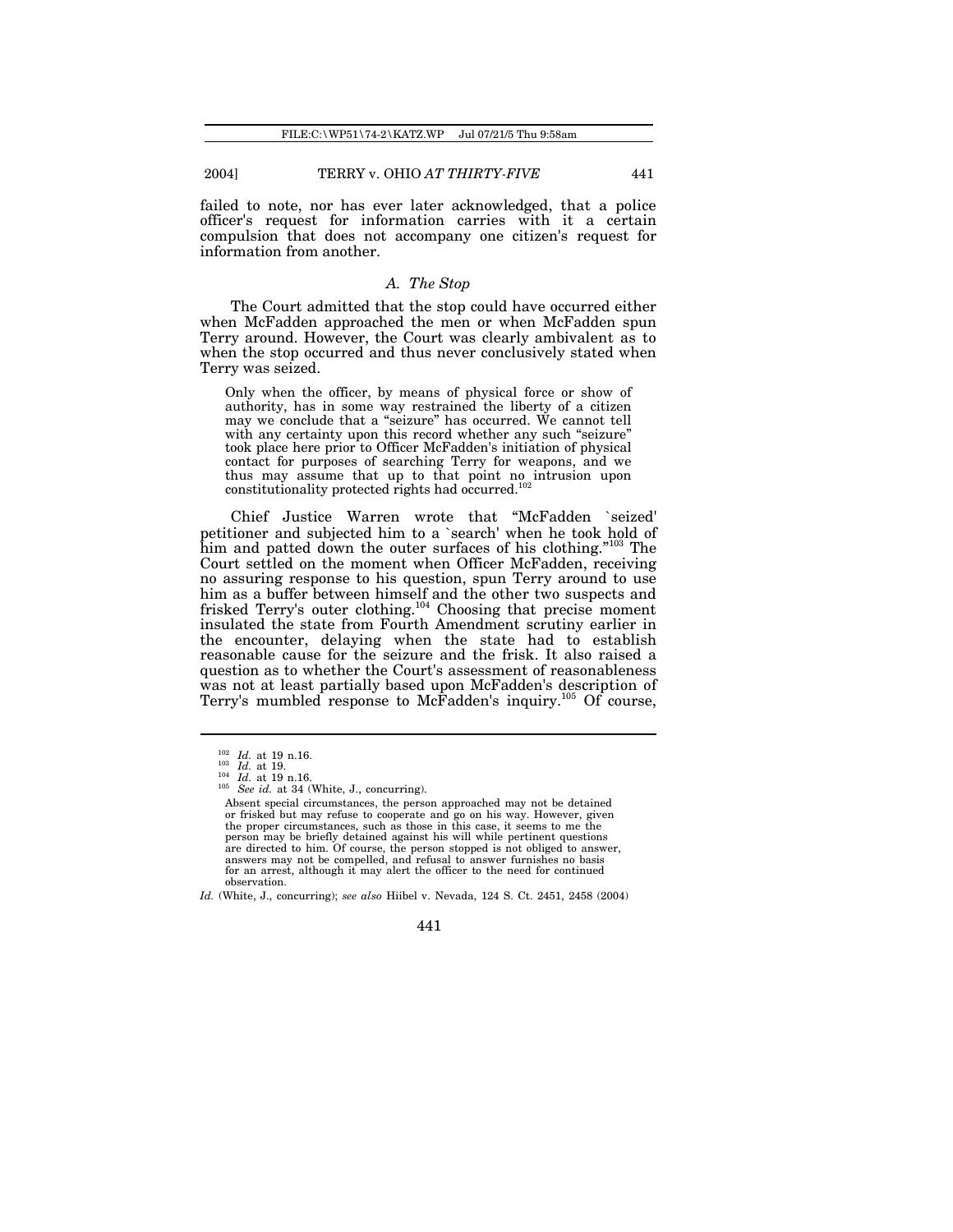the view that the three men were not seized until Officer McFadden laid hands on Terry and spun him around is dependent upon concluding that reasonable persons in Terry, Chilton and Katz's position would not have felt compelled to remain on the scene and respond to McFadden even before the moment that Terry was grabbed, but, instead, could have refused to cooperate and walked away.<sup>106</sup> Only an ostrich could reach that conclusion. It requires ignoring, which the Court did, McFadden's order to the three men to keep their hands out of their pockets, and it requires ignoring the power and implicit threat of violence that police posed when dealing with black men on the street in 1968. If the Court truly could not tell precisely when the seizure took place, that uncertainty demonstrates a complete lack of understanding of the relationship on the street between police and citizens, especially between police and black citizens. It is an understanding that the present Court totally lacks, but we had expected better of the *Warren* Court.

On the other hand, there is also language in Chief Justice Warren's opinion and in the separate concurring opinions of Justices White and Harlan that signals a belief that when Officer McFadden confronted Terry, Chilton and Katz, he seized the three men within the meaning of the Fourth Amendment.<sup>1</sup> This should have been an obvious conclusion. When Officer McFadden confronted the three men, identified himself as a

We merely hold today that where a police officer observes unusual conduct which leads him reasonably to conclude in light of his experience that criminal activity may be afoot and that the persons with whom he is dealing may be armed and presently dangerous, where in the course of investigating this behavior he identifies himself as a policeman and makes reasonable inquiries, and where nothing in the initial stages of the encounter serves to dispel his reasonable fear for his own or others' safety, he is entitled for the protection of himself and others in the area to conduct a carefully limited search of the outer clothing of such persons in an attempt to discover weapons which might be used to assault him.

*Id.*; *id.* at 33 (Harlan, J., concurring) ("His justifiable suspicion afforded a proper constitutional basis for accosting Terry, restraining his liberty of movement briefly, and addressing questions to him, and Officer McFadden did so.").

There is nothing in the Constitution which prevents a policeman from addressing questions to anyone on the streets. Absent special circumstances, the person approached may not be detained or frisked but may refuse to cooperate and go on his way. However, given the proper circumstances, such as those in this case, it seems to me the person may be briefly detained against his will while pertinent questions are directed to him.

*Id.* at 34 (White, J., concurring).

<sup>(</sup>holding that a Nevada "stop and identify" statute that requires a suspect to disclose his name in the course of a valid *Terry* stop does not violate the Fourth Amendment)

<sup>106</sup> *See* United States v. Mendenhall, 446 U.S. 544, 554 (1980) (holding that a Fourth Amendment seizure from police questioning occurs only where a reasonable person would feel compelled to stay). <sup>107</sup> *See, e.g., Terry*, 392 U.S. at 30.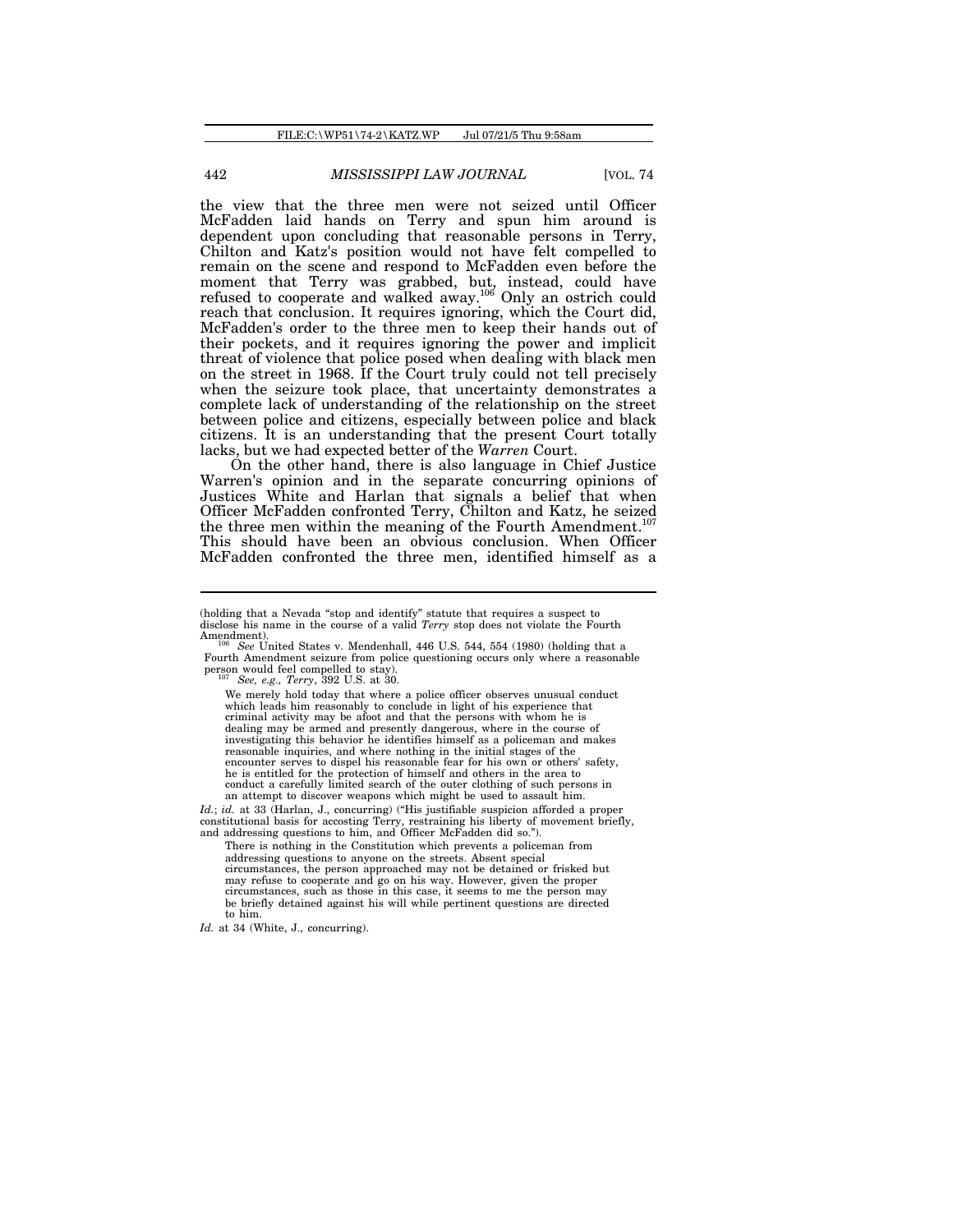police officer, and ordered them to keep their hands out of their pockets,<sup>108</sup> they were hardly free to disregard the officer's questions and walk away.

There is no easy explanation for the Court's ambivalence about when the seizure took place. It is difficult to explain because the Court was not very precise and the encounter escalated very quickly: "When the men `mumbled something' in response to his inquiries, Officer McFadden grabbed petitioner Terry, spun him around . . . and patted down the outside of his clothing."<sup>109</sup> There were just few seconds between the initiation of the encounter and the laying on of hands to allow for much consideration as to when exactly the three men were seized. Nothing of substance changed between the time McFadden accosted the three and when he laid hands on Terry.

The Court held that based on the facts, Officer McFadden had reasonable suspicion from the outset, and therefore, the timing of the stop was not outcome determinative.<sup>110</sup> Eight Justices appeared to believe that "specific and articulable facts which, taken together with rational inferences from those facts, reasonably warrant[ed]" an intrusion at that moment.<sup>111</sup> However, the failure to determine when the stop occurred had major repercussions for subsequent decisions over the next four decades.<sup>112</sup> Chief Justice Warren's lack of insight into the ripple

*Id.* at 988-89 (footnotes omitted); see also Tracey Maclin, *The Decline of the Right of*<br>Locomotion: *The Fourth Amendment on the Streets, 75 CO*RNELL L. REV. 1258 (1990).

In *Terry*, the government argued that police conduct that detains a person, but falls short of a traditional arrest, is not a "seizure" within the meaning of the [F]ourth [A]mendment. The *Terry* Court "emphatically reject[ed] this notion." It explained that "whenever a police officer accosts an individual and restrains his freedom to walk away, he has `seized' that person." Although the Court stressed this definition of "seizure," it did not clearly apply its definition to the facts at hand. The Court claimed that it could not determine whether any seizure occurred before Officer McFadden physically contacted Terry. Consequently, it assumed that before McFadden

<sup>108</sup> Police Report, *supra* note 42. <sup>109</sup> *Terry*, 392 U.S. at 7.

<sup>110</sup> *Id.* at 28, 30. <sup>111</sup> *Id.* at 21.

<sup>112</sup> *See* Harris, *supra* note 81,

Unfortunately, *Terry* and its companion cases do not deal directly with the issue of what constitutes sufficient grounds for a stop. In *Terry,* the Court said that the central issue was not the propriety of the stop but the frisk, and all but refused to discuss the stop; in *Sibron v. New York*, the Court proceeded directly to a discussion of the frisk without any consideration of the seizure of the defendant and his removal from the place where the officer found him. Despite Justice Harlan's prodding, the Court did nothing more in *Terry* and *Sibron* to define what it would accept as the legal basis for a stop, an issue "on which courts, lawyers and police deserve guidance." Thus the task was left to subsequent decisions.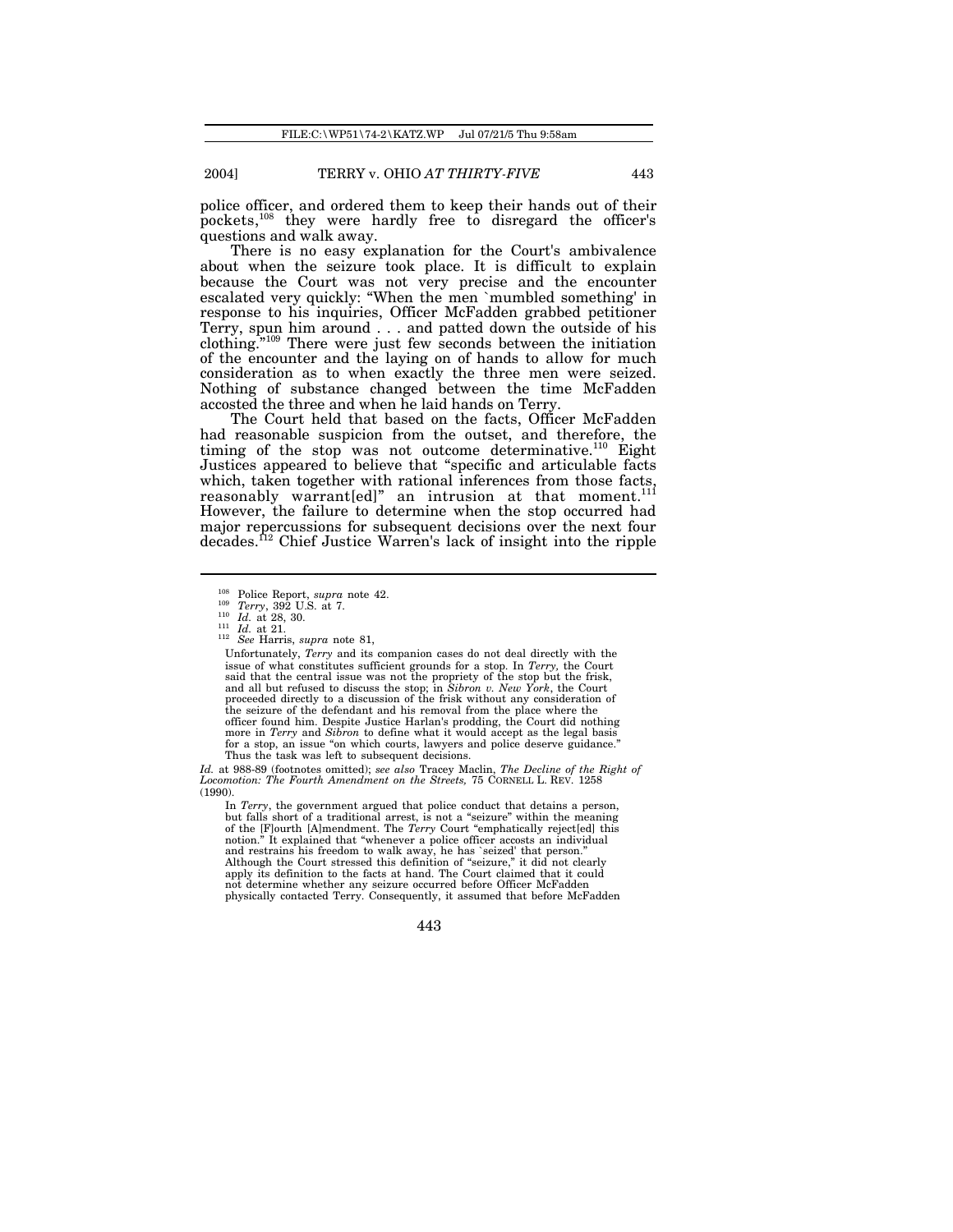effects of this factual determination paved the way for the later Supreme Court to hold that Fourth Amendment seizures occur far later in a police-citizen encounter, thus delaying citizens' Fourth Amendment protections and shielding police from the

frisked Terry, "no intrusion upon constitutionally protected rights had occurred.

The Court's uncertainty seems strained. If, as the Court stated, a seizure occurs whenever an officer accosts a citizen and restrains his or her freedom, than Terry and his companions were seized prior to the frisk . . . . Under either of the Court's definitions of "seizure," it seems clear that Terry was seized before Officer McFadden grabbed him. Justice Harlan thought so. He explained that the officer's observations justified accosting Terry and "restraining his liberty of movement." Indeed, only the most defiant citizen would feel free to leave a police officer under such conditions. Nevertheless, the *Terry* majority assumed that no intrusion had occurred that implicated the [F]ourth [A]mendment. Had the Court directly confronted the facts, it would have been forced to acknowledge that accosting a person on the street restrains liberty and demands fourth amendment scrutiny.

Id. at 1297-98 (footnotes omitted); see also Scott E. Sundby, A Return to Fourth<br>Amendment Basics: Undoing the Mischief of Camara and Terry, 72 MINN. L. REV. 383 (1988).

The Court's apparent failure to recognize the potential import of its holdings in *Camara* and *Terry* heightened the impact of their conceptual changes in [F]ourth [A]mendment interpretation. Both cases significantly altered the traditional relationship between the [R]easonableness and [W]arrant [C]lauses, and yet the Court did not address their implications beyond the relatively discrete areas of housing inspections and stops and frisks. That several of the Justices who have protested most vocally to expanding the reasonableness balancing test concurred in *Terry* and *Camara*—the cases which made the expansion possible—best evidences the Court's failure to appreciate the implications of the changes at the time they were made. The Court had unloosed reasonableness but seemed uncertain about where the new doctrine was going or how to constrain it. What was certain, however, was that each subsequent case would add to the controversy over the proper realm of probable cause and the reasonableness balancing test, further fracturing fourth amendment analysis.

*Id.* at 404-06 (footnotes omitted); *cf.* Kamisar, *supra* note 84.

The Warren Court's opinions in the stop and frisk cases leave much to be desired. The [J]ustices "detoured around" the threshold issue of investigative "stops," one on which the lower courts, lawyers, and police deserved guidance, and discussed only the "frisk" issue; strained a good deal to avoid explaining how the police, after removing an *opaque* envelop [sic] from a "frisked" suspect's pocket, could open the envelope to see what was inside; seemed to misunderstand "classical `stop and frisk' theory"; confused the limited search permitted to uncover weapons that may be used to assault police with the more extensive search permitted when an arrestee is about to be transported to the police station; and seemed to assume that a less restrictive Fourth Amendment test applies when the police act *without* a search warrant (although the Court had repeatedly held to the contrary).

. . . But the stop and frisk cases left such a spongy standard, one that allowed police so much discretion and provided the courts so little basis for meaningful review . . . that these Warren Court decisions must have been cause for celebration in more than a few precinct stations throughout the land.

*Id.* at 65.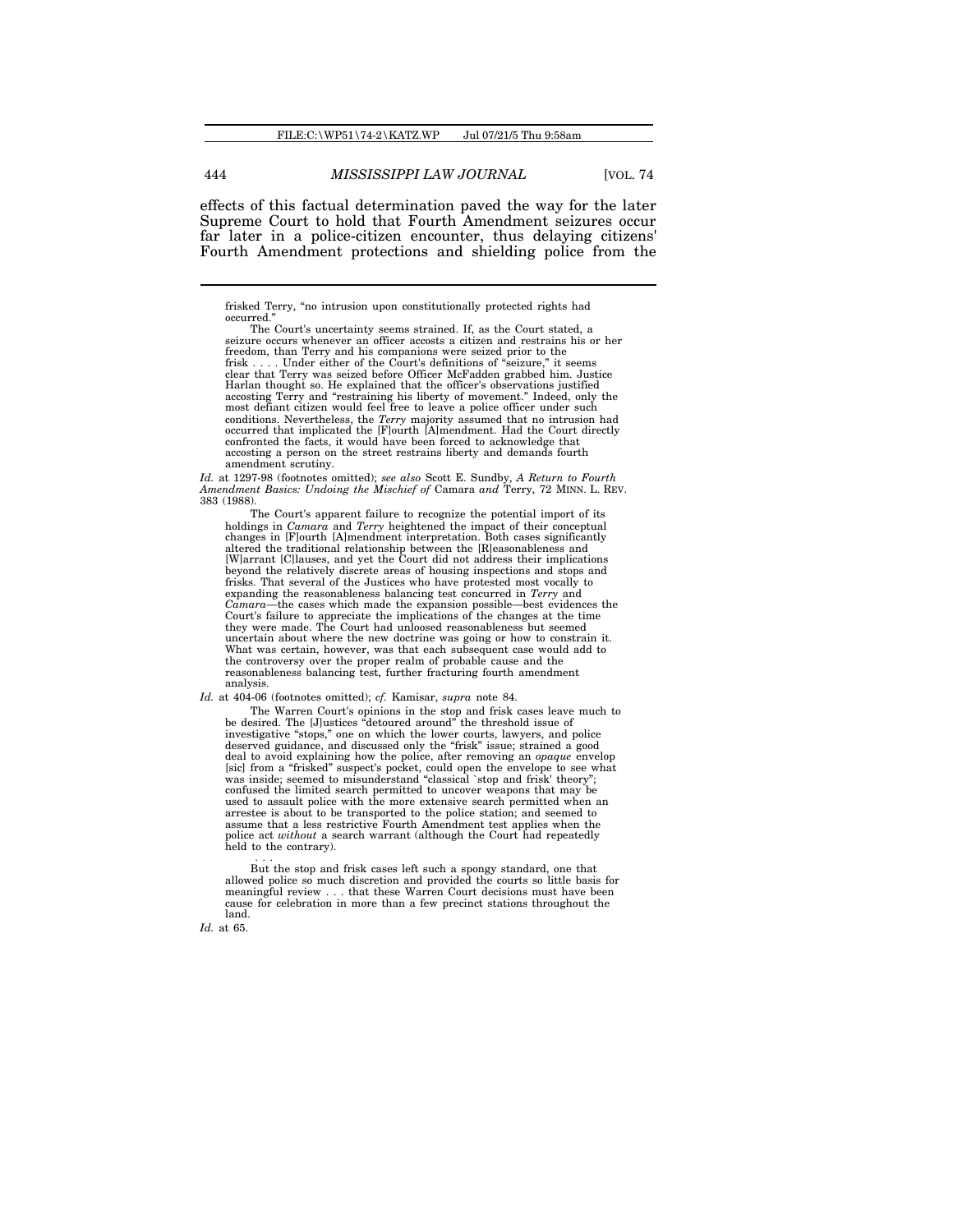amendment's limitations. The result is unfettered discretionary power which has resulted in an erosion of civil liberties and an arguably unrestrained sanctioning of police powers.<sup>113</sup>

In the end, the majority eschewed a general principle and simply stated, "we can only judge the facts of the case before us."<sup>114</sup> In fact, the Court stated that anything more might hinder crime prevention.

Yet a rigid and unthinking application of the exclusionary rule, in futile protest against practices which it can never be used effectively to control, may exact a high toll in human injury and frustration of efforts to prevent crime.<sup>1</sup>

The Court's dismissal of the exclusionary rule mirrors some of the harshest criticism leveled against the Court after 1961: that its decision in *Mapp* would hinder effective law enforcement.<sup>116</sup>

<sup>113</sup> *Cf.* Rachel Karen Laser, *Unreasonable Suspicion: Relying on Refusals to Support* Terry *Stops*, 62 U. CHI. L. REV. 1161, 1169 (1995) ("As the Court articulated in *United States v. Cortez*, the Terry standard is not self-evident in practice: `Terms like "articulable reasons" and "founded suspicion" are not selfdefining; they fall short of providing clear guidance dispositive of the myriad situations that arise."" (footnotes omitted).<br>  $^{114}$  Terry, 392 U.S. at 15. "Doubtless some `field interrogation[s]' conduct violates the F

*Id.* at 15.

<sup>116</sup> *See* Arlen Specter, Mapp v. Ohio*: Pandora's Problems for the Prosecutor*, 111 U. PA. L. REV. 4, 40-43, (1962) ("Some of the resentment to *Mapp* arises from the manner in which the exclusionary rule was imposed upon the states. The objection is frequently raised that a sudden change on such a fundamental evidentiary question is properly a legislative, rather than a judicial function."); *see also* Fred E. Inbau, *Public Safety v. Individual Civil Liberties: The Prosecutor's Stand*, 53 J. CRIM. L. CRIMINOLOGY & POLICE SCI. 85 (1962).

Some eminent jurists of the past, including Justice Benjamin Cardozo, at the time when he sat on the New York Court of Appeals, were opposed to the exclusionary rule. In his celebrated opinion in *People v. Defore* Justice Cardozo gave some clear cut, sensible reasons why New York chose not to follow the exclusionary rule. He adhered to the view that relevant evidence should not be brushed aside and ignored solely because of the methods the police used to obtain it. The great scholar, Dean John Henry Wigmore, was opposed to the rule, and in his monumental treatise on Evidence he pointed out the historically unfounded judicial reasoning that was used in the first federal case to adopt the exclusionary rule.

After all these years of a general recognition of the exclusionary rule<br>as a rule of evidence only, and after it was for so long proclaimed to be<br>such by the Supreme Court itself, the Court in *Mapp v. Ohio* suddenly<br>labe fact that three of the nine [J]ustices (Frankfurter, Harlan, and Whittaker) adhered to the former viewpoint. Why this change in the Court's attitude? The answer, in my opinion,

is very simple. It's just another example of the Court's continuing efforts to police the police—and that is an executive, or at most a legislative function of government. It certainly is not the constitutional function of the judiciary.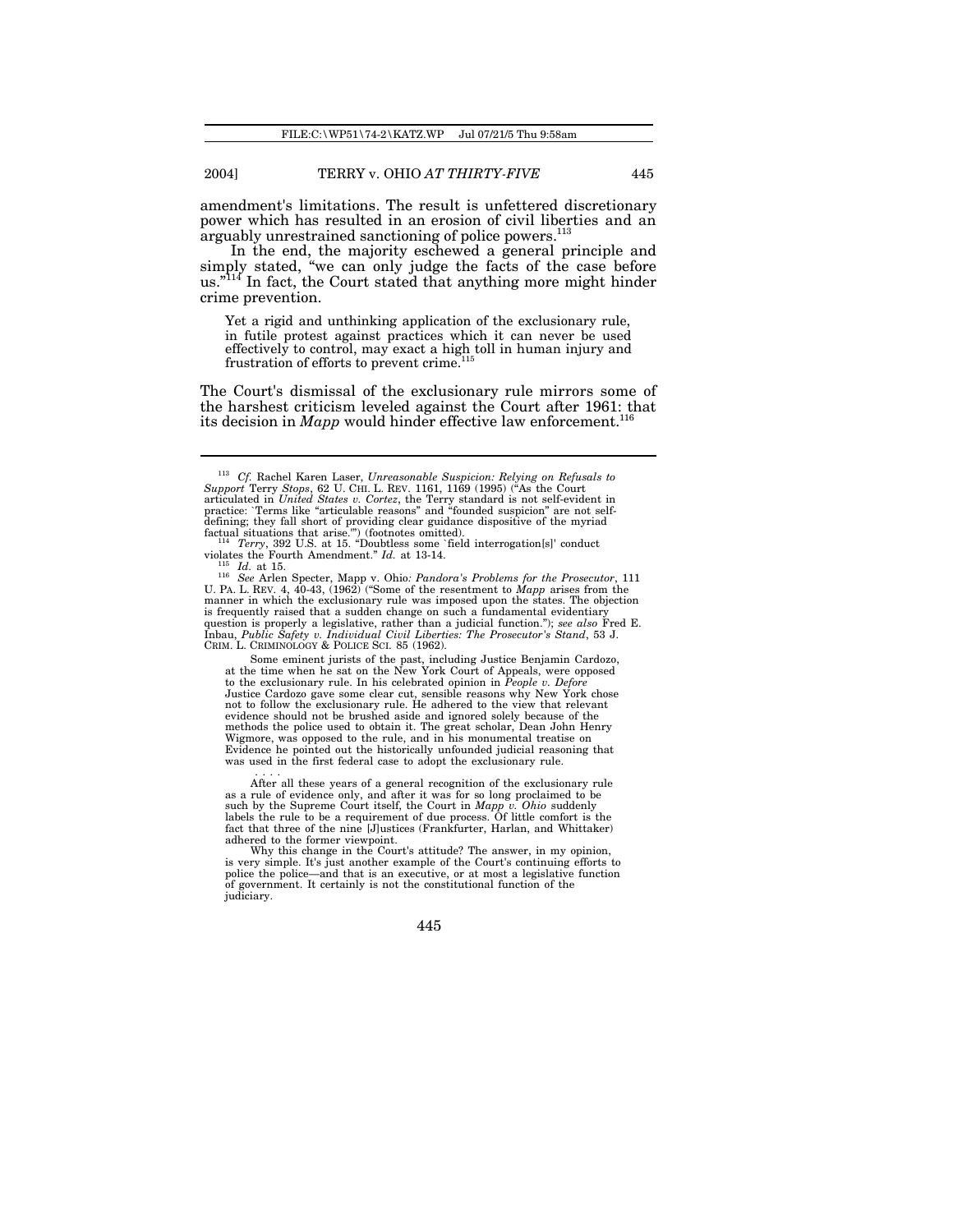The Court seemed to surrender to that criticism in *Terry*. The criticism is incomplete and unfair because it purports to examine the cost of applying the constitutional protection without ever considering the costs of not applying the constitutional protection.

Forty years later, no reasonable person could suggest that it was improper for Officer McFadden to take some action. However, the Court's conclusion that a strict application of the exclusionary rule may hinder crime prevention was based on the erroneous assumption that McFadden's only option was to seize the men. He could have scrutinized their behavior by continuing to follow them. He even could have let them know without confronting them that he was a police officer. What would have been the effect of such different behavior? If the three men were contemplating a robbery, as Officer McFadden believed, they would have dropped the plan once they were aware that he suspected them. No robbery would have been committed on that street at that time, and the suspected crime would have been prevented in a far less invasive way. Naturally, such a suggestion opens the door to the criticism that anything less than a seizure, a search and ultimately an arrest would have left the guns found on Terry and Chilton's persons on the street and would have left the men free to commit a robbery on another street at another time. Such criticism, however, assumes that the men were "casing a robbery," and there was never any additional evidence that robbery was their purpose.

Id. at 88-87 (footnotes omitted). But see Yale Kamisar, Public Safety v. Individual<br>Liberties: Some "Facts" and "Theories", 53 J. CRIM. CRIMINOLOGY & POLICE SCI. 171 (1962) (criticizing Inbau's arguments against *Mapp v. Ohio*). For further criticism of the arguments against Mapp, see Corinna Barrett Lain, Countermajoritarian Hero<br>or Zero? Rethinking the Warren Court's Role in the Criminal Procedure Revolution, 152 U. PA. L. REV. 1361 (2004).

After *Brown* gave blacks equality in education, it was only a matter of time before the Supreme Court would turn to racial equality in other contexts, such as criminal procedure. Indeed, as the civil rights movement gained momentum, the notion that blacks should be protected in their civil rights, but not when their liberty and lives were at stake, must have seemed patently absurd.

Thus, for several reasons, 1961 presented a much more favorable climate to launch a criminal procedure revolution, starting with restraints on police power, than had earlier years . . . . Moreover, by 1961, the nation as a whole was less tolerant of local law enforcement abuses and more receptive to the notion of federal intervention in traditional state affairs. The Supreme Court's decision in *Mapp* reflects these developments. In *Mapp*, the Court took power from the states at a time when the states could not be trusted and protected blacks at a time when the nation was awakening to the need to protect them. As such, the common conception of *Mapp* as an aggressively countermajoritarian decision is simply inaccurate.

*Id.* at 1389 (footnotes omitted).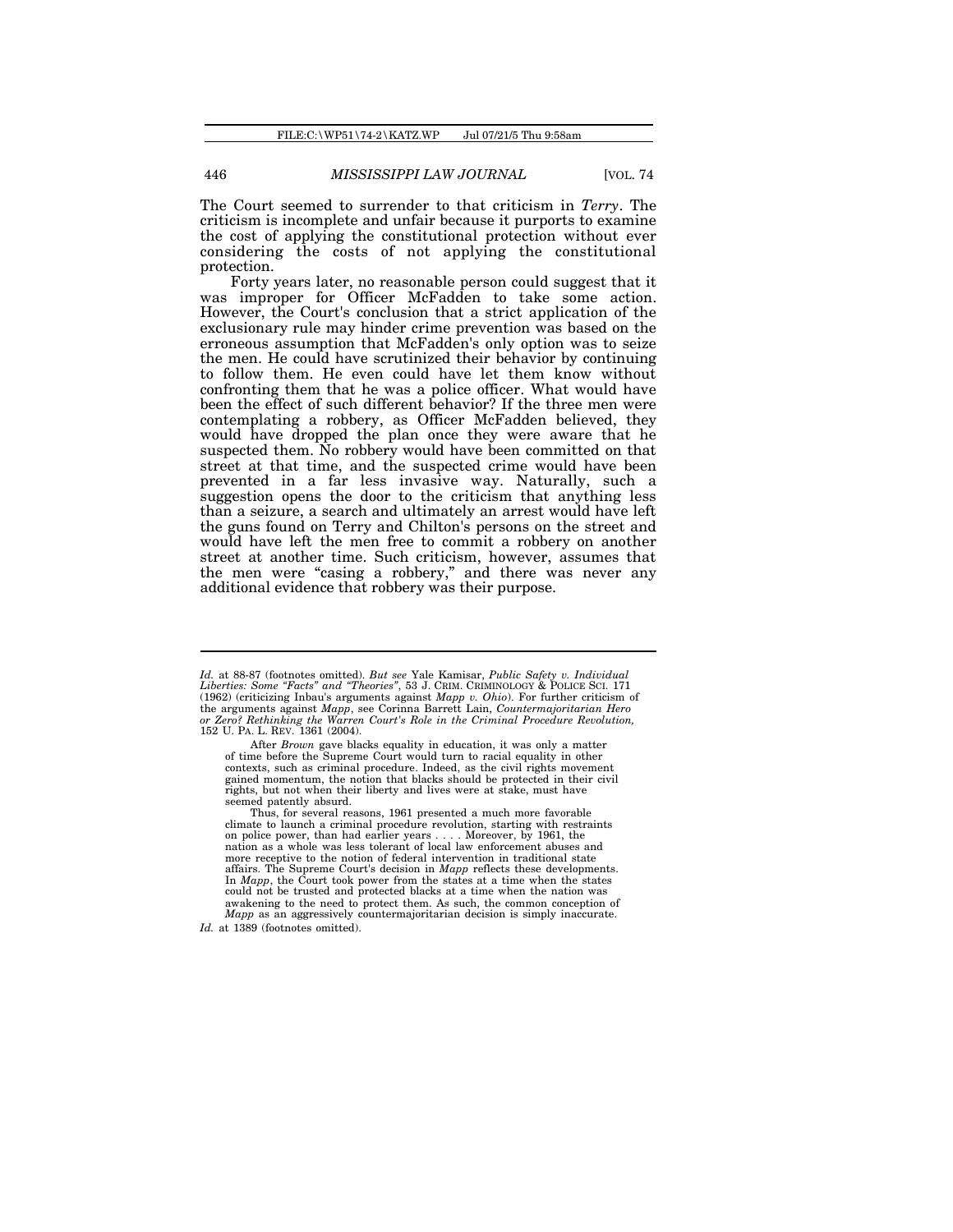### *B. Reasonableness of the Stop*

After the Court glossed over the issue of when the stop occurred, they moved onto the reasonableness of the stop.<sup>117</sup> First, the Court affirmed that terms such as "stop" and "frisk" are not outside the Fourth Amendment.<sup>118</sup> Second, these nontraditional seizures and searches are to be "tested by the Fourth Amendment's general proscription against unreasonable searches and seizures," rather than the probable cause standard applicable to arrests and traditional searches.<sup>119</sup> Third, the reasonableness of the intrusion will be determined "by balancing the need to search [or seize] against the invasion which the search [or seizure] entails."<sup>120</sup> Fourth, "in justifying the particular intrusion the police officer must be able to point to specific and articulable facts which, taken together with rational inferences from those facts, reasonably warrant that intrusion."<sup>121</sup> "Anything less would invite intrusions . . . based on nothing more substantial than inarticulate hunches[.]"<sup>122</sup> Fifth, the intrusion must be subject "to the more detached, neutral scrutiny of a judge who must evaluate the reasonableness of a particular search or seizure in light of the particular circumstances" and be subjected to "an objective standard: would the facts available to the officer at the moment of the seizure or the search `warrant a man of reasonable caution in the belief' that the action taken was appropriate?"<sup>123</sup>

Then the Court applied these principles to the Terry stop. The Court stated that "effective crime prevention and detection" justifies a police officer "in appropriate circumstances and in an appropriate manner approach[ing] a person for purposes of investigating possibly criminal behavior even though there is no probable cause to make an arrest."<sup>124</sup>

It was this legitimate investigative function Officer McFadden was discharging when he decided to approach petitioner and his companions. He had observed Terry, Chilton, and Katz go through a series of acts, each of them perhaps innocent in itself, but which taken together warranted further investigation. There is nothing unusual in two men standing together on a

 $\frac{118}{119}$  *Id.* at 19. *Id.* at 20.

 $\frac{121}{122}$  *Id.* at 21.

<sup>122</sup> *Id.* at 22. <sup>123</sup> *Id.* at 21-22.

<sup>124</sup> *Id.* at 22.

 $\frac{117}{118}$  *Terry*, 392 U.S. at 20.

<sup>&</sup>lt;sup>120</sup> *Id.* at 21 (quoting Camara v. Municipal Court, 387 U.S. 523, 537 (1967)).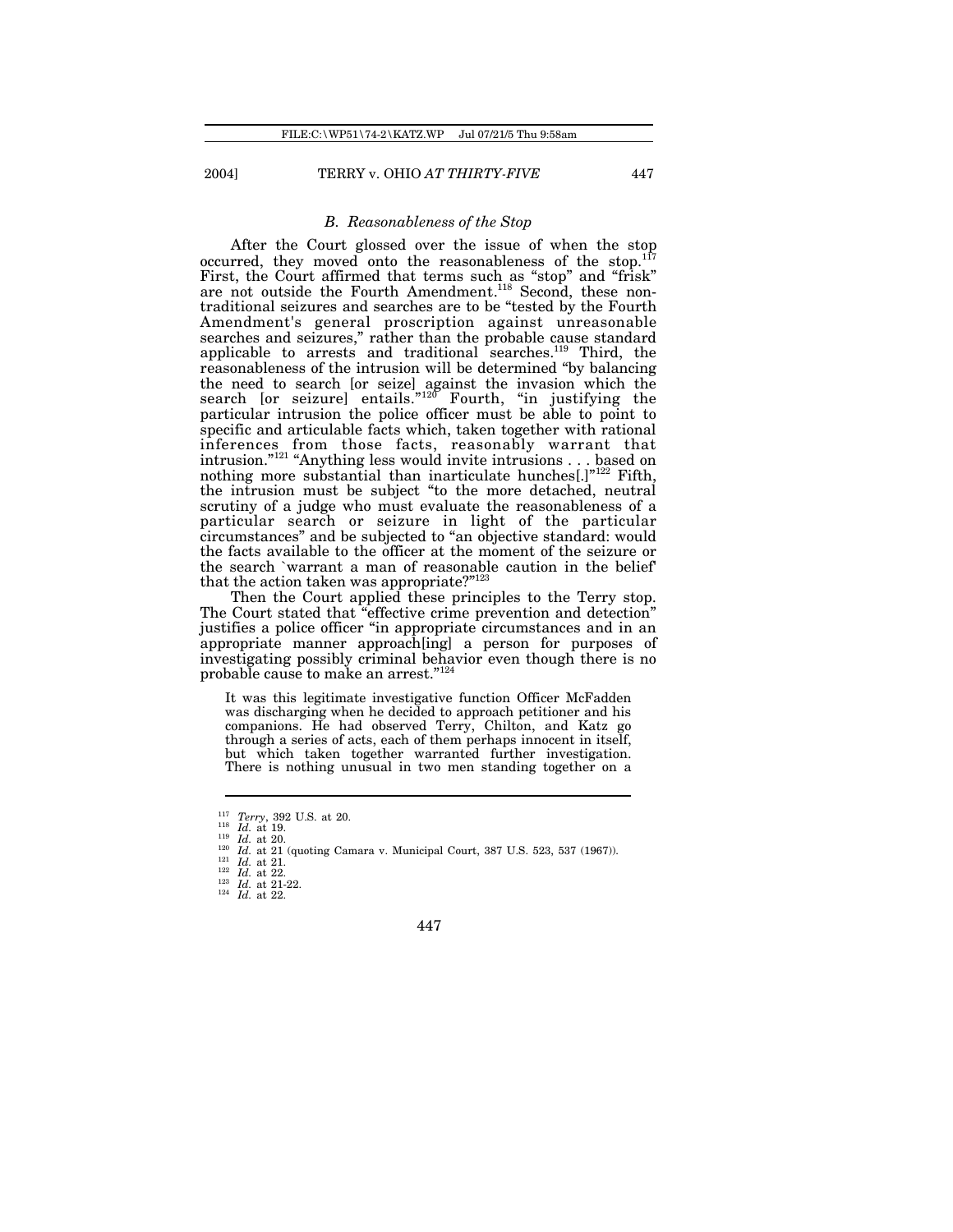street corner, perhaps waiting for someone. Nor is there anything suspicious about people in such circumstances strolling up and down the street, singly or in pairs. Store windows, moreover, are made to be looked in. But the story is quite different where, as here, two men hover about a street corner for an extended period of time, at the end of which it becomes apparent that they are not waiting for anyone or anything; where these men pace alternately along an identical route, pausing to stare in the same store window roughly [twenty-four] times; where each completion of this route is followed immediately by a conference between the two men on the corner; where they are joined in one of these conferences by a third man who leaves swiftly; and where the two men finally follow the third and rejoin him a couple of blocks away. It would have been poor police work indeed for an officer of [thirty] years' experience in the detection of thievery from stores in this same neighborhood to have failed to investigate this behavior further.<sup>125</sup>

And with that pronouncement, the Court moved beyond the stop to the frisk which it considered the most important issue.

It is useful again to look closely at the facts that the Court found sufficient to find the investigatory seizure reasonable.<sup>126</sup> That task is necessary to determine whether the decision was based upon "articulable facts and circumstances"<sup>127</sup> or an "inarticulate hunch"<sup>128</sup> and must be used as guidance to measure different fact situations following *Terry*.

First, Officer McFadden was not readily forthcoming about why Terry and Chilton initially aroused his curiosity on that crowded downtown street. For some reason, he was watching the two men from the outset even though he did not know them or anything about them.<sup>129</sup> Of course, watching people on the street does not interfere with Fourth Amendment rights and need not be justified. The only facts that Officer McFadden could articulate to support the seizure were the trips two of the suspects, Terry and Chilton, made to look in a store window and then return to confer with the other and with Katz.<sup>130</sup>

Second, the Court played fast and loose with the most important fact in the case: the number of trips Terry and Chilton made up the street and how many times they looked into the store window. Warren reported that the two men looked into the

<sup>125</sup> *Id.* at 22-23.

<sup>126</sup> *Id.* at 32-33 (Harlan, J., concurring). Note that the *Terry* majority never used the term reasonable suspicion.

*Id.* at 21.

<sup>128</sup> *Id.* at 22.

<sup>129</sup> *Id.* at 5.

<sup>130</sup> *Id.* at 6.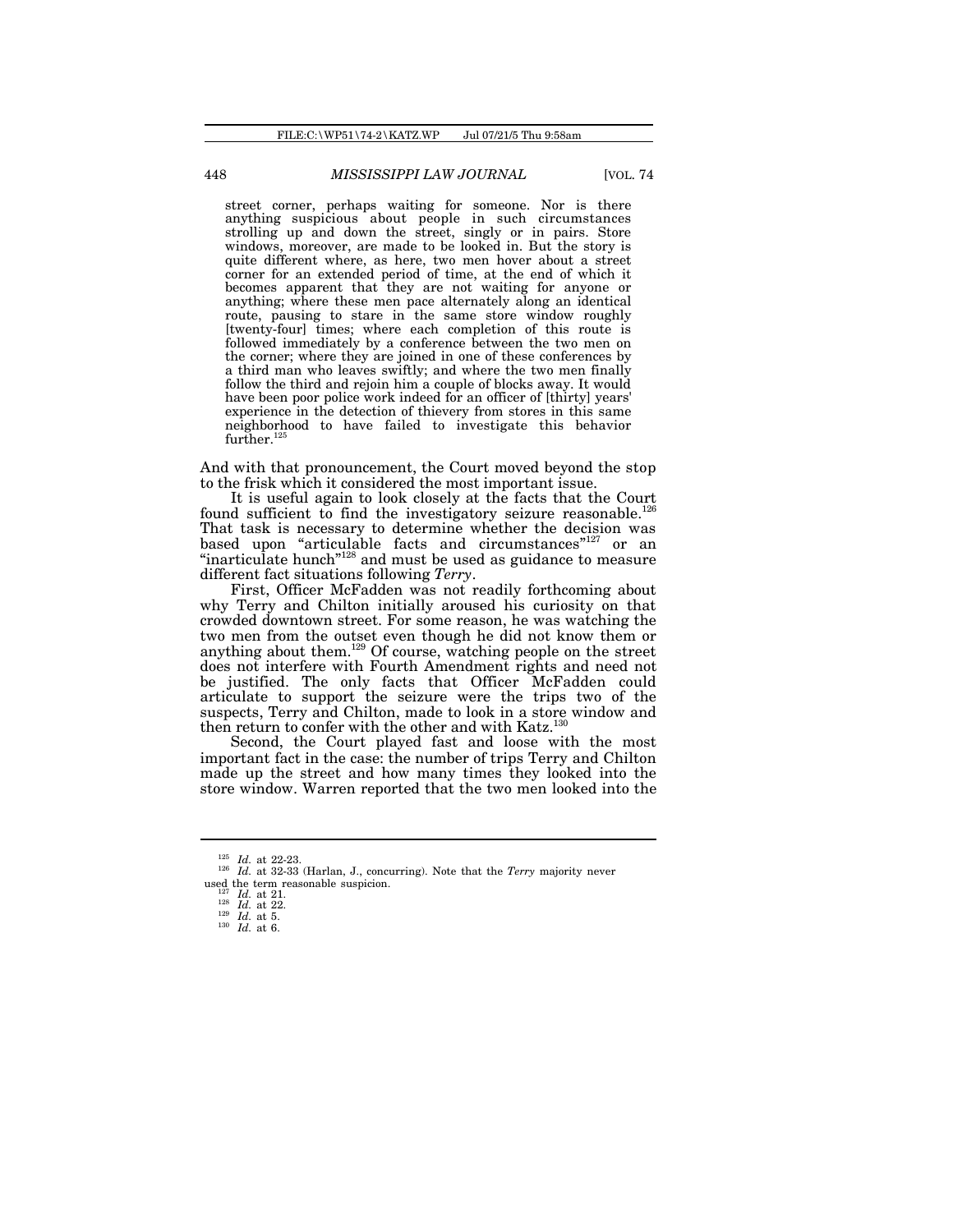window twenty-four times.<sup>131</sup> That figure is reported with a certainty that the evidence does not support. McFadden was confused about how many times this occurred; a fair reading of the many times he stated what happened leads to the conclusion that they looked into the window between four and twenty-four times. His police report written immediately after the arrests stated that each man made three trips.<sup>132</sup> This fact is critical because it is unclear as to whether the seizure would have been reasonable based on fewer observations of the store window.

Third, Officer McFadden could not identify which store the men were looking into. Initially, he thought they were looking into an airline office which would not have had a large amount of cash on hand or merchandise that might have attracted them. He singled out the airline office in the police report. At the suppression hearing, a year later, Officer McFadden testified that he thought a jewelry store was the target.

Fourth, by the time Officer McFadden confronted the three men, they had apparently given up on whichever store had been the target of their repeated trips and interest. At that time the two men were conducting themselves "[l]ike anybody else."133 They walked for three minutes in that fashion beyond the two stores, turned the corner and were walking down a different street.<sup>134</sup> After walking that distance, they stopped in front of a men's clothing store, where Officer McFadden had moved, where they were joined by the third man, and the three talked for a minute or two.<sup>135</sup> Officer McFadden then accosted the three men, identified himself as a police officer, ordered them to keep their hands out of their pockets and asked their names.<sup>136</sup>

Finally, and of lesser significance, the men did identify themselves when asked to by McFadden, even though Chief Justice Warren characterized their response as a single mumbled response.<sup>137</sup> McFadden testified that each man "gave [his name] to me quick." <sup>138</sup>In the same direct examination, Officer McFadden said, "They said something;"<sup>139</sup> on crossexamination in response to the prosecutor's question, Officer McFadden said, "they mumbled something."<sup>140</sup>

<sup>140</sup> *Id.* at 1409.

 $\frac{131}{132}$  *Id.* at 23.

<sup>132</sup> Police Report, *supra* note 42. <sup>133</sup> Transcript, *supra* note 30, at 1402.

 $\frac{134}{135}$  *Id.* at 1403.

<sup>135</sup> *Id.*

 $\frac{136}{137}$   $\frac{Id}{T_{\text{c}}}\$  at 1403-04.

<sup>137</sup> *Terry*, 392 U.S. at 7.

<sup>138</sup> Transcript, *supra* note 30, at 1403. <sup>139</sup> *Id.* at 1404.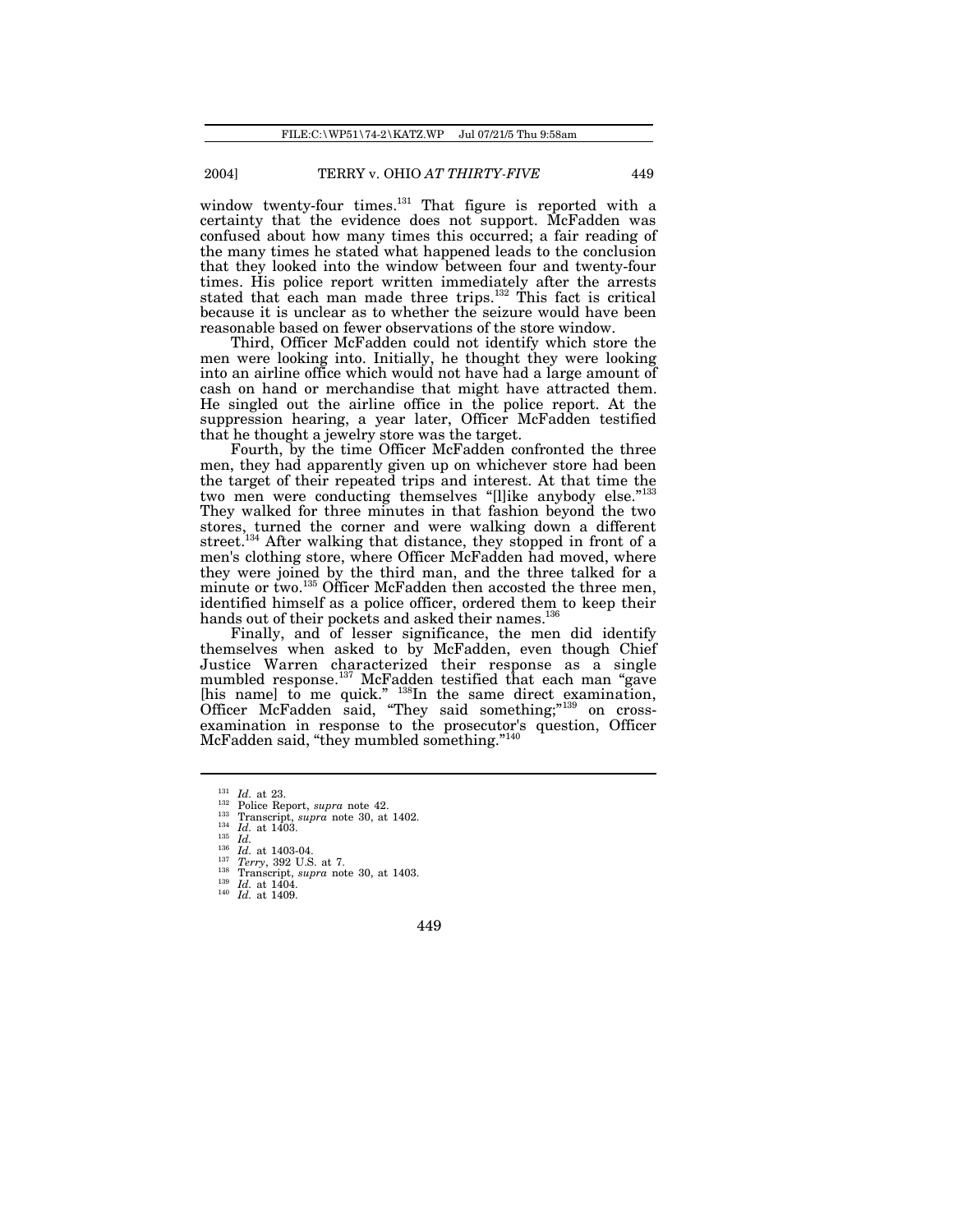The facts of the case, on which this major change in the law rests, are ludicrous upon close examination. Chief Justice Warren set up the test: whether the seizure was based on an "inarticulate hunch"<sup>141</sup> rather than upon "articulable facts and circumstances"<sup>142</sup> giving rise to a reasonable belief that a crime was imminent. The limited information on which Officer McFadden acted clearly points to his acting on a hunch which might have warranted his continuing interest in them but certainly not a lawful seizure based upon such paltry and contradictory information. Nonetheless, Chief Justice Warren concluded that Officer McFadden's seizure and search of the men were reasonable.

He had observed Terry, together with Chilton and another man, acting in a manner he took to be preface to a "stick-up." We think on the facts and circumstances Officer McFadden detailed before the trial judge a reasonably prudent man would have been warranted in believing petitioner was armed and thus presented a threat to the officer's safety while he was investigating his suspicious behavior. The actions of Terry and Chilton were consistent with McFadden's hypothesis that these men were contemplating a daylight robbery—which, it is reasonable to assume, would be likely to involve the use of weapons—and nothing in their conduct from the time he first noticed them until the time he confronted them and identified himself as a police officer gave him sufficient reason to negate that hypothesis. Although the trio had departed the original scene, there was nothing to indicate abandonment of an intent to commit a robbery at some point. Thus, when Officer McFadden approached the three men gathered before the display window at Zucker's store he had observed enough to make it quite reasonable to fear that they were armed; and nothing in their response to his hailing them, identifying himself as a police officer, and asking their names served to dispel that reasonable belief. We cannot say his decision at that point to seize Terry and pat his clothing for weapons was the product of a volatile or inventive imagination, or was undertaken simply as an act of harassment; the record evidences the tempered act of a policeman who in the course of an investigation had to make a quick decision as to how to protect himself and others from possible danger, and took  $\tilde{\text{limited}}$  steps to do so.<sup>143</sup>

If it had not been for Justice Harlan filling in the gaps, the *Terry* decision might have stood for allowing police to search (frisk) any time a police officer becomes concerned that a person is armed, regardless of whether there was reasonable cause to

<sup>141</sup> *Terry*, 392 U.S. at 22. <sup>142</sup> *Id.* at 21.

<sup>143</sup> *Id.* at 28.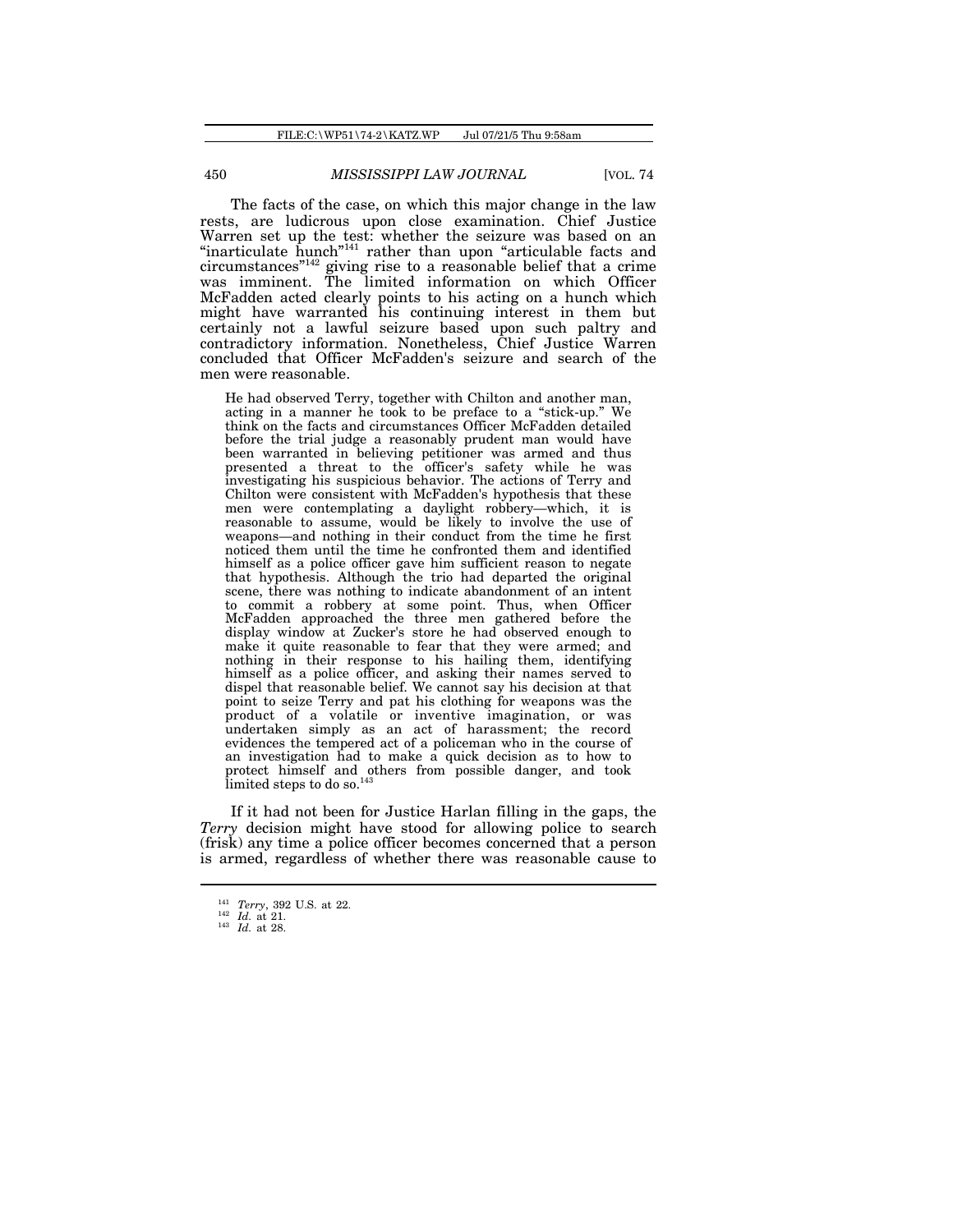forcibly detain a suspect. Justice Harlan clarified that "the right to frisk in this case depends upon the reasonableness of a forcible stop to investigate a suspected crime."<sup>144</sup> The facts in *Terry* justifying the forcible detention are so weak that they should raise eyebrows even in those courtrooms where judges are unusually inclined to favor the police.

What the Court, in fact, did was uphold a seizure on less than probable cause based on little more than race. In so doing, the Court virtually obliterated the Fourth Amendment protections which it had imposed on the states, at least for inner city young black men, exposing them, without legal protection, to the same police harassment that black men had historically faced in their dealings with police dating to the time of slavery.<sup>145</sup> Incredibly, this was a Court sympathetic to this problem, but the decision in *Terry*, instead, revealed a Court that was sympathetic to maintaining control over the black population. Rather than strike a balance between legitimate societal needs and individual rights as the Court claimed it was doing, the Court struck the balance totally in favor of the police.<sup>146</sup>

. . . As indicated, slaves faced death for numerous criminal offenses. Harsh sanctions, such as brutal public executions, were imposed to keep slaves in their place. Under Maryland law, for example, a slave convicted of murder was to be hanged, beheaded, then drawn and quartered. Following this, the head and body parts were to be publicly displayed.

Slaves lived with the constant fear that at any moment they might be charged and convicted of crimes they did not commit. They also lived with the knowledge that if they were the victims of crime, there was no avenue for redress.

Id. at 14-16 (footnotes omitted).

<sup>146</sup> *Terry*, 392 U.S. at 39 (Douglas, J., dissenting) (arguing that the Court succumbed to "hydraulic pressures . . . that bear heavily on the Court to water down constitutional guarantees and give the police the upper hand."). *Cf.* Jose F. Anderson, *Accountability Solutions in the Consent Search and Seizure Wasteland*, 79 NEB. L. REV. 711 (2000).

The Warren Court's attempts to secure rights for the accused through well intentioned opinions often resulted in opinions that were difficult to justify under traditional scholarly analysis and that were often crafted in a way that subjected them to attack. Nevertheless, the shortcomings advanced by the critics regarding the Court's approach to constitutional

<sup>&</sup>lt;sup>144</sup> *Id.* at 33 (Harlan, J., concurring). While Justice Harlan would have made the right to frisk automatically flow from the right to stop, subsequent law has made them separate inquiries. *Id.* <sup>145</sup> *See* RUSSELL, *supra* note 9.

From 1619 to 1865, slave codes embodied the criminal law and procedure applied against enslaved Africans. The codes, which regulated slave life from cradle to grave, were virtually uniform across states—each with the overriding goal of upholding chattel slavery. The codes not only enumerated the applicable law but also prescribed the social boundaries for slaves—where they could go, what types of activity they could engage in, and what type of contracts they could enter into.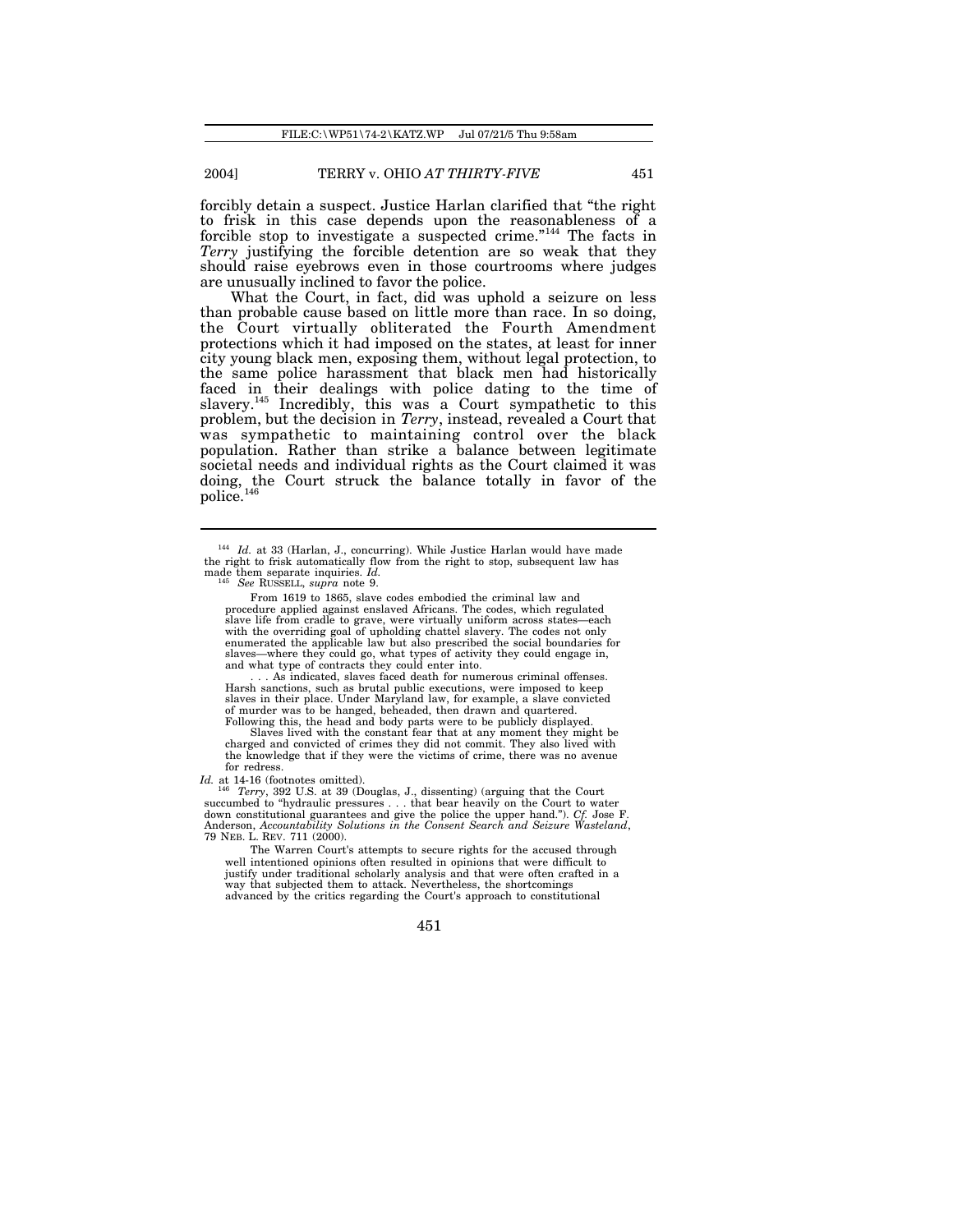It is too late in the day to question the validity and reasonableness of investigatory stops on less than probable cause.<sup>147</sup> Common sense dictates that police must have reasonable power to forcibly engage people before a crime is committed rather than limiting police power to chasing criminals after the crime is completed. However, the greatest harm in Terry is that it ratified a stop *without defining "stop" and did so on such weak facts*. Chief Justice Warren acknowledged the problem: the need to prevent crime without losing control of the police who may use these powers unfairly to harass black and Latino kids on the streets.<sup>148</sup> But the Terry outcome focused only on the crime prevention issue and ignored the problems associated with the exercise of the enormous power the Court in *Terry* bestowed on the police. Thirty-seven years later those issues have grown even more serious.<sup>149</sup> In the end, *Terry* is the genesis for later Justices, less inclined to limit police power, who (1) narrowed the definition of "stop," placing most citizen-police encounters beyond the oversight of the Fourth Amendment, and (2) even further watered-down the reasonable cause standard which was not strong to begin with in *Terry*. 150

decision-making should also recognize that the goal of government accountability in criminal prosecutions is the primary focus of a large portion of the Bill of Rights. They should also take into account the fact that our country has a history of largely ignoring the rights of the poor, oppressed, and those in the minority, even after express language was written in the Constitution to protect them.

*Id.* at 747-48 (footnotes omitted).<br><sup>147</sup> In the interest of full disclosure, I was an author of the amicus brief in *Terry* submitted by the American Civil Liberties Union in which we argued that the Fourth Amendment should not allow seizures of the person on less than probable cause. *See generally* Brief of Amicus Curiae American Civil Liberties

Union of Ohio, Terry v. Ohio, 293 U.S. 1 (1968) (No. 67).<br><sup>148</sup> *Terry*, 392 U.S. at 14-15.<br><sup>149</sup> *See generally* William M. Carter, *A Thirteenth Amendment Framework for*<br>*Combating Racial Profiling*, 39 HARV. C.R.-C.L. L practice of racial profiling engenders more than just individuals' subjectively discriminatory views, but rather derives from the historical stigmatization of African Americans as predisposed to criminality, dating back to the era of slavery); Symposium, *Racial Profiling: A New Road Hazard*, 3 RUTGERS RACE & L. REV. 1  $(2001)$ .

<sup>150</sup> *See* Sundby, *supra* note 5.

Chief Justice Warren's opinion in *Terry* is almost excruciatingly cautious in his effort to explain the Court's departure from a norm of probable cause and to limit the consequences of such a departure. Reduced to its essence, the Chief Justice's holding is a relatively modest one, basically creating a limited right of "self defense" for a police officer who in carrying out her duties comes across someone whom she reasonably believes is armed and dangerous. The problem with *Terry*, therefore, lies not in its very limited upholding of stops and frisks (a holding most of the commentators in this Symposium find acceptable). Rather, *Terry's* difficulty rests in the l term consequences it sowed by casting the holding in terms of a broadly framed reasonableness balancing test. For although Chief Justice Warren's cautious opinion suggests that the use of the reasonableness balancing test was meant to be viewed as a narrow departure from the norm of probable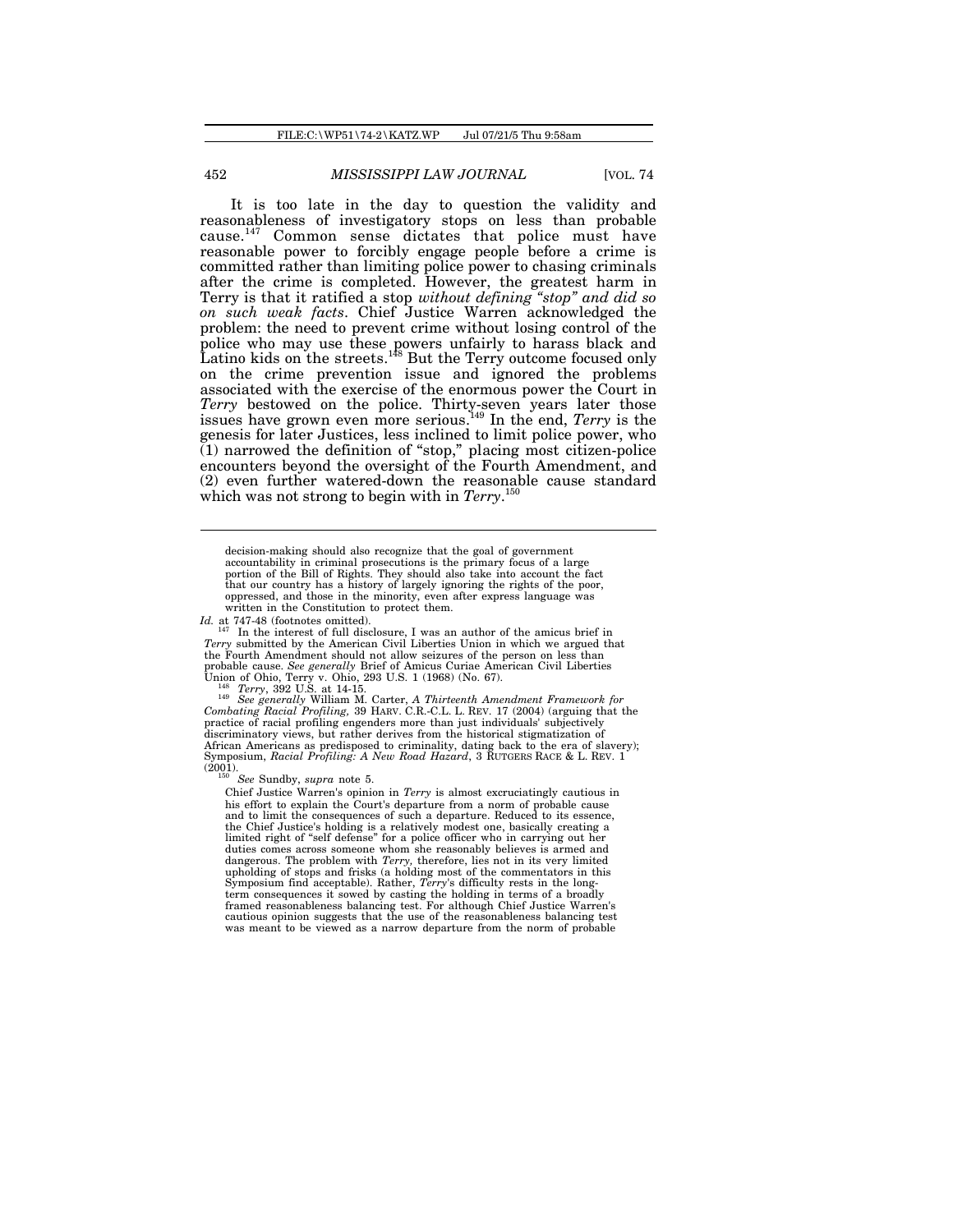### PART IV: DEVELOPMENT OF THE STOP AFTER *TERRY*

Four years after *Terry*, the Supreme Court (now without Chief Justice Warren) acknowledged what *Terry* never specifically, but impliedly, said: "A brief stop of a suspicious individual . . . may be most reasonable in light of the facts known to the officer at the time."<sup>151</sup>

Despite the *Terry* Court's acknowledgment of problems on the street when police use their power to harass certain groups, historically young black men and boys,<sup>152</sup> that Court failed to

[*Terry*] failed to define "search" and "seizure" broadly enough: Sustained and purposeful surveillance by the unaided eye, the bad *Terry* implied, is not a Fourth Amendment "search" and thus, apparently, need not be reasonable. The bad *Terry* refused to retreat from earlier cases suggesting that warrants are required "whenever practicable" and that in most situations only "exigent circumstances" will excuse the lack of a warrant. The bad *Terry* offered no explanation—none whatsoever—why cops may sometimes search and seize without a warrant even in a situation where no probable cause exists and thus no warrant could lawfully be issued by a magistrate. . . . The bad *Terry* hinted at some of the factors that bear on reasonableness, but failed to develop a systematic account of these factors, needlessly leading civil libertarians to worry that under a proper reasonableness regime, government would have free rein. And to the extent the bad *Terry* could be read to imply that under a proper reasonableness analysis, searching in the absence of individualized suspicion is always<br>unconstitutional—that there must always be "specific" facts pointing to<br>specific targets—the bad Terry offered civil libertarians false hope, and<br>mad text, history, and common sense. Finally, the bad *Terry*, while acknowledging the flaws of the exclusionary rule, nevertheless pledged allegiance to it, and recycled silly arguments that the rule is somehow mandated by the Constitution and by sound legal principles.

*Id.* at 1099-1100.

[Terry and its companion cases] . . . were the first cases in which this Court explicitly recognized the concept of "stop and frisk" and squarely held that police officers may, under appropriate circumstances, stop and frisk persons suspected of criminal activity even though there is less than<br>probable cause for an arrest. This case marks our first opportunity to give<br>some flesh to the bones of *Terry et al.* Unfortunately, the flesh pr framework.

*Adams*, 407 U.S. at 153-54 (Marshall, J., dissenting).

<sup>152</sup> Harris, *supra* note 81.

In African-American communities, police did not so much follow the law as embody it; residents simply had to put up with whatever version of justice officers on the street chose to impose, no matter how brutal or unfair. By 1967, the abuse of blacks by police using stops and frisks—the very technique at issue in *Terry*—had become such a pervasive experience in inner city neighborhoods that the President's Commission on Law

cause, we now know that the test has taken on a life of its own. *Id.* at 1135 (footnotes omitted). *But see* Akhil R. Amar, *Terry and Fourth Amendment First Principles*, 72 ST. JOHN'S L. REV. 1097 (1998).

Adams v. Williams, 407 U.S. 143, 146 (1972).

<sup>453</sup>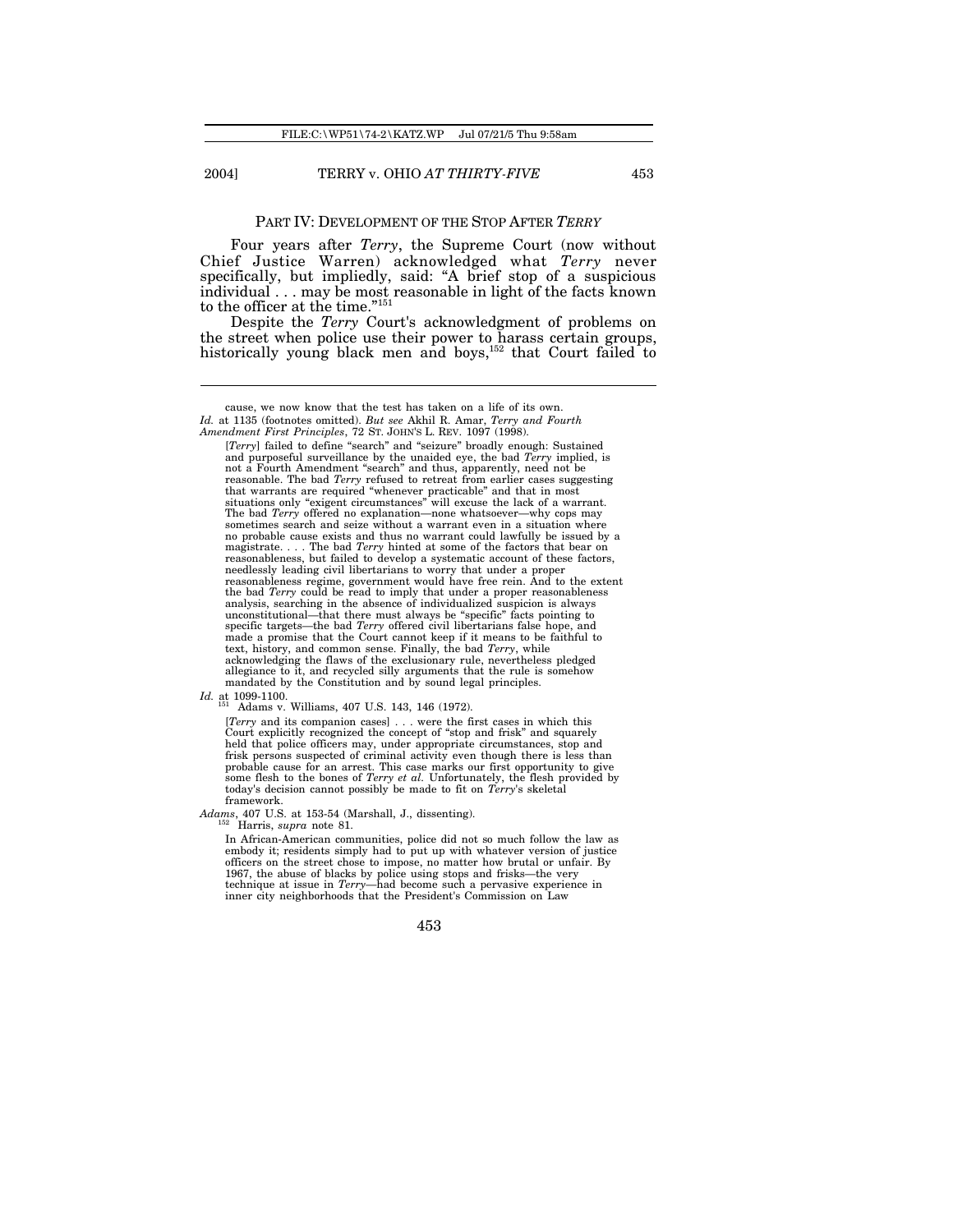develop controls on how that newly sanctioned power might be used.<sup>153</sup> By focusing on the moment when Officer McFadden grabbed Terry to conduct the frisk as the moment of seizure, the Court ignored the reality of citizen-police street encounters and the need for judicial oversight under the Fourth Amendment of

Enforcement and the Administration of Justice addressed the subject directly. "Misuse of field interrogations . . . is causing serious friction with minority groups in many localities. This is becoming particularly true as more police departments adopt `aggressive patrol' in which officers encouraged routinely to stop and question persons on the street."

*Id.* at 980-81 (footnotes omitted); *see also* RUSSELL, *supra* note 9.

Police harassment comes in many forms. It is also demonstrated by the number of times Black men are stopped, questioned, and assaulted by police as they go about their daily lives. . . . The frequency of contact between Black men and the police has led a generation of Black men to teach their sons "The Lesson"—instructions on how to handle a police stop.

. . . . Many black men have developed protective mechanisms to either avoid vehicle stops by police or to minimize the potential for harm during<br>these stops. The primary shield they use is an altered public persona. This<br>includes a range of adaptive behaviors, e.g., sitting erect while drivi not wearing certain head gear (e.g., a baseball cap), and avoiding flashy cars.

. . . . Black distrust of the justice system is not new. It is historically rooted in the role police played in enforcing the slave codes, Black codes, Jim Crow segregation, and the ultimate form of vigilante justice, lynching. In his treatise on race in America, Gunnar Myrdal reported that between 1920 and 1932, White police officers were responsible for more than half of<br>all the murders of Black citizens. Historical accounts also show that White<br>policemen were often present at lynchings. Today, police brutality bar at the hands of police.

*Id.* at 34-35 (footnotes omitted).

<sup>153</sup> *See, e.g.,* United States v. Armijo, 781 F. Supp. 1551, 1554-55 (D.N.M. 1991). An officer questioned train passengers in New Mexico based on information he received from a train employee. *Armijo*, 781 F. Supp. at 1555. The informant indicated defendant as a possible drug courier because he "was a young, welldressed Hispanic wearing a gold watch and gold ring travelling [sic] in the first class section." *Id.* at 1554. The officer followed the defendant to the parking lot where Mr. Armijo greeted his mother and placed his lugg The officer approached the defendant and asked him several questions before identifying himself as a DEA agent and asking for identification and permission to<br>search the luggage in the trunk. Id. After the defendant refused the search, the<br>officer threatened to "detain the car and Mr. Armijo's mot that this was a seizure, and that "neither Mr. Armijo's race nor his refusal to consent constitute reasonable suspicion that a crime was being committed." *Id.* at 1557; *see also* Brown v. City of Oneonta, 221 F.3d 329 (2d Cir. 2000), *overruled in part*, Gonzaga Univ. v. Doe, 536 U.S. 273 (2002). An elderly woman, who had been attacked in her home, reported that the assailant was a black man. *Brown*, 221 F.3d at 334. Oneonta is a predominantly white town. *Id.* Police compiled a list of black students in town and made random stops of non-whites, but came up with no suspects. *Id.* A class action §1983 suit was filed, and several of the claims were dismissed on the premise that the men were never seized within the meaning of the Fourth Amendment. *Id.* at 335. On appeal, the Second Circuit Court of Appeals reversed the dismissals for three of the men, but upheld the rest because appellants failed to file affidavits. *Id.*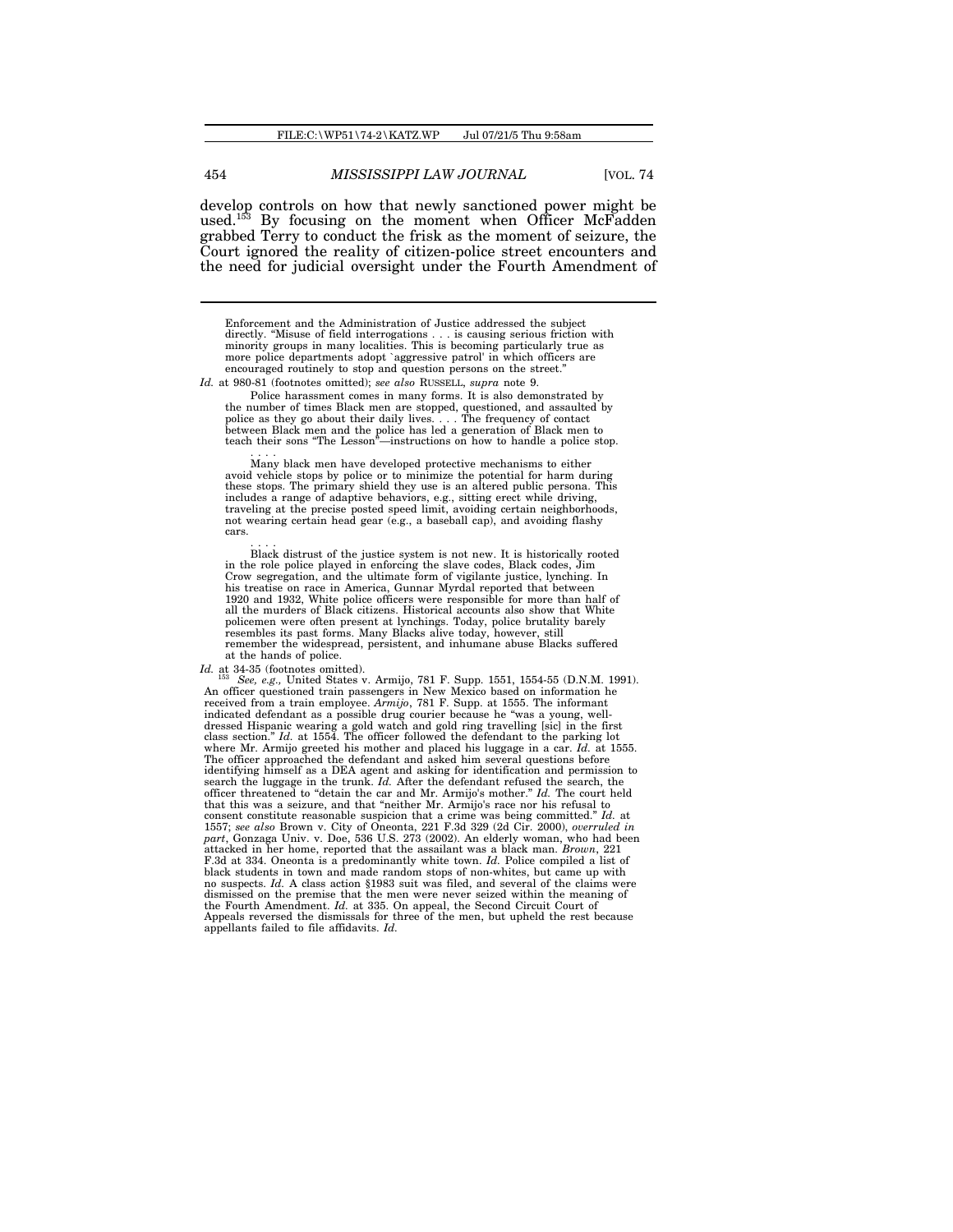such intrusions. But the *Terry* Court also ambivalently wrote that "[W]henever a police officer accosts an individual and restrains his freedom to walk away, he has `seized' that person."<sup>154</sup> However, later Supreme Court decisions seized on that ambivalence and focused only on the physical seizure of Terry, thus continuously narrowing those situations that are subject to the reasonableness requirement.<sup>155</sup> The effect has been to eliminate very coercive police encounters from the scope of the Fourth Amendment guarantee of reasonableness, freeing the police on those occasions from all judicial oversight.

The Supreme Court developed the current standards in a series of cases in contexts which are inherently stressful and where government agents compounded that stress. Ironically, there is more Fourth Amendment protection in an automobile which is notoriously devoid of such protections because any stop of a moving vehicle is a seizure subject to the reasonableness standard.<sup>156</sup> A stop of a pedestrian is not as clear unless the officer specifically commands or otherwise compels the pedestrian to stop,<sup>157</sup> and the reasonableness standard does not come into play until the suspect actually heeds the command.<sup>158</sup>

### *A. Airport Concourses*

[T]he police conduct . . . would not have communicated to the reasonable person an attempt to capture or otherwise intrude upon respondent's freedom of movement. The record does not reflect that the police activated a siren or flashers; or that they commanded respondent to halt . . . [w]hile the very presence of a police car driving parallel to a running pedestrian could be somewhat intimidating, this kind of police presence does not, standing alone, constitute a seizure."

*Id.* at 575 (footnotes omitted).

<sup>&</sup>lt;sup>154</sup> *Terry*, 392 U.S. at 16.<br><sup>155</sup> *See* United States v. Mendenhall, 446 U.S. 544 (1980); *see also* California v.<br>Hodari D., 499 U.S. 621, 621, 626 (1991). A police officer gave chase to a defendant<br>who took flight at evidence was not a fruit of seizure because no physical force was applied before the evidence was dropped and even if the chase was considered a "show of authority,"<br>a seizure did not occur when the defendant had not yielded. *Id.*<br><sup>156</sup> *See* Delaware v. Prouse, 440 U.S. 648, 653 (1979) ("[S]topping an au

and detaining its occupants constitute a `seizure' within the meaning of those Amendments."); United States v. Martinez-Fuerte, 428 U.S. 543, 556-58 (1976); Unites States v. Brignoni-Ponce, 422 U.S. 873, 876 (1975). <sup>157</sup> Michigan v. Chesternut, 486 U.S. 567 (1988).

Hodari D., 499 U.S. at 626 ("The narrow question before us is whether, with respect to show of authority as with respect to application of physical force, a seizure occurs even though the subject does not yield. We hold that it does not.").

<sup>455</sup>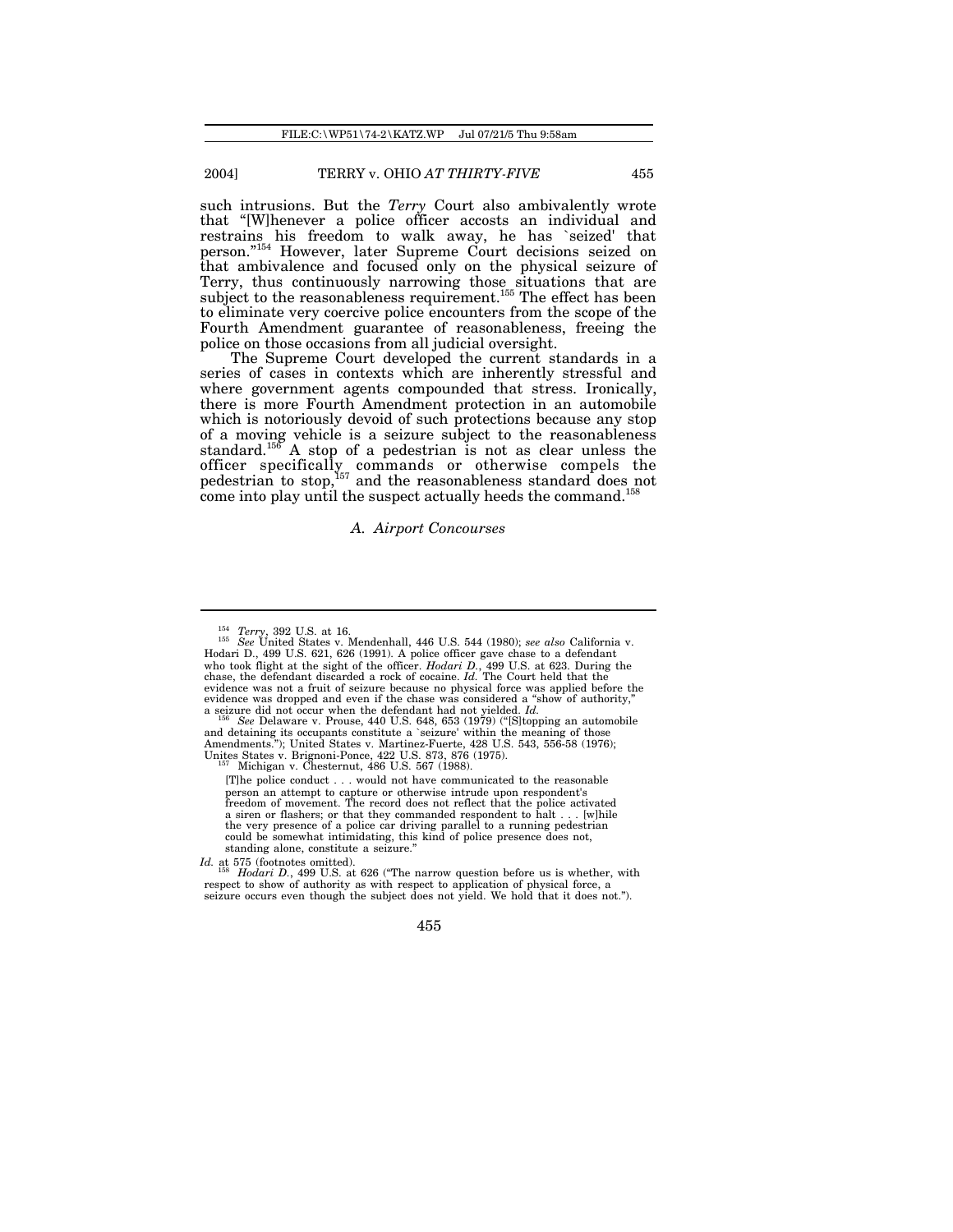*United States v. Mendenhall*. This line of cases began with *United States v. Mendenhall*, where the United States Supreme Court could not agree when a Fourth Amendment seizure that would have activated the reasonableness test had taken place.<sup>1</sup> *Mendenhall* arose when a woman disembarking from an airplane in Detroit aroused the suspicions of Drug Enforcement Agency (DEA) agents present at the airport for the purpose of detecting unlawful trafficking in narcotics.<sup>160</sup> The agents approached the woman because it appeared to them that her conduct was characteristic of persons unlawfully carrying narcotics.<sup>161</sup> She arrived on a plane from Los Angeles; she disembarked from the plane last and appeared nervous as she scanned the airport; she claimed no luggage; and she changed airlines for her flight out of Detroit.<sup>162</sup> The agents approached her and asked to see her identification and airline ticket.<sup>163</sup> The names on the ticket and driver's license were different, and Ms. Mendenhall indicated that she had been in California just two

Police officers rely on drug courier profiles to justify stopping and questioning citizens about whether they are carrying illegal drugs. A nationally recognized profile does not exist; federal, state, local, and even individual law enforcement officials may have their own "profile." Citizens easily may match one of these profiles, because the profiles list general and often contradictory characteristics: traveling by plane, train,<br>automobile, or bus; traveling alone, with friends, or with your children;<br>being young, middle-aged, or "older"; having short or long hair; traveling to<br>or Atlanta, Chicago, Detroit, Austin, Birmingham, Chattanooga, Charlotte, Dayton, Indianapolis, Kansas City, Newark, Tulsa, Dallas-Fort Worth, or any foreign country; traveling in a business suit, casual clothes, or disheveled clothing; paying cash for your ticket; traveling without checking your luggage, carrying only a garment bag, or checking several large suitcases; traveling and returning home in twenty-four to forty-eight hours; being nervous or anxious when traveling; glancing around the airport, bus, or train terminal; looking over your shoulder; making telephone calls immediately after arriving at your destination; and taking public transportation to your destination.

<sup>162</sup> *Mendenhall*, 446 U.S. at 548 n.1.

<sup>163</sup> *See* Robert J. Burnett, *Random Police-Citizen Encounters: When is a Seizure a Seizure?* 33 DUQ. L. REV. 283 (1995).

Many airport vice details throughout the United States utilize Walk and Talk drug interdiction programs ("Walk and Talk Programs") in order to approach and arrest airport travelers suspected of drug trafficking. These Walk and Talk Programs do not employ any type of drug courier profile and do not require the officers to have a reasonable suspicion that a person is engaged in criminal activity. Instead, the officers randomly approach individuals and ask them potentially incriminating questions about their travel plans and the contents of their luggage. The program is designed to elicit incriminating responses which ultimately may provide the officer with sufficient grounds to detain the passenger further.

*Id.* at 283 (footnotes omitted).

 $\frac{159}{160}$  *Mendenhall*, 446 U.S. at 544.

<sup>160</sup> *Id.* at 547. <sup>161</sup> *See* Mark J. Kadish, *The Drug Courier Profile: In Planes, Trains, and Automobiles; and Now in the Jury Box*, 46 AM. U. L. REV. 747 (1997).

*Id.* at 748-49 (footnotes omitted).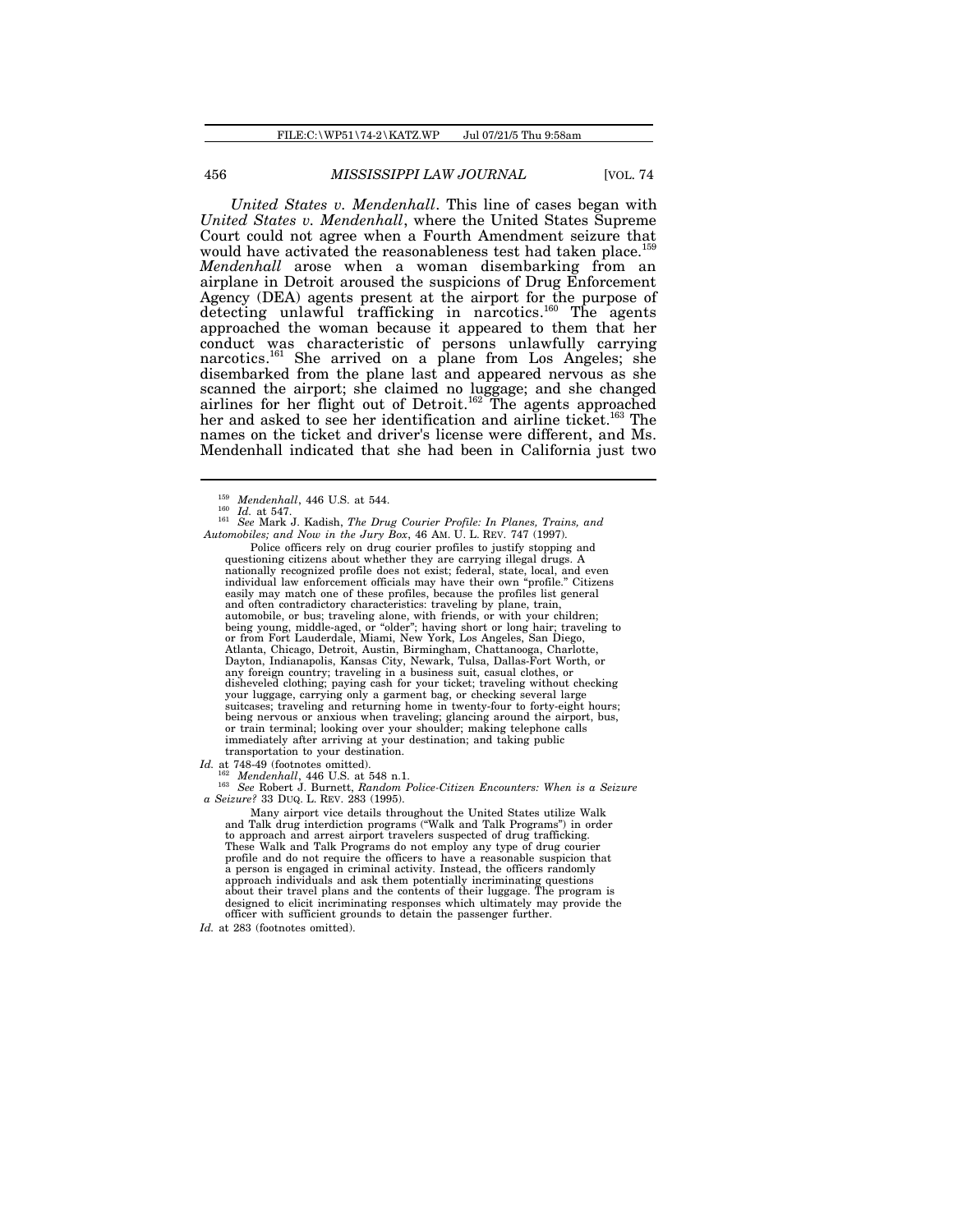days.<sup>164</sup> When the officers identified themselves as federal narcotics agents, Ms. Mendenhall appeared shaken and nervous.<sup>165</sup> The agents returned her ticket and license and asked her to accompany them to the airport DEA office for further questioning.<sup>166</sup> Eventually, at the airport security office, Mendenhall turned over the narcotics she was carrying in her underclothing when the agents made it clear that she could not leave until she was searched.<sup>167</sup>

The admissibility of that evidence ultimately hinged on the nature of her presence in the security office. If Mendenhall's encounter with the DEA agents in the airport concourse and her trip to the security office constituted a forcible stop, it would have to meet the *Terry* standards for a lawful seizure. The factors that aroused the agents' suspicion turned on the "drug courier profile,"<sup>168</sup> an informal compilation of characteristics believed to be typical of persons unlawfully carrying narcotics, which in the same term as *Mendenhall* was described by the Court as "too slender a reed" on which to support a seizure.<sup>169</sup> If, on the other hand, there was no forcible stop and seizure of Ms. Mendenhall, the reasonableness of the agents' conduct would not be open to question.<sup>170</sup> The Supreme Court could not agree.

Two Justices, Stewart and Rehnquist, took the position that no seizure occurred because a reasonable person would have believed that she was free to ignore the agents' questions and requests and walk away.<sup>171</sup> The two Justices explained that a seizure could be recognized, even when the person does not attempt to leave, by the threatening presence of several officers, the display of a weapon by an officer, some physical touching of the person or the use of language or tone of voice indicating that

<sup>169</sup> Reid v. Georgia, 448 U.S. 438, 440-41 (1980) (concluding that fitting the characteristics of a "drug courier profile" in and of itself is insufficient to justify detention). *But see* United States v. Sokolow, 490 U.S. 1, 10 (1989) (providing more<br>leeway with drug courier profiles the Court explained, "[a] Court sitting to<br>determine the existence of reasonable suspicion must requir articulate the factors leading to that conclusion, but the fact that these factors may be set forth in a `profile' does not somehow detract from their evidentiary significance as seen by a trained agent"). <sup>170</sup> *Mendenhall*, 446 U.S. at 552.

<sup>171</sup> *Id.* at 544 ("We conclude that a person has been `seized' within the meaning of the Fourth Amendment only if, in view of all of the circumstances surrounding the incident, a reasonable person would have believed that he was not free to leave.").

<sup>&</sup>lt;sup>164</sup> *Mendenhall*, 446 U.S. 548.<br><sup>165</sup> *Id.* 

<sup>165</sup> *Id.* <sup>166</sup> *Id.*

 $\frac{167}{168}$  *Id.* at 549, 559.

*Id.* at 548 n.1.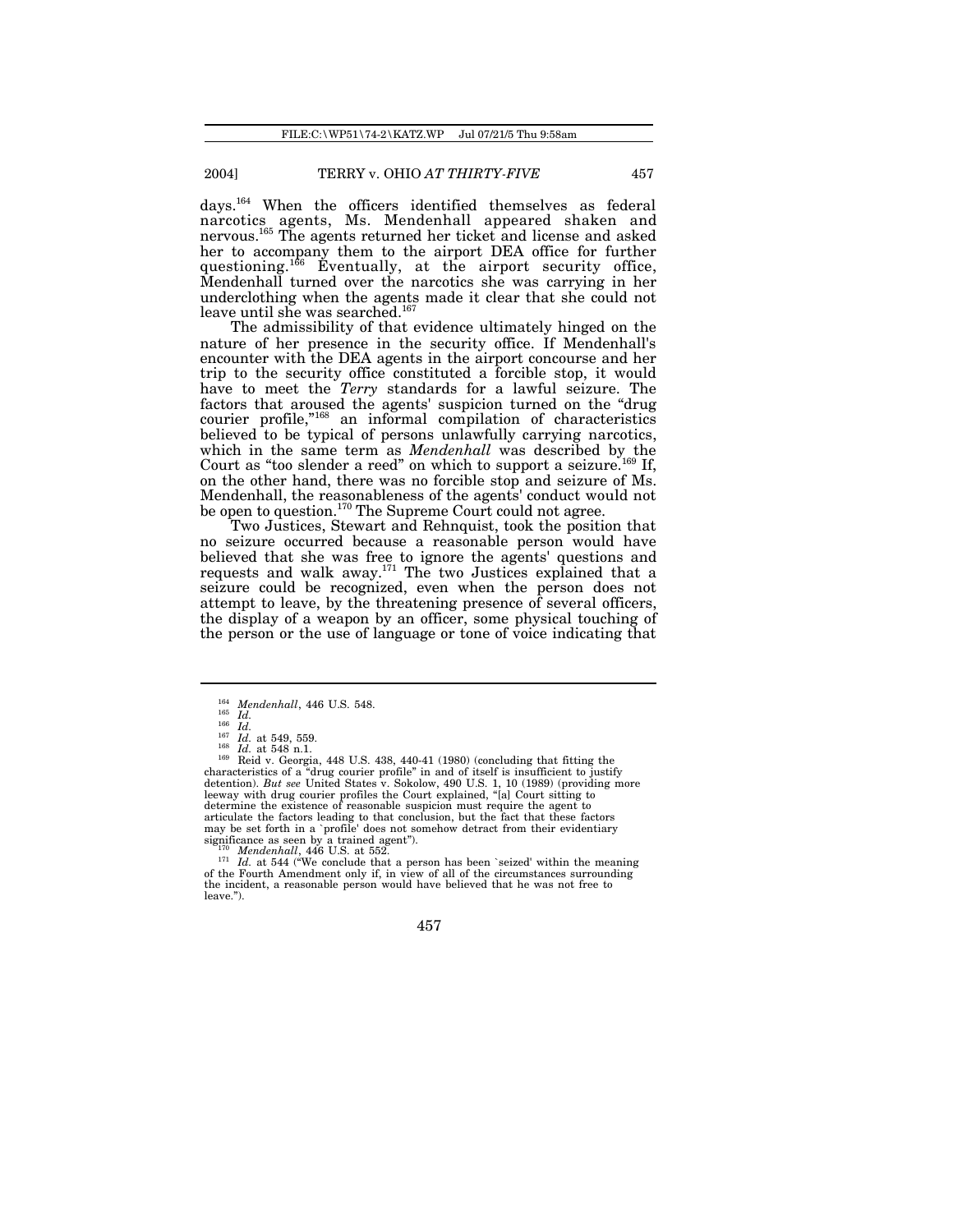compliance with the officer's request might be compelled.<sup>172</sup> Absent these indicia, the two Justices contended, "inoffensive conduct" between an individual and the police cannot, as a matter of law, amount to a seizure.<sup>173</sup> Justice Stewart was impressed by the fact that the agents returned Mendenhall's driver's license and airline ticket before requesting that she accompany them to the security office.<sup>174</sup> Consequently, even though Mendenhall may not, herself, have believed that she was free to ignore the agents, Justices Stewart and Rehnquist concluded that she had no objective reason to believe that she could not end the conversation in the concourse and proceed on her way.<sup>175</sup>

Acceptance of the Stewart-Rehnquist formulation would have drastic consequences because it labels as consensual almost all police-citizen encounters that are not arrests and places them outside the purview of the Fourth Amendment and immune from review.<sup>176</sup> This formulation states that, as a matter of law, most encounters between citizens and police are consensual and purports to adopt objective criteria to determine this issue. At the outset, this is a view of the world which is inconsistent with how most people untrained in law would see the situation. Few would believe they are free to ignore an officer's requests for information and cooperation.<sup>177</sup> Someone in Mendenhall's

<sup>176</sup> *See* Commonwealth v. Lidge, 582 A.2d 383, 384-85, 387 (Pa. 1990). The officers apprehended a woman in an airport because she fit a drug courier's profile. Lidge, 582 A.2d at 363-65. They sat on both sides of her, questioned her, and having received consent, searched her bags. Id. at 364-65. The court held that "appellant was not detained in any manner. She engaged in a conse conversation in a public place with the police officers." *Id.* at 368; *see also* People v. Johnson, 865 P.2d 836, 837-38, 843 (Colo. 1994). The appellate court reversed the district court's decision to suppress evidence. Johnson, 865 P.2d at 837. Officers<br>apprehended defendant after they saw him jogging to a pay at 837-38. The officers asked him several questions, checked his identification and ticket and, with permission, searched his bag. *Id.* at 838. The officers found six

ounces of cocaine. *Id.* The court held that because the officers used a conversational tone, did not display a weapon, and held the defendant for only a few minutes, the defendant had not been seized. *Id.* <sup>177</sup> *See* Daniel J. Steinbrock, *The Wrong Line Between Freedom and Restraint: The Unreality, Obscurity and Inclivity of the Fourth Amendment Consensual Encounter Doctrine*, 38 SAN DIEGO L. REV. 507 (2001).

The doctrine of consensual encounters, as established by the Supreme Court and administered by the lower courts, is by and large a fictional construct, exempting from the coverage of the Fourth Amendment significant interferences with personal liberty. The Supreme Court's doctrine is flawed in conception by its use of the reasonable person standard, and its picture of a reasonable person is simply out of touch with societal reality. Briefly put, most people have neither the knowledge nor the fortitude to terminate unwanted interactions with the police.

<sup>172</sup> *Id.*

 $^{173}$  *Id.* at 555. <sup>174</sup> *Id.*

<sup>175</sup> *Id.*

*Id.* at 521-22; *see also* Christopher Slobogin, *The Poverty Exception to the Fourth*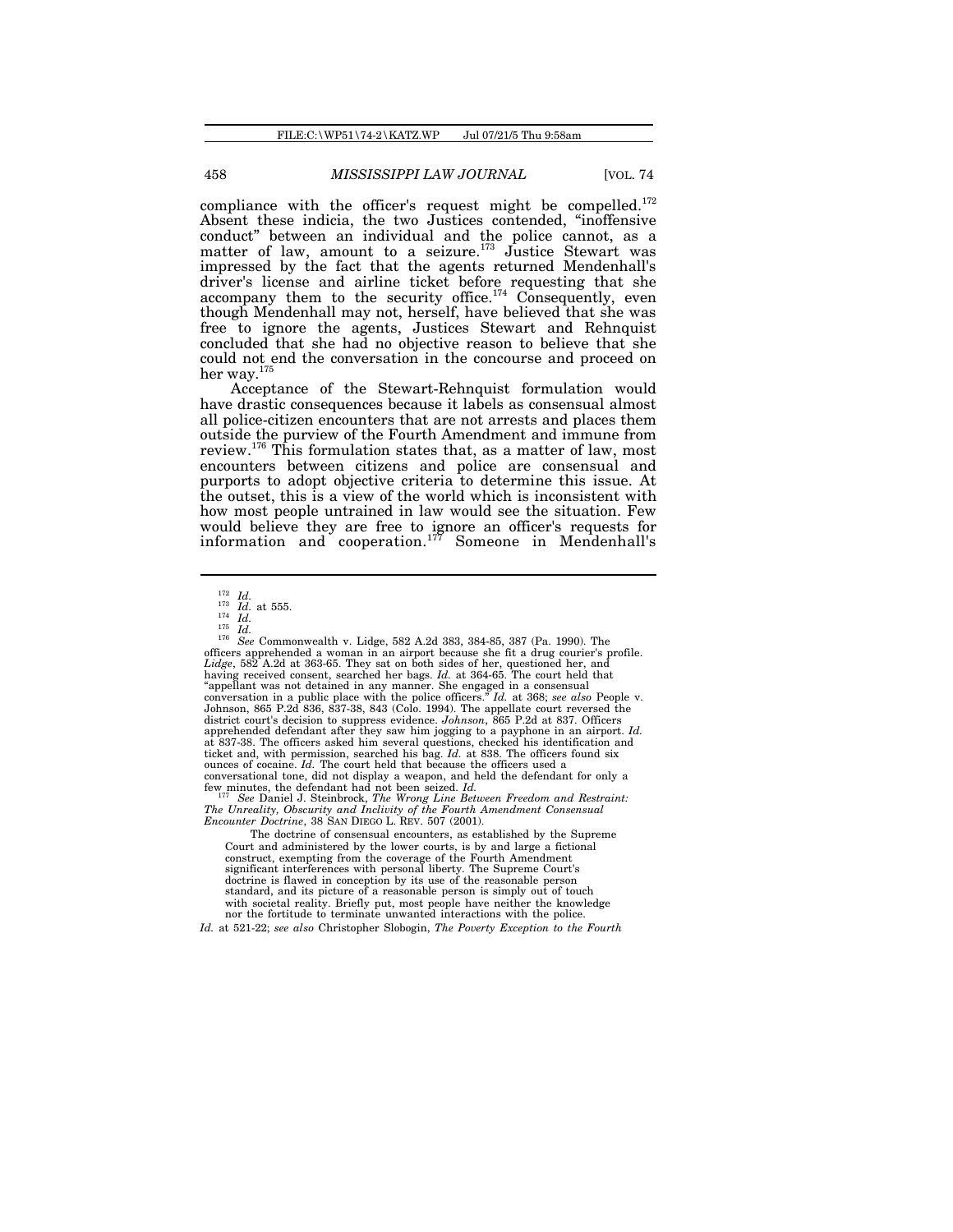*Amendment*, 55 FLA. L. REV. 391 (2003).

Consider also the Court's suspect holding that brief police-citizen encounters on the street and on public transportation are `consensual, despite the fact that such encounters are often tense even when the citizen is innocent. That holding is much more likely to affect the poor, who spend relatively more of their time on the street. Similarly, living in a high crime (poor) neighborhood, while not sufficient in itself to give police reasonable suspicion to stop individuals, can authorize detention on relatively little else, such as when the person runs from the police, despite the fact that many poor people, especially African-American ones in certain urban areas, do not want to deal with the police even when innocent of any crime. *Id.* at 405 (footnotes omitted); *see also* Maclin, *supra* note 112.

In the unrealistic world of *Mendenhall*, the average citizen feels free to ignore a police officer who has approached her. In this abstract world, it is irrelevant whether the citizen is aware of her right to ignore the officer. In the real world, however, few people are aware of their [F]ourth [A]mendment rights, many individuals are fearful of the police, and police officers know how to exploit this fear. If *Mendenhall* had dealt with the issue candidly, it would have acknowledged that the average person does depart, is the Court really serious in believing that the average person will

exercise her right to do so? Realistically, the Justices probably do not believe that the typical police-citizen encounter is the equivalent of two old friends greeting each other on the street corner. Professor Kamisar has given a more plausible explanation for the *Mendenhall* standard. He observed that the standard is actually a "policy decision that the police should be allowed to rely on the moral and instinctive pressure to cooperate inherent in [police-citizen] encounters by *not treating them* as "seizures" for Fourth Amendment purposes.

*Id.* at 1300-01 (footnotes omitted); Burnett, *supra* note 163.

The application of the *Mendenhall/Royer* test has unfortunately created a vast category of police-citizen encounters which fall outside the parameters of the Fourth Amendment. In reality, most citizens do not feel free *to end an encounter* with police when randomly approached in an airport terminal or other similar public venues. Despite the obvious restraint on liberty, these police-citizen encounters fall outside the Fourth Amendment and are regrettably characterized as mere encounters or nonseizures because, in the Supreme Court's view, a reasonable person would feel free to end the encounter and walk away. As long as the police officer is polite, non-accusatory and calm, a court applying *Mendenhall/Royer* will readily find that a reasonable person would have felt free to leave or disengage the encounter. Accordingly, no seizure has occurred and the police have not triggered the protections of the Fourth Amendment. More importantly, police using such consensual tactics do not need justification for the initial questioning and can approach and interrogate anyone as long as they do not cross the magical threshold.

. . . . Herein lies the problem. If the citizen refuses to reply or walks away, the authorities will deem such refusal to cooperate as justification for a prolonged detention. Conversely, if the citizen answers the initial, generalized questions and no suspicion or criminality is exposed, the officer will often escalate the encounter by asking the individual if he would consent to a luggage or body search. In either scenario, the intrusion is escalated without justification.

Id. at 287-88 (emphasis added); see also Wayne R. LaFave, *Two Hundred Years of*<br>Individual Liberties: Essays on the Bill of Rights: Pinguitudinous Police,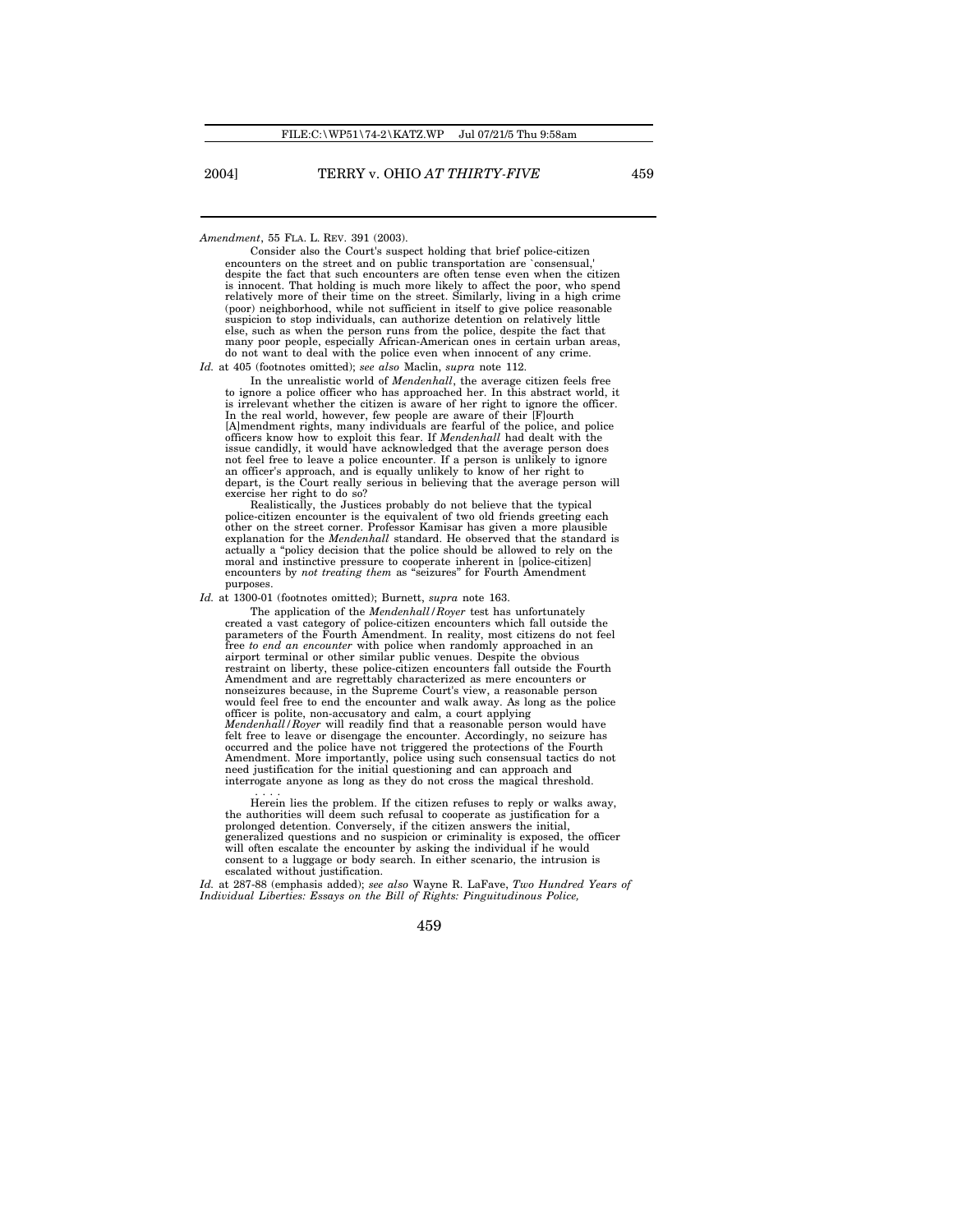situation complies with the request because she believes that she must. This is true in airports and on inner city streets. Absent some hesitation on the part of an individual in Mendenhall's situation, we are unlikely to see police react in a way that would have proved to Justices Stewart and Rehnquist that Mendenhall was not free to ignore the agents' requests. Justice Stewart maintained that no Fourth Amendment interest would be served by inquiring into the reasonableness of the agents' behavior. It seems that the proper question is the opposite of the one Stewart asked: whether any legitimate interest is served by not evaluating police conduct of this sort by the reasonableness-balancing test advanced in *Terry*.

The other six Justices disagreed with the extreme Stewart-Rehnquist analysis and concluded that a *Terry* seizure had taken place. Even so, they split down the middle: Burger, Powell and Blackmun concurred with Stewart and Rehnquist on the ground that the seizure was justified by reasonable and articulable suspicion of criminal activity.<sup>178</sup> The three dissenting Justices, Brennan, White and Marshall, argued that Ms. Mendenhall's conduct was insufficient to provide reasonable suspicion that she was engaged in criminal activity and that the agents' treatment of her was indistinguishable from a traditional arrest.<sup>179</sup> The majority forged in *Mendenhall* results from the joining of two Justices who did not believe that the defendant had been seized, and three justices who did believe that she was seized but that the seizure was reasonable. While this type of fragmentation offers little guidance, it is a clear indication that a narrow majority of the Court was prepared to allow the police substantial latitude in the absence of physical contact or removal to the police station.

*Florida v. Royer*. In 1983, again in a case involving the stopping of a suspected drug courier, the Court attempted to clarify the position advanced in *Mendenhall*. While the Court in *Florida v. Royer*<sup>180</sup> remained unable to put together a majority opinion, by combining the plurality's positions with some of

*Id.* at 739-40; *see also* Michelle R. Ghetti, *Seizure Through the Looking Glass: Constitutional Analysis in Alice's Wonderland*, 22 S.U. L. REV. 231 (1995) (providing a creative analysis comparing Fourth Amendment consensual encounter jurisprudence to the fictional world portrayed in Alice's Wonderland).<br>
<sup>178</sup> *Mendenhall*, 466 U.S. at 560 (Powell, J., concurring).<br>
<sup>179</sup> *Id.* at 572-74 (White, J., dissenting).<br>
<sup>180</sup> 460 U.S. 491 (1983).

*Pachydermatous Prey: Whence Fourth Amendment "Seizures"?,* 1991 U. ILL. L. REV. 729 (1991).

*<sup>[</sup>M]endenhall-Royer* is not merely a "reasonable person" test, nor even a "reasonable innocent person" test, but rather a "reasonable innocent pachydermatous person" test, for the Court finds a perceived freedom to depart in circumstances when only the most thick-skinned of suspects would think such a choice was open to them.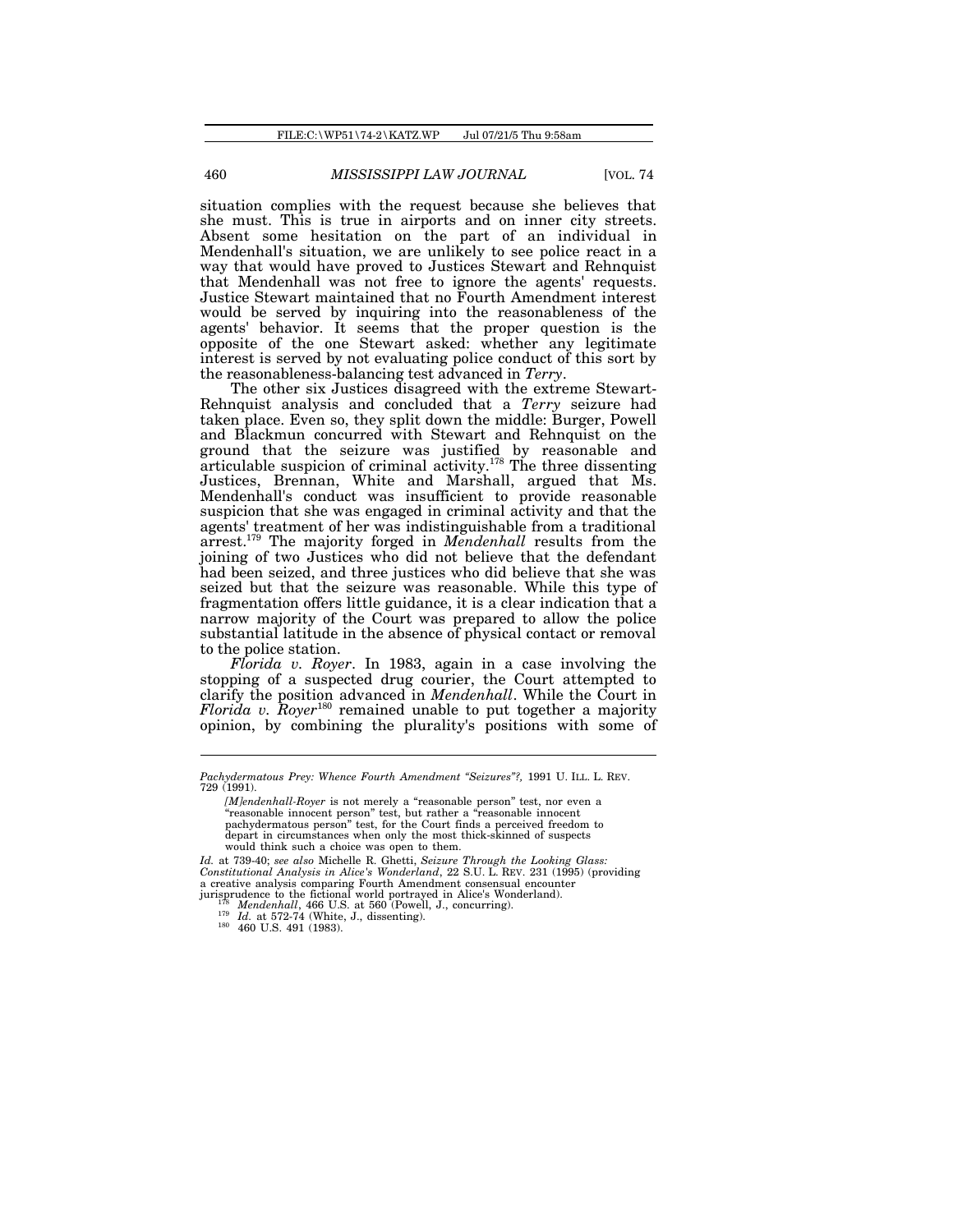those offered by Justice Brennan (who provided the fifth vote) and still others put forward by the four dissenters, several propositions emerged that were supported by a majority of the Supreme Court. Eight Justices were in agreement that the police officer who approached a suspected drug courier at an airport concourse did not violate the Fourth Amendment by that approach and request for identification because it was not a seizure activating the Terry reasonableness test requiring objective justification for the intrusion.<sup>181</sup> Four of those Justices, however, along with Justice Brennan, took the position that the consensual aspects of the encounter evaporated $182$  when police escorted the suspect to the police interrogation room at the airport while the officers retained his ticket and identification, removed his luggage to the interrogation room and did not inform him that he was free to leave. The Justices concluded that "[a]s a practical matter, Royer was under arrest"<sup>183</sup> and that it was reasonable for him to believe that he was being detained. The plurality asserted that there "were adequate grounds for suspecting Royer of carrying drugs and for temporarily detaining him and his luggage while they attempted to verify or dispel their suspicions in a manner that did not exceed the limits of an investigative detention."<sup>18</sup>

<sup>184</sup> *Id.* at 502. Implicit in the plurality's statement is that seizing luggage during an investigatory stop is not a violation of Fourth Amendment protection so long as the police have reasonable suspicion. *But see id.* at 509-10 (Brennan, J., concurring).

[M]ost of the plurality's discussion of the permissible scope of *Terry* investigative stops is also unnecessary to the decision.

. . . . The scope of a *Terry*-type "investigative" stop and any attendant search must be extremely limited or the *Terry* exception would "swallow the general rule that Fourth Amendment seizures [and searches] are "reasonable" only if based on probable cause."

*Id.* at 509-10 (quoting Dunaway v. New York, 442 U.S. 200, 213 (1979)); *see also* United States v. Place, 462 U.S. 696 (1983) (Brennan, J., concurring).

<sup>181</sup> *Royer*, 460 U.S. at 502.

<sup>182</sup> *Id.* at 503; *see also* INS v. Delgado, 466 U.S. 210 (1984).

Although we have yet to rule directly on whether mere questioning of an individual by a police official, without more, can amount to a seizure under the Fourth Amendment, our recent decision in Royer, . . . plainly implies that interrogation relating to one's identity or a request for identification by the police does not, by itself, constitute a Fourth Amendment seizure. In Royer, when Drug Enforcement Administration agents found that the respondent matched a drug courier profile, the agents approached the defendant and asked him for his airplane ticket and driver's license, which the agents then examined. A majority of the Court believed that the request and examination of the documents were "permissible in themselves."

*Id.* at 216 (emphasis added).

<sup>183</sup> *Royer*, 460 U.S. at 503.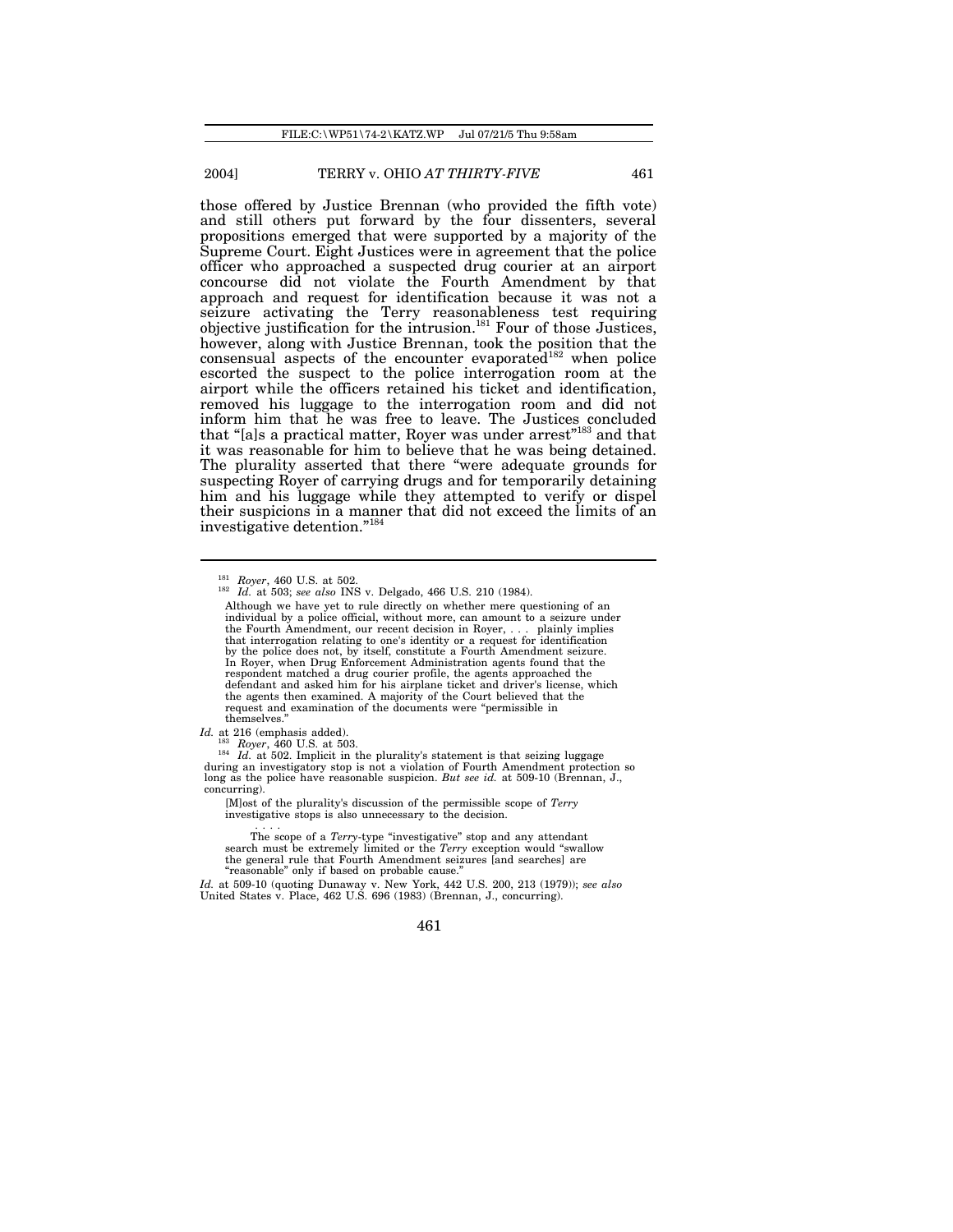The critical difference between *Mendenhall* and *Royer*<sup>185</sup> was that the officers in *Royer* kept the defendant's ticket and identification.<sup>186</sup> According to the plurality, Royer quickly changed into an illegal arrest because the officers had possession of his ticket and identification as well as his luggage and, as a practical matter, the suspect could not leave the airport without them.<sup>187</sup> Moreover, the suspect was not informed that he need not consent to a search of his luggage, which the plurality felt was very significant even though that type of warning is not generally a prerequisite to a valid consensual search.<sup>188</sup> Obviously, the retention of the travel documents in Royer was essential to the plurality's conclusion that a consensual encounter had been transformed into a *Terry*-type seizure and then an arrest.<sup>189</sup> Such a show of authority is sufficient to justify a reasonable belief that the individual who is stopped is not free

*Place*, 462 U.S. at 714-15 (Brennan, J., concurring) (citations omitted). <sup>185</sup> See Edwin J. Butterfloss, Bright Line Seizures: The Need for Clarity in Determining When Fourth Amendment Activity Begins, 79 J. CRIM. L. & CRIMINOLOGY 437 (1988).

The divergent results, despite similar facts, of the two Supreme Court cases that formulated the *Mendenhall-Royer* test are indicative of the difficulty in applying the test. The only factual difference between the two cases at the point the plurality found Royer was seized was the retention of Royer's airline ticket and identification. Yet the results are vastly different. Justice Stewart did not even find that Mendenhall had been seized during her ordeal, while the plurality found that Royer was not only seized, but also arrested. Moreover, in finding a seizure of Royer, the<br>plurality pointed to facts that also were present in *Mendenhall*. The<br>Court's cases following *Mendenhall* and *Royer* provide no further elucidation.

*Id.* at 451 (footnotes omitted). <sup>186</sup> *Royer*, 460 U.S. at 503 n.9.

 $187 \frac{1}{16}$ .

<sup>188</sup> *Id.*

<sup>189</sup> The Court was unable to put together a majority that agreed on whether retention of identification constituted a seizure in Royer. Subsequent courts have only further complicated the matter. *Compare* McLellan v. Commonwealth, 554 S.E.2d. 699, 701 (Va. Ct. App. 2001) (holding that "an officer's subjective evaluation of the situation is not binding" on the court) with Piggott v.<br>Commonwealth, 537 S.E.2d 618, 619 (Va. Ct. App. 2000) (holding that a passenger<br>in a car was seized when the officer retained his ID the court state consensual aspect of the encounter ceased when Detective Langford retained Piggott's identification while he ran a warrant check. A reasonable person in Piggott's circumstances would not have believed that he could terminate the encounter and walk away.").

In some respects the Court's opinion in this case can be seen as the logical successor of the plurality opinion in *Florida v. Royer*. . . . [T]he Court today goes well beyond in endorsing the notion that the principles of *Terry* permit "warrantless seizures of personal luggage from the custody of the owner on the basis of less than probable cause, for the purpose of pursuing a limited course of investigation, short of opening the luggage, that would quickly confirm or dispel the authorities' suspicion." . . . [T]his suggestion finds no support in *Terry* or its progeny and significantly dilutes the Fourth Amendment's protections against government interference with personal property.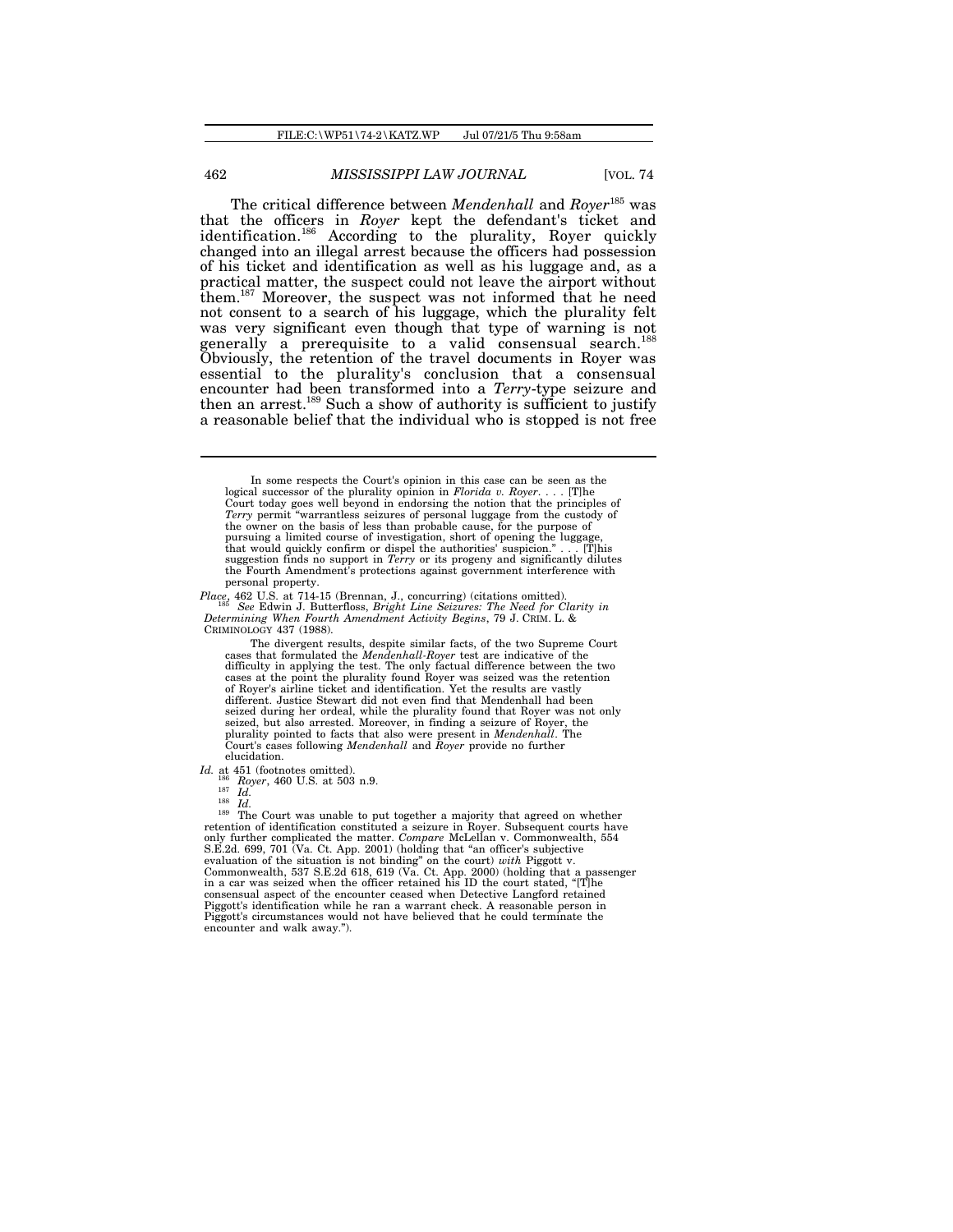to leave.  $^{\rm 190}$ 

*Florida v. Rodriguez*. The line between consensual encounters that raise no Fourth Amendment reasonableness inquiries and *Terry*-stops that must be supported by reasonable suspicion remains undrawn. Following *Mendenhall* and *Royer*, the Court, in *Florida v. Rodriguez,*<sup>191</sup> was faced with yet another case involving an airport encounter between police officers and suspected drug couriers. Three travelers who aroused police suspicion specifically tried to avoid contact with the police officers, and the defendant, who unsuccessfully attempted to avoid confronting the officers by going the wrong way on an escalator, directed profanity at the officers.<sup>192</sup> The officer

*Id.* at 305-06 (footnotes omitted); *see also* Butterfoss, *supra* note 185. [L]iteral application of the *Mendenhall-Royer* "free-to-leave" test would result in virtually all police-citizen encounters being characterized as seizures and thereby eliminate the "non-seizure" category of such encounters.

Nevertheless, the test has not been applied—nor was it intended to be applied—in such a manner. Rather, as stated above, precisely the opposite has occurred. Application of the test has created a broad "nonseizure" category of police-citizen encounters that permits officers substantial leeway in approaching and questioning citizens without being required to show objective justification for such conduct. This has been accomplished both by constructing a highly artificial "reasonable person," who is much more assertive in encounters with police officers than is the average citizen, and by ignoring the subjective intentions of the officer. The result is that [F]ourth [A]mendment rights of citizens are determined through a legal fiction. In many encounters with citizens, police conduct is not scrutinized under the [F]ourth [A]mendment because in the courts' view a reasonable person would feel free to end the encounter and walk away. However, given the reality that citizens virtually never feel free to walk away from an encounter initiated by a police officer, most of the citizens in these "nonseizure" encounters do not feel free to walk away. Moreover, in a significant number of these "nonseizure" cases, the police officers involved<br>testified that the citizen in fact was *not* free to leave. The result is that<br>citizens do not feel free to end encounters with police and who, i would not be permitted to do so, are left outside the scope of the [F]ourth [A]mendment protections because the reasonable person constructed by the courts would have felt free to leave.

*Id.* at 439-40 (footnotes omitted).<br><sup>191</sup> 469 U.S. 1 (1984) (per curiam).

<sup>192</sup> *Rodriguez*, 469 U.S. at 3-4.

<sup>190</sup> *See* Burnett, *supra* note 163.

The *Mendenhall/Royer* analysis is clearly insufficient. The current application of the test is incompatible with the mandate of *Terry*. In *Terry*, the Supreme Court specifically warned of the danger of isolating the initial stages of police-citizen encounters from constitutional safeguards. The Court feared that the removal of judicial scrutiny would eliminate the only effective deterrent to police misconduct. The Court's solemn concern has flourished under *Mendenhall/Royer*. Many of the encounters initiated by police now fall outside the protections afforded by the Fourth Amendment. The absence of the Fourth Amendment protection encourages the absolutely random detention of innocent citizens.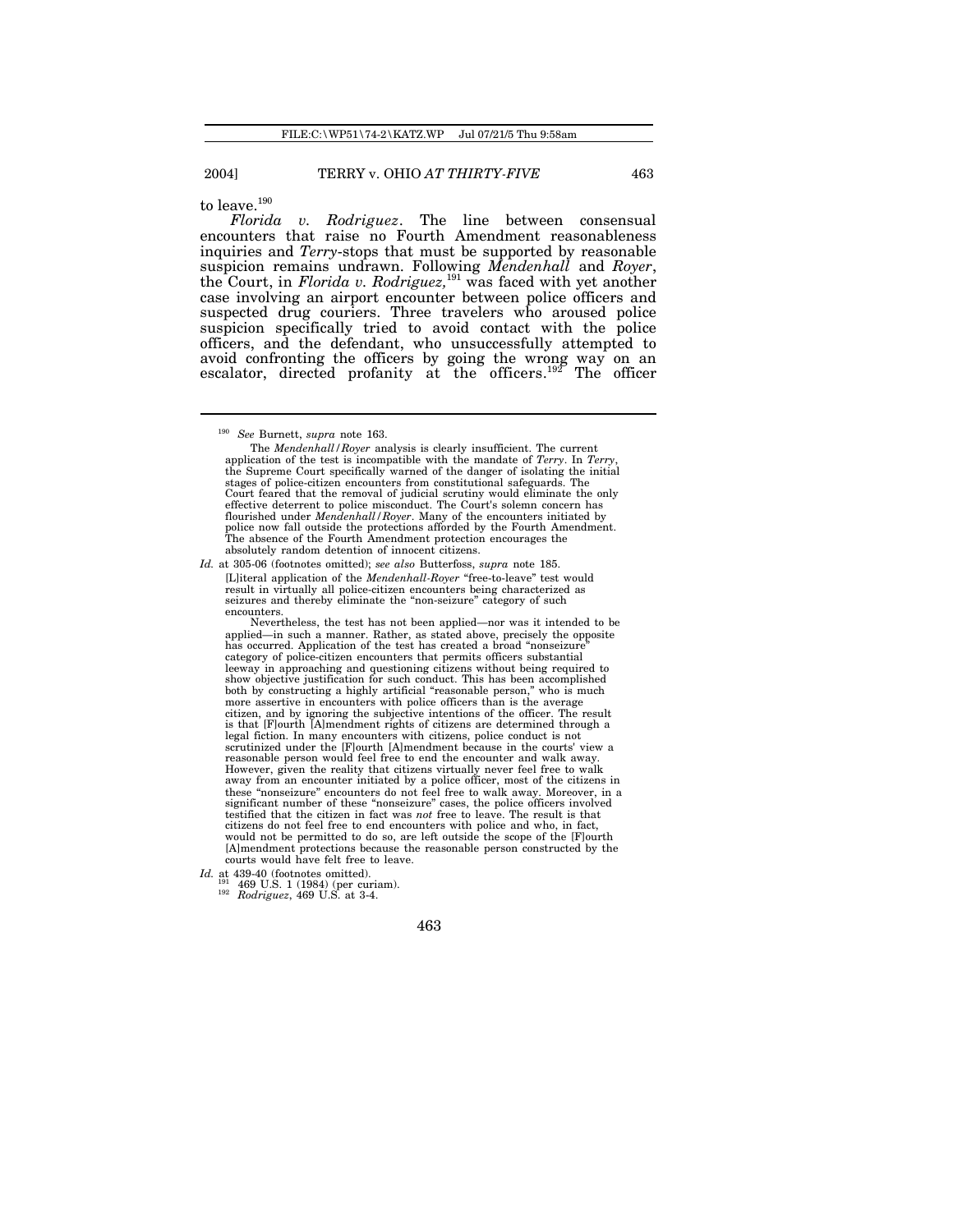"suggested" that the defendant step aside about fifteen feet, which he did.<sup>193</sup> The officer then requested and was granted permission to search the defendant's suitcase.<sup>194</sup> Three bags of cocaine were found during the search.<sup>195</sup> The officer testified at the suppression hearing that until the cocaine was found, the three were free to leave.<sup>196</sup>

The Supreme Court held that the initial encounter between the defendant and the police officers, "where they simply asked if he would step aside and talk with them, was clearly the sort of consensual encounter that implicates no Fourth Amendment interests."<sup>197</sup> The Court's analysis was disingenuous. A consensual encounter is one that implies that the individual is free to avoid the encounter altogether or to terminate it at will. In each of the three airport encounter cases, the defendants complied with persistent police requests. In *Rodriguez*, the defendant's behavior clearly indicated an intention to avoid the police but an inability to do so. It is difficult to conclude that anyone in the defendant's position, after manifesting his intent to avoid the confrontation, would reasonably believe that he need not step aside and talk with police officers. Moreover, the Court refused to characterize the additional intrusion when the defendant was asked to move fifteen feet out of the traffic on the concourse as a *Terry*-stop.<sup>198</sup>

### *B. Close Encounters*

*INS v. Delgado*. The definition of seizure became more opaque in several cases involving questioning in close spaces. In *INS v. Delgado*, Immigration and Naturalization Service agents conducted surveys of the work force at several factories in search of illegal aliens.<sup>199</sup> Each survey lasted more than an hour.<sup>200</sup> Agents positioned themselves near the factory exits to make sure than none of the employees left without being questioned.<sup>201</sup> Other agents circulated through the work area asking each employee questions relating to the employee's citizenship and status in the United States.<sup>202</sup> During the questioning, the employees were permitted to continue working and were free to circulate on the work floor, provided that no one attempted to

<sup>195</sup> *Id.* <sup>196</sup> *Id.*

 $^{198}_{199}$  *See id.* at 5.

<sup>193</sup> *Id.* at 4. <sup>194</sup> *Id.*

 $\frac{197}{198}$  *Id.* at 5.

<sup>199</sup> INS v. Delgado, 466 U.S. 210, 211-12 (1984). <sup>200</sup> *Delgado*, 466 U.S. at 214. <sup>201</sup> *Id.* at 212.

<sup>202</sup> *Id.*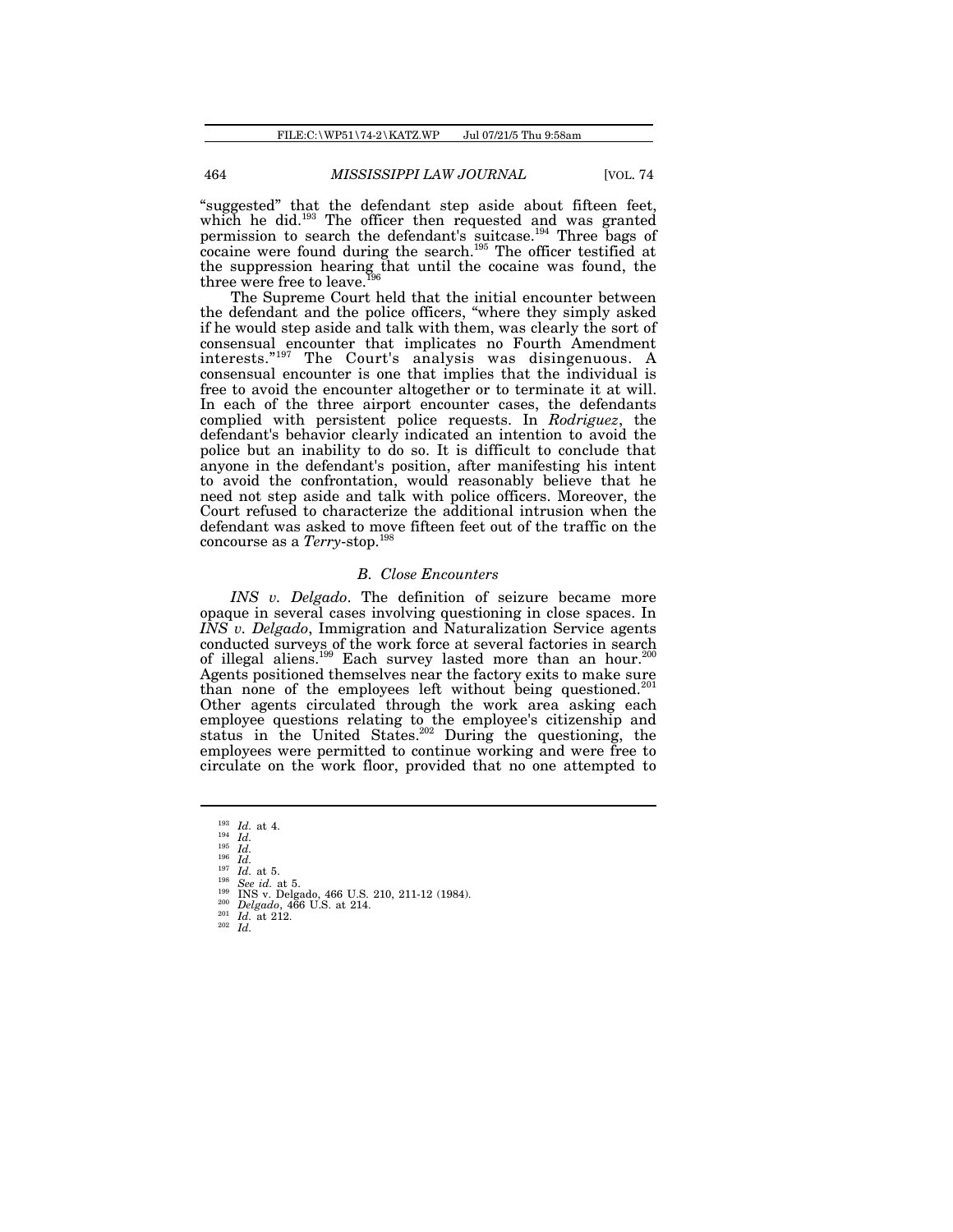leave before being questioned.<sup>203</sup> "The agents displayed badges, carried walkie-talkies and were armed," but no agent drew a weapon during the surveys.<sup>204</sup>

Drawing from the airport cases, Justice Rehnquist, writing for the majority, appeared to adopt a bright-line rule.

[P]olice questioning, by itself, is unlikely to result in a Fourth Amendment violation. . . . Unless the circumstances of the encounter are so intimidating as to demonstrate that a reasonable person would have believed he was not free to leave if he had not responded, one cannot say that the questioning resulted in a detention under the Fourth Amendment. But if the person refuses to answer and the police take additional steps—such as those taken in *Brown*<sup>205</sup>—to obtain an answer, then the Fourth Amendment imposes some minimal level of objective justification to validate the detention or seizure.<sup>206</sup>

The Court rejected the claim that the entire work force had been seized.<sup>207</sup> The Court said that the inability of the workers to leave was part of the ordinary arrangement between employers and workers: "Ordinarily, when people are at work their freedom to move about has been meaningfully restricted, not by the actions of law enforcement officials, but by the workers' voluntary obligations to their employers."<sup>208</sup> Even though some workers tried to hide from the agents, the Court concluded that the presence of agents at the doors did not elevate the encounter to a Fourth Amendment seizure.<sup>209</sup>

Respondents argue, however, that the stationing of agents near the factory doors showed the INS's intent to prevent people from leaving. But there is nothing in the record indicating that this is what the agents at the doors actually did. The obvious purpose of the agents' presence at the factory doors was to insure that all persons in the factories were questioned. The record indicates that the INS agents' conduct in this case consisted simply of questioning employees and arresting those

<sup>209</sup> *Id.*

<sup>203</sup> *Id.* at 213.

 $\frac{10}{204}$  *Id.* at 212.

 $^{205}$  Brown v. Texas, 443 U.S. 47 (1979). Officers observed the defendant walking in a "high drug problem area," and although he was not engaged in any criminal activity and there was no reason to believe that he was ca officers stopped him and asked for identification. *Brown*, 443 U.S. at 49. When the defendant refused, the officers frisked him, found nothing, yet arrested him for violation of a "stop and identify" statute. Id. The Court held the defendant was unreasonably seized within the meaning of the Fourth Amendme

<sup>206</sup> *Delgado*, 466 U.S. at 216-17.

<sup>207</sup> *Id.* at 218. <sup>208</sup> *Id.*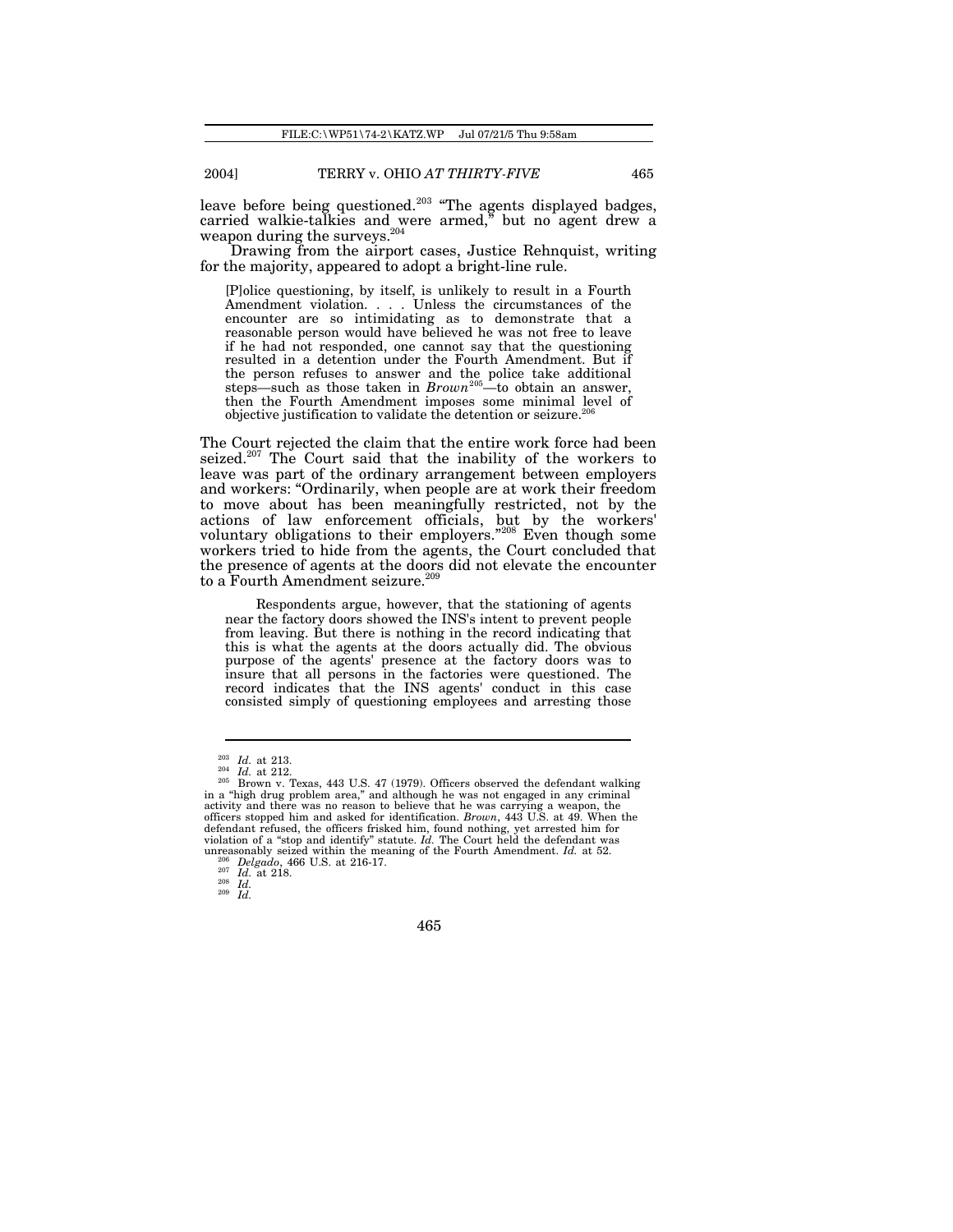they had probable cause to believe were unlawfully present in the factory. This conduct should have given respondents no reason to believe that they would be detained if they gave truthful answers to the questions put to them or if they simply refused to answer. If mere questioning does not constitute a seizure when it occurs inside the factory, it is no more a seizure when it occurs at the exits.<sup>210</sup>

Having found that the employees were not seized, the Court incredibly concluded that the respondents also were free not to cooperate.<sup>211</sup>

Justice Brennan dissented and accused the Court of misapplying its own test.<sup>212</sup> Applying the governing test, whether or not a reasonable person would believe that he is free during the course of the questioning to disregard the questions and walk away, Justice Brennan concluded:

Although none of the respondents was physically restrained by the INS agents during the questioning, it is nonetheless plain beyond cavil that the manner in which the INS conducted these surveys demonstrated a "show of authority" of sufficient size and force to overbear the will of any reasonable person. Faced with such tactics, a reasonable person could not help but feel compelled to stop and provide answers to the INS agents' questions.<sup>3</sup>

The *Delgado* majority's reasoning is absurd. Justice Rehnquist's reference to the consensual nature of an encounter when citizens are asked questions by police ignores the very

*Id.* (citations omitted).

<sup>212</sup> *Id.* at 228 (Brennan, J., dissenting) (quoting *Mendenhall*, 466 U.S. at 554). [Justice Stewart's] opinion also suggested that such circumstances might include "the threatening presence of several officers, the display of a weapon by an officer, some physical touching of the person of the citizen, or the use of language or tone of voice indicating that compliance with the officer's request might be compelled."

A majority of the Court has since adopted that formula as the appropriate standard for determining when inquiries made by the police cross the boundary separating merely consensual encounters from forcible stops to investigate a suspected crime.

*Id.* (citations omitted).

<sup>210</sup> *Id.*

 $\frac{10}{10}$ . at 220-21.

While persons who attempted to flee or evade the agents may eventually have been detained for questioning, respondents did not do so and were not, in fact, detained. The manner in which respondents were questioned, given its obvious purpose, could hardly result in a reasonable fear that respondents were not free to continue working or to move about the factory. Respondents may only litigate what happened to them, and our review of their description of the encounters with the INS agents satisfies us that the encounters were classic consensual encounters rather than Fourth Amendment seizures.

*Id.* at 229 (Brennan, J., dissenting).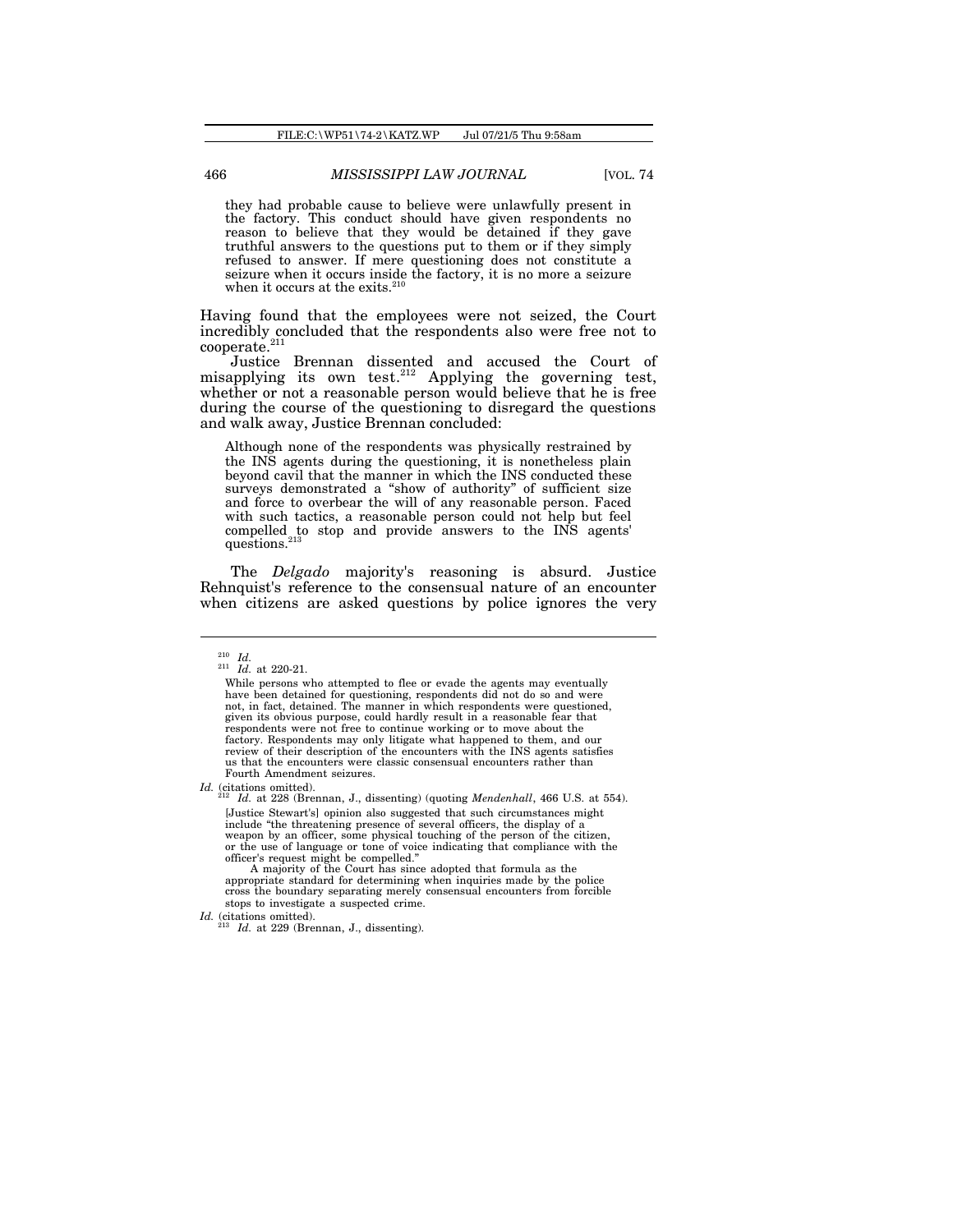nature of the group questioned in *Delgado* and the desperate situation faced by undocumented aliens.<sup>214</sup> To conclude that these workers were free to refuse to cooperate with the INS agents is outrageous because it ignores the facts of the case. Further, Justice Rehnquist dismisses the workers' claim that the INS agents prevented them from leaving on the theory that the work rules prevented them from leaving. However, the fact was that INS agents prevented the workers from leaving until they answered the INS agents' questions.

*Working the Buses.* In *Florida v. Bostick*, 215 police engaged in a practice called "working the buses," where they boarded buses shortly before departure and asked some or all of the passengers, without individualized suspicion, for information about themselves, their destination, and for permission to search their luggage for drugs.<sup>216</sup> The Florida Supreme Court found the encounter to be fraught with coercion because the officers would stand over the individual questioned and block the aisle which effectively prevented a person from leaving  $2^{17}$  Consequently, despite the trial court's finding of fact that the officers informed the defendant that he did not have to consent to a search, the Florida high court characterized the encounter as a seizure that was rendered unconstitutional because of the lack of individualized suspicion.<sup>218</sup>

The United States Supreme Court disagreed, emphasizing that a seizure does not occur every time an officer approaches a citizen in public and questions that person.<sup>219</sup> The Court said that if the encounter had taken place inside the bus terminal or before the passenger boarded the bus, it would not have risen to

*Id.* at 995-96 (footnotes omitted).<br><sup>215</sup> 501 U.S. 429 (1991).

<sup>216</sup> *Bostick*, 501 U.S. at 433.

<sup>217</sup> *Id.* <sup>218</sup> *Id.* at 434.

 $219$  *Id.* 

<sup>214</sup> *See* Devon W. Carbado, *(E)racing the Fourth Amendment*, 100 MICH. L. REV. 946 (2002).

While Justice Rehnquist may want us to believe (or may himself think) that he is applying a race neutral standard, in fact he is not. To begin with, the "any reasonable person" category presumably includes Latinas/os. Latinas/os and non-Latinas/os, however, are likely to perceive the INS in different ways. Whether or not Latinas/os are documented, they are, on the whole, more likely than non-Latinas/os to be apprehensive about encounters with the INS. Given the difference between how Latinas/os and non-Latinas/os are likely to respond to INS authority, Justice Rehnquist's unmodified reasonable-person approach is fictional. Specifically, it creates the misimpression that there is a neutral identity position from which to ask the seizure question.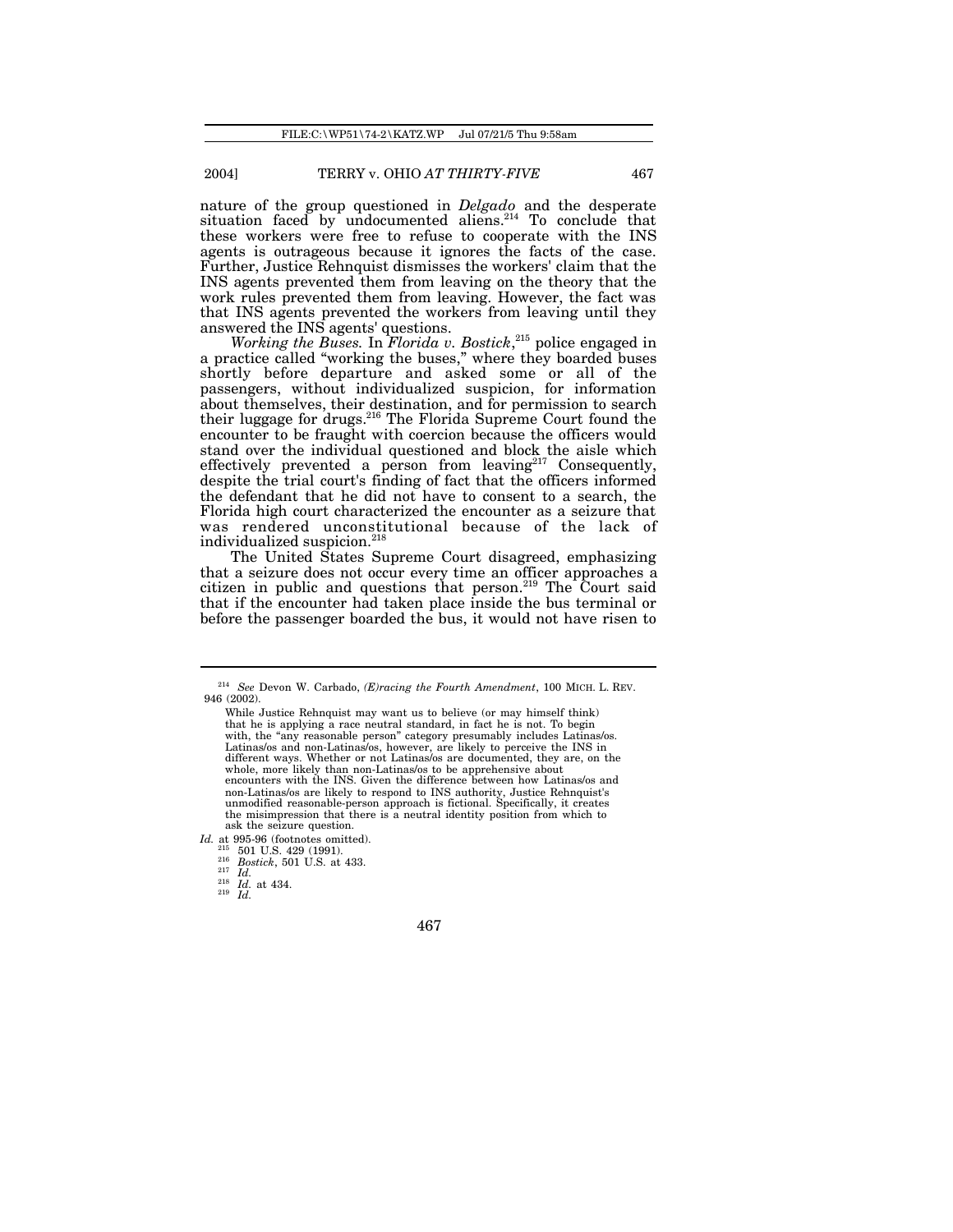the level of a seizure.<sup>220</sup> The fact that the encounter took place in the cramped confines of a bus did not render the situation qualitatively different. The Court stated that "the mere fact that Bostick did not feel free to leave the bus does not mean that the police seized him."<sup>221</sup> Rather, the compulsion to remain rather than depart was the result of something other than the conduct of the law enforcement officers, according to the Court.<sup>22</sup> Instead, the right question, the majority wrote, is whether a reasonable person would feel free to decline the police request to search and otherwise terminate the encounter.<sup>223</sup>

The Supreme Court ignored the fact that most persons riding interstate buses have far less influence and economic and political power than airplane passengers.<sup>224</sup> Bus passengers are less likely to feel free to refuse a police request and more likely to believe that a police request is an order, regardless of the actual words used to make the request, an impression that is heightened by the physical dominance of the officer blocking the aisle and standing over the seated passenger.<sup>225</sup> The political consequences of such behavior on an airplane would be far different from the consequences when the target is a bus.

It is inconceivable that police would "sweep the planes" for drugs, regularly delaying departures while police officers on the plane asked to see identification and tickets and requested permission to search carry-on luggage. The dissenters commented:

By consciously deciding to single out persons who have undertaken interstate or intrastate travel, officers who conduct

<sup>224</sup> *See* Slobogin, *supra* note 177, at 406 ("Relative wealth makes a difference in search and seizure. . . . [T]here are fairly robust indications that the Court's caselaw affords the poorer people in our country much less protection of their privacy and autonomy than those who are better off."). <sup>225</sup> *See* LaFave, *supra* note 177.

Even if it is generally true that police encounters with pedestrians, including travelers who become ensnared in drug courier detection activities at airports, are *not* seizures, the confrontations which occur on buses as a part of suspicionless police sweeps nonetheless ought to be deemed seizures because they are dramatically different in terms of the character of the police activity involved and its impact upon the reasonable traveler. This difference, essentially, comes down to these two propositions: (i) the police dominance of the situation manifested by their sweep activity, undertaken with the obvious connivance of the common carrier to which bus travelers have entrusted their care, is highly coercive because it is so unlike any contact which might occur between two private citizens; (ii) that dominance has a uniquely heavy impact upon bus travelers precisely because they do not, as a practical matter, have available the range of avoidance options which pedestrians and airport travelers might utilize. *Id.* at 746-47.

<sup>220</sup> *Id.*

<sup>221</sup> *Id.* at 436. <sup>222</sup> *Id.*

<sup>223</sup> *Id.*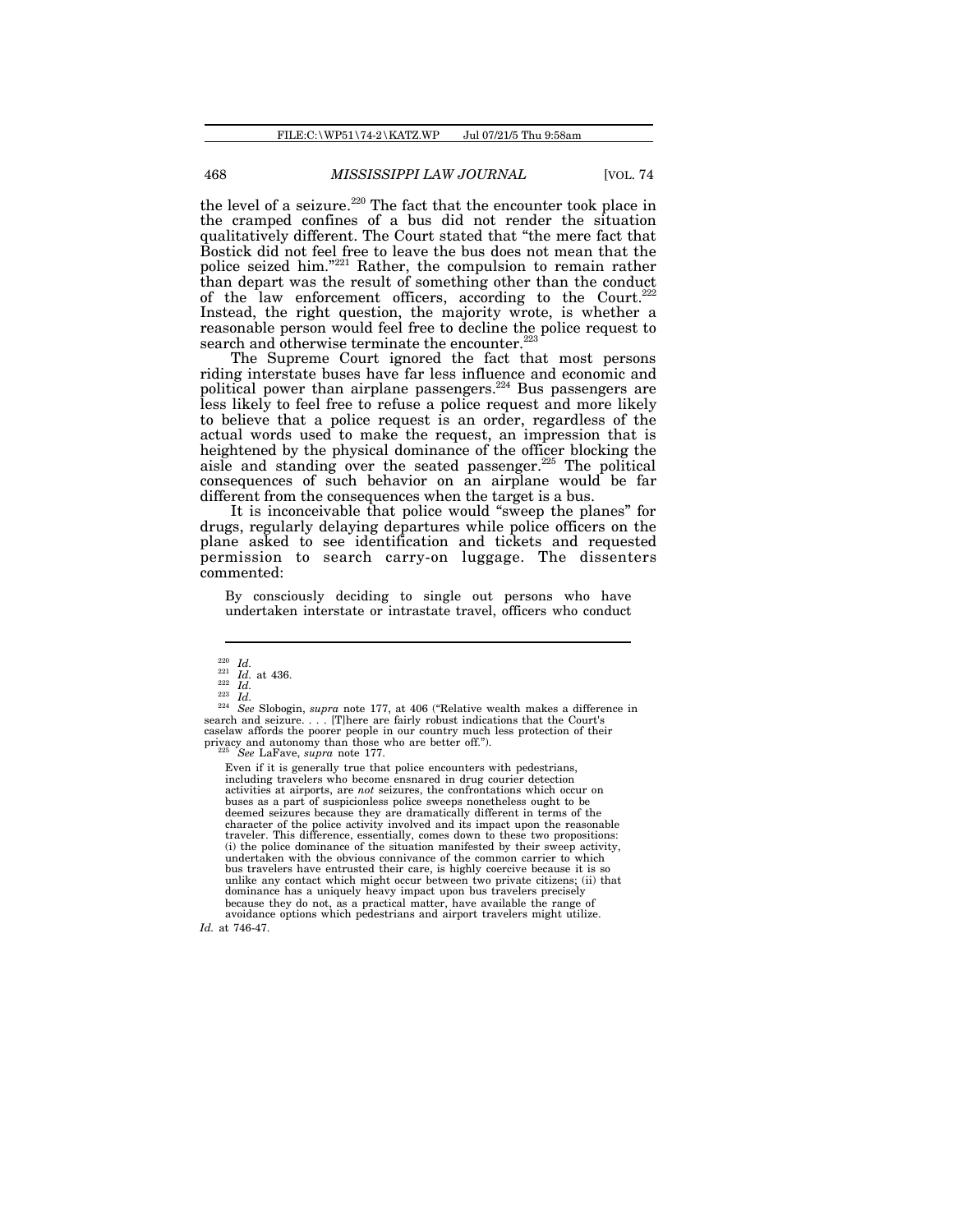suspicionless, dragnet-style sweeps put passengers to the choice of cooperating or of attempting to exit their buses and possibly being stranded in unfamiliar locations. It is exactly because this "choice" is no "choice" at all that police engage in this  $technique.<sup>226</sup>$ 

The Supreme Court revisited the issue in *United States v. Drayton*, <sup>227</sup> which presented significantly different facts from the earlier case. In *Drayton*, three police officers boarded an interstate bus at a rest stop just prior to the bus's departure.<sup>228</sup> One officer moved to the back of the bus; the second stayed in the front by the exit; and the third officer, Lang, worked his way from rear to front speaking with the passengers and asking permission to search their luggage and persons.<sup>229</sup> Officer Lang did not advise the passengers that they could refuse permission, unlike the investigators in *Bostick*. 230 The defendant was traveling with another man.<sup>231</sup> When the officer came up to Drayton and his companion, he told them they were looking for drugs and weapons.<sup>232</sup> He asked if they had any luggage, and both men pointed to the suitcase in the overhead luggage rack. $^{22}$ Lang asked if he could check; a search of the bag revealed no contraband.<sup>234</sup> Then Lang asked Drayton's companion if he could check his person; the companion agreed.<sup>235</sup> A pat-down revealed hard objects similar to "drug packages" in both thigh areas.<sup>236</sup> At that point, the companion was arrested and removed from the bus.<sup>237</sup> Officer Lang then asked Drayton if he could check him, and Drayton agreed.<sup>238</sup> The pat-down revealed similar objects as were found on the companion, and Drayton was arrested.

The United States Court of Appeals for the Eleventh Circuit reversed the convictions, holding that passengers do not feel free to disregard an officer's request for permission to search unless they are given some positive indication that consent may be refused.<sup>240</sup> The United States Supreme Court reversed and

<sup>230</sup> *Id.* <sup>231</sup> *Id.* <sup>232</sup> *Id.* <sup>233</sup> *Id.*

<sup>234</sup> *Id.* <sup>235</sup> *Id.* at 199. <sup>236</sup> *Id.*

 $\frac{237}{238}$   $\frac{1}{1}$ <br> $\frac{1}{1}$  $\frac{238}{239}$  *Id.* 

 $\frac{239}{240}$  *Id.* <sup>240</sup> United States v. Drayton, 231 F.3d 787, 790-91 (11th Cir. 2000); *rev'd*, 536

<sup>226</sup> *Bostick*, 501 U.S. 450. <sup>227</sup> 536 U.S. 194 (2002).

 $\frac{228}{229}$  *Drayton*, 463 U.S. at 197.

 $\frac{229}{230}$  *Id.* at 198.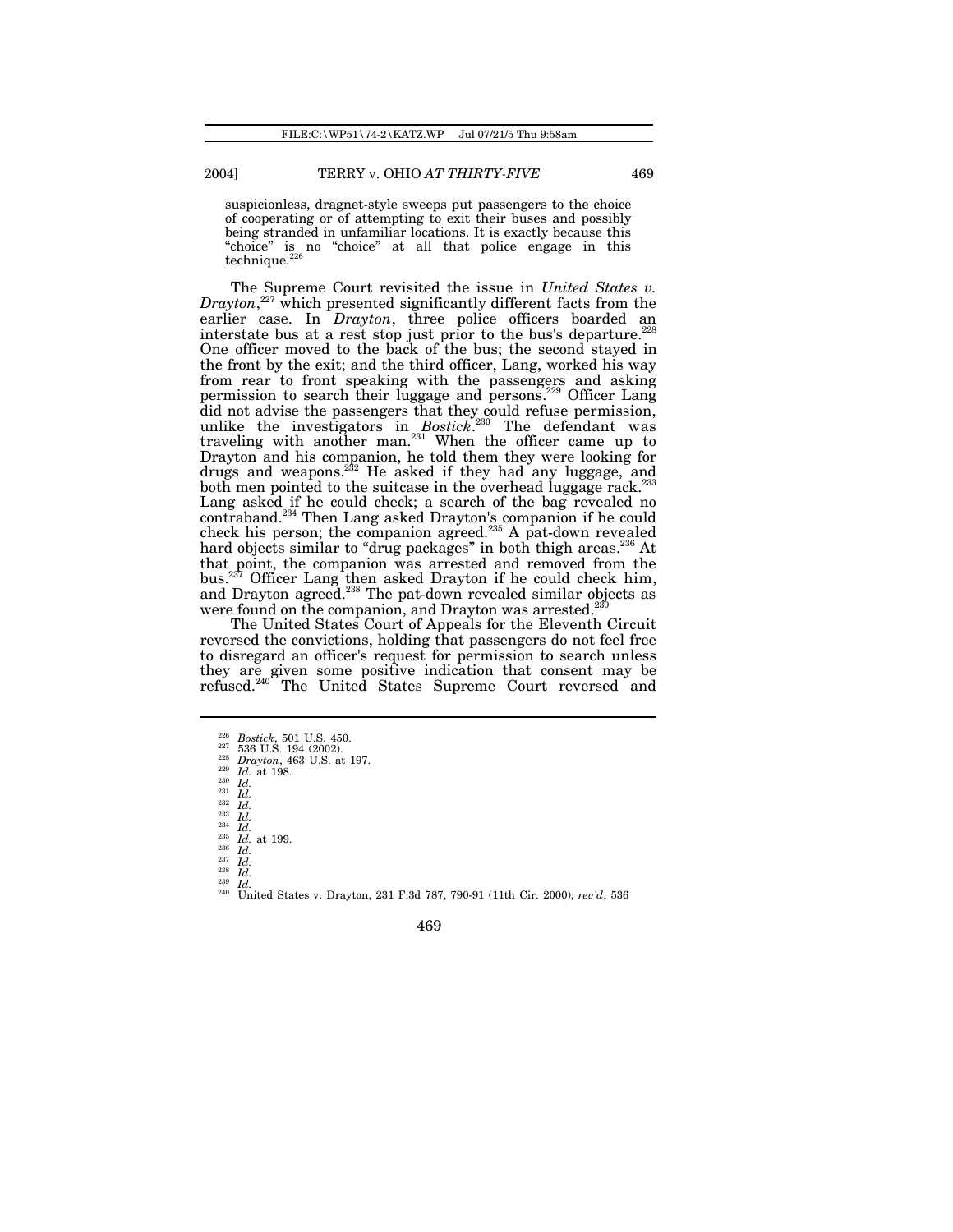rejected the Eleventh Circuit's bright-line rule that evidence seized during suspicionless drug interdictions on buses must be suppressed unless police advise passengers that they have the right to refuse. $241$  The Court drew conclusions opposite from those drawn by the Eleventh Circuit.

Applying the *Bostick* framework to the facts of this particular case, we conclude that the police did not seize respondents when they boarded the bus and began questioning passengers. The officers gave the passengers no reason to believe that they were required to answer the officers' questions. When Officer Lang approached respondents, he did not brandish a weapon or make any intimidating movements. He left the aisle free so that respondents could exit. He spoke to passengers one by one and in a polite, quiet voice. Nothing he said would suggest to a reasonable person that he or she was barred from leaving the bus or otherwise terminating the encounter.<sup>24</sup>

The Court concluded that such an encounter on the street would have been consensual, and the fact that it takes place on a bus does not convert it into an illegal seizure.<sup>243</sup>

There was no application of force, no intimidating movement, no overwhelming show of force, no brandishing of weapons, no blocking of exits, no threat, no command, not even an authoritative tone of voice. It is beyond question that had this encounter occurred on the street, it would be constitutional. The fact that an encounter takes place on a bus does not on its own transform standard police questioning of citizens into an illegal seizure. Indeed, because many fellow passengers are present to witness officers' conduct, a reasonable person may feel even more secure in his or her decision not to cooperate with police on a bus than in other circumstances.<sup>244</sup>

Nor did the fact that the officer displayed his badge turn the encounter into a seizure. Relying on *Delgado*, the majority said, "[w]hile most citizens will respond to a police request, the fact that people do so, and do so without being told that they are free not to respond, hardly eliminates the consensual nature of the response."<sup>245</sup> Further, the majority rejected the defendant's claim that the arrest of his companion turned the encounter into a seizure because no reasonable person would then feel free to

U.S. 194 (2002).<br>
<sup>242</sup> *Drayton*, 536 U.S. 202-03.<br>
<sup>242</sup> *Id.* at 203-04.<br>
<sup>243</sup> *Id.* at 204.<br>
<sup>244</sup> *Id.* (citations omitted).

<sup>245</sup> *Id.* at 205 (quoting *Delgado*, 446 U.S. at 216).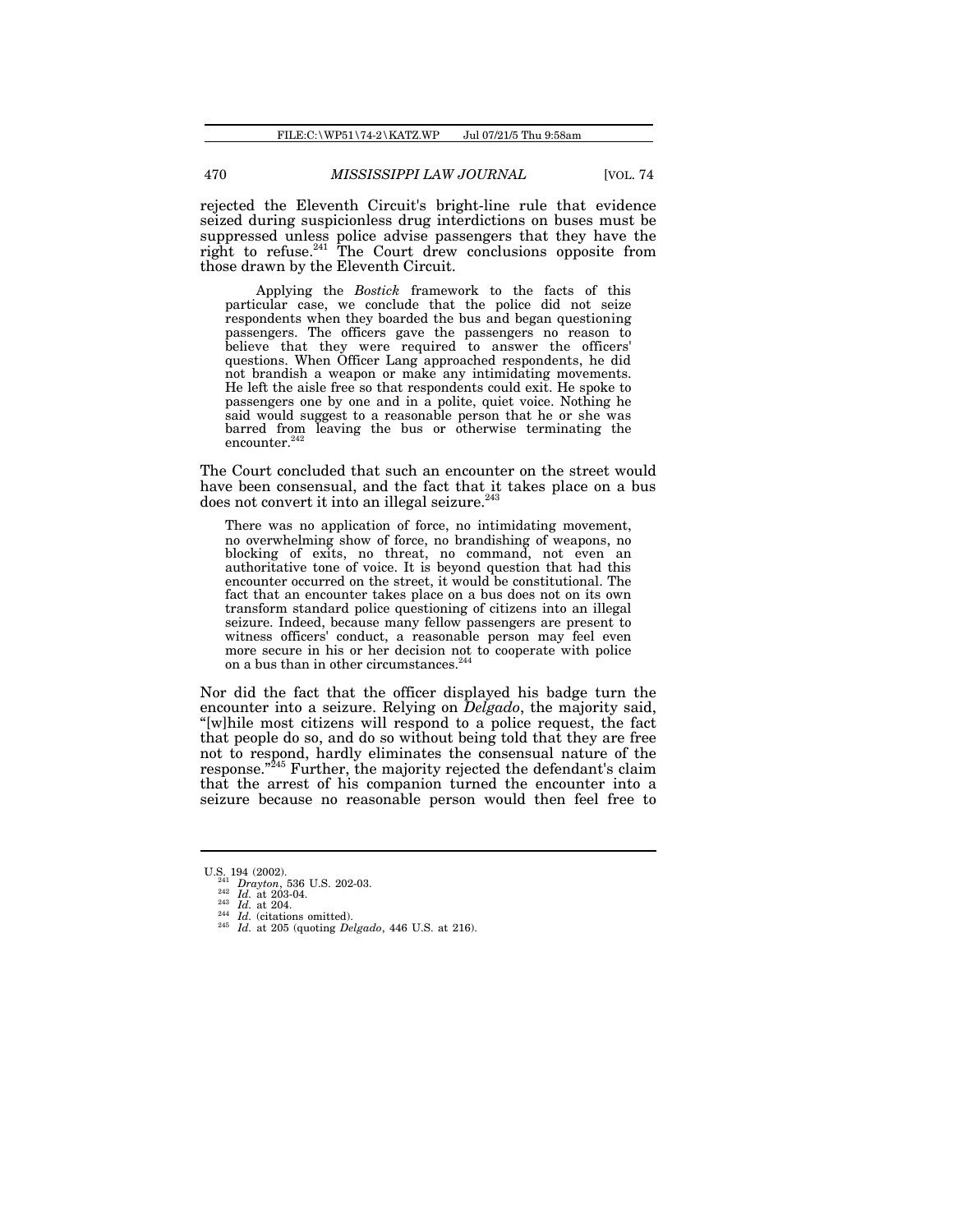refuse cooperation.<sup>246</sup> "If anything," the Court said, "Brown's arrest should have put Drayton on notice of the consequences of continuing the encounter by answering the officers' questions. Even after arresting Brown, Lang addressed Drayton in a polite manner and provided him with no indication that he was required to answer Lang's questions."<sup>247</sup>

It is very hard to imagine that either Brown (the traveling companion) or Drayton would have believed that he stood to lose nothing if he refused to cooperate with the police, or that he had a choice to ignore the police altogether. No reasonable passenger could have believed that, only an uncomprehending one.

The sum of all these cases from *Terry* to *Drayton* is that the government advocated (1) expanding police power to extend to investigatory stops on less than probable cause and (2) narrowing the definition of "stop" to exclude most citizen-police encounters. In other words, state, local and federal governments sought extended power for police and, once that power was granted, spent the next thirty years persuading the Court to exclude most citizen-police encounters from the limits imposed on the extended powers. Only when an officer verbally indicates that the citizen must stop or utilizes other forcible means is the government put to its proof to show that there was reasonable cause to justify the stop. The prosecution must offer its proof only where a reasonable person would not feel free to walk away and ignore the police officer's questions or, where walking away is not at issue, to refuse the officer's request for cooperation. *Terry* opened the door for this outcome by focusing on the moment that Officer McFadden grabbed Terry and spun him around. The reality is that Terry and his companions no longer had the liberty to ignore Officer McFadden and walk away once McFadden walked up to them outside the men's store, ordered them to keep their hands out of their pockets, and asked their identities.

What is missing in all of these cases is an understanding of the power differential between law enforcement agents and citizens. The reasonable person, untrained in this area of the law, simply does not believe that ignoring a police request is an  $\frac{248}{100}$  Unless trained in the law, people are not aware of their

<sup>246</sup> *Id.* at 206.

<sup>247</sup> *Drayton*, 536 U.S. at 206. <sup>248</sup> State v. Baldwin, 686 So. 2d 682, 683-85 (Fla. Dist. Ct. App. 1996). The police observed two men loitering in a high crime area. *Baldwin*, 686 So. 2d at 683. The police admitted that the two men were not engaging in any suspicious activities, but approached the men nonetheless. *Id.* Defendant refused to be searched, but did not leave the scene while police searched his friend. *Id.* The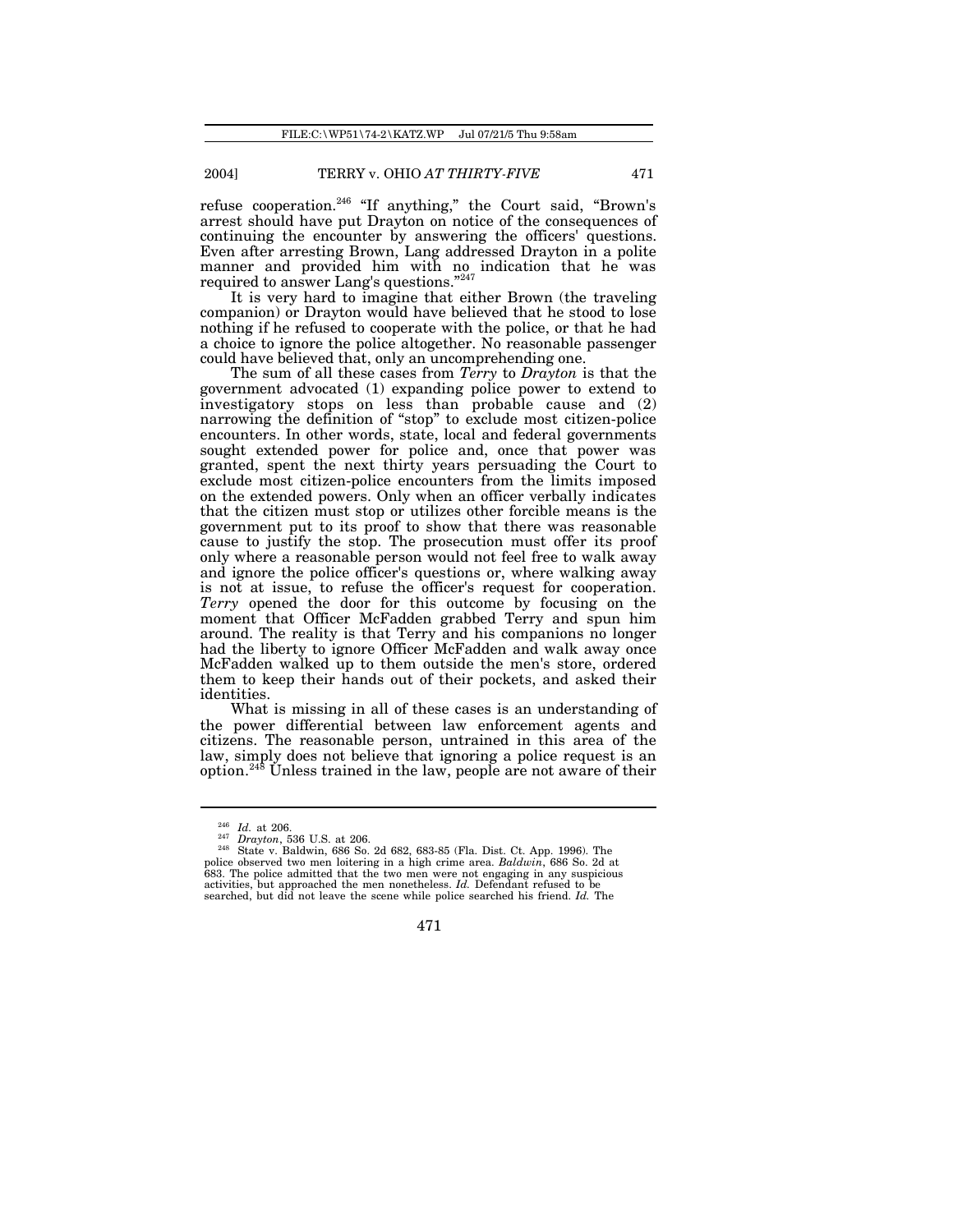rights in the context. Moreover, police officers exploit that ignorance and create the impression that the person does not have a choice. When a patrol car closely follows a pedestrian, when a police officer persists in asking a person to stop and answer questions in an airline terminal when the traveler has tried to ignore or evade the officer, $250$  or when a law enforcement officer is blocking exits and leading some people away, <sup>251</sup> it is the height of folly to think people have a real choice.<sup>252</sup> Moreover,

*Id.* at 1307 (footnotes omitted).

<sup>251</sup> *See generally Delgado*, 466 U.S. 210; *see also Drayton*, 536 U.S. 194. <sup>252</sup> *See* Anderson, *supra* note 146.

In the consent jurisprudence of the Rehnquist Court that related to search and seizure matters, the logic of *Schneckloth* and *Mendenhall* ultimately became the standard for evaluating the adequacy of consent. Thus, since the law would rarely deny police the fruit of their aggressive investigations, the scales were tipped in their favor and they were thereby encouraged to press hard to obtain consent even though their conduct may well have been coercive to the average citizen. The Supreme Court's lukewarm regard for protecting citizens from aggressive police efforts to obtain consent to search during routine investigations created a severe accountability vacuum that encouraged police abuse.

*Id.* at 741; *see also* Ronald J. Bacigal, *In Pursuit of the Elusive Fourth Amendment: The Police Chases*, 58 TENN. L. REV. 73, 78-79 (1990).

The present Supreme Court, however, appears to have lost sight of *Terry*'s even-handed approach to the [F]ourth [A]mendment. While continuing to lessen the government's burden to establish the constitutional reasonableness of its conduct, there has been no corresponding expansion of the suspect's zone of protected privacy and liberty. Instead, the Court has narrowed the coverage of the [F]ourth [A]mendment by holding that more and more law enforcement activity is excluded from the definition of search and seizure. This on-going contraction of the [A]mendment's scope follows a pattern in which the facts of the particular case suggest that the police cannot justify their actions as constitutionally reasonable, yet the Court will conclude that the police conduct is a desirable part of the war on crime. In such situations the

officers repeatedly told the defendant to get his hands out of his pockets. *Id.* The officers then saw defendant throw something to the ground, at which point they physically detained him. *Id.* at 683-84. The court held that the officer requested, not commanded, defendant to take his hands out of his pockets. *Id.* at 685. That distinction kept the encounter from being an illegal detention. *Id.*  $^{249}$  *See generally* Michigan v. Chesternut, 486 U.S. 567 (1988);

*supra* note 112. *Chesternut* reflects the current Court's unwillingness or inability to empathize with those citizens who are subjected to police scrutiny. Is the

Court credible when it says that "people are not shorn of all Fourth Amendment protection when they step from their homes onto public sidewalks," but then holds that the police are free to chase individuals up and down the streets, provided their actions are not "so intimidating"? Perhaps the result in *Chesternut* is due to the fact that none of the Justices has been recently chased down public streets by a police car. After *Chesternut*, if people want to feel secure on the streets, they had better be track stars. The use of the right-to-inquire rule has undermined the Court's ability to credibly define when a person has been seized. The Court has expanded the rule to a point where a government's desire to chase, stop, and question persons has become more important than the citizen's right to come and go as he pleases.

<sup>250</sup> *See generally* Florida v. Rodriguez, 469 U.S. 1 (1984) (per curiam); *see also Mendenhall*, 446 U.S. at 544.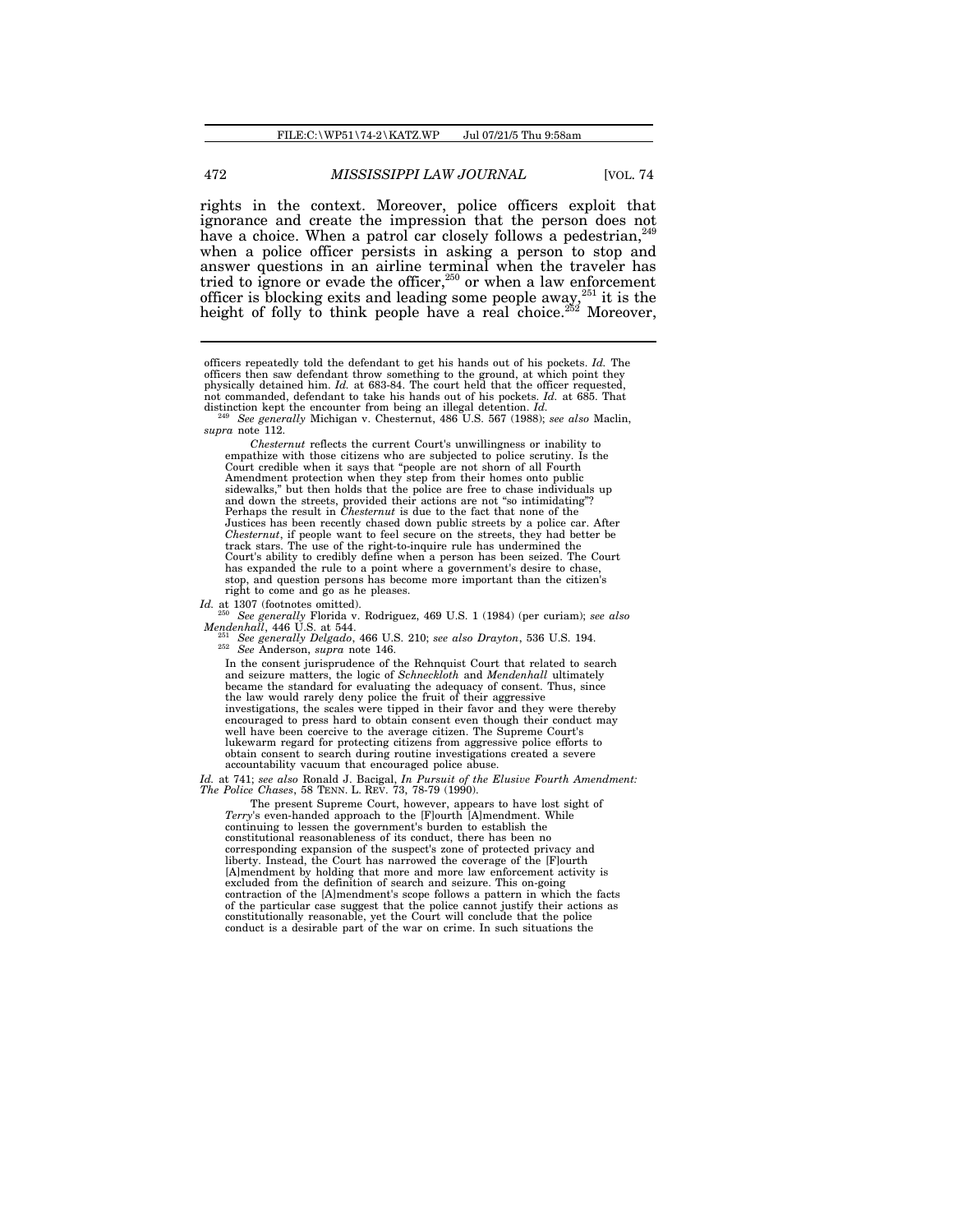during these encounters police officers use words and gestures calculated to make citizens comply. The emphasis is on compliance, not choice.

I can well understand the compulsion that persons so accosted feel. In January 1969, I attended an Association of American Law Schools annual meeting in Detroit. At the time, I was a young law professor in Cleveland, a naval reserve officer, a husband and father, and a veteran of the *Terry* case. I also had long hair and a beard. I decided to take a Greyhound bus back to Cleveland. I bought my ticket and headed to the bus when I was accosted by a federal agent. I do not remember what agency, but it was early January during the height of the Vietnam war. I surmised that he was looking for draft evaders or deserters who had fled to Canada and were returning to the states to see their families during the holidays. The agent demanded to see my identification and draft card which I refused to show him. He persisted in a loud and angry manner until I walked around him and boarded the bus. Until the bus departed, the agent stood directly outside the window where I was seated, glaring at me the entire time. I fully expected him to board the bus and drag me off. He was bullying travelers into cooperating and showing their identity cards. I knew he could not legally compel me to cooperate, but—not knowing I was a lawyer versed in the particular law—he was determined to persuade me that I had no choice in the matter. He glared at me until the bus finally left. I had nothing to hide, but I thought I had a duty to assert my rights because he was determined to act as though I had none, a tactic which I am certain worked over and over for him, just as it does now.

How unsettled I felt, knowing my rights but insecure wondering if the officer (1) knew my rights and (2) would honor those rights. Now, when travelers succumb to an officer's persistence comparable to that which I faced, I am sure that the manner in which the encounter is portrayed at a suppression hearing leads a judge to conclude that a reasonable person would have felt that he could just walk away. In other words, the officer's manner on the street or in the terminal is very different

police conduct can receive Court approval only if it is placed beyond the coverage of the [F]ourth [A]mendment, thereby eliminating any requirement of constitutional reasonableness. The result-oriented nature of the Court's approach allows it to tailor the [A]mendment's coverage by covertly determining whether the reasonableness requirement can be satisfied before deciding whether to impose the requirement upon the police.

*Id.* at 78-79 (footnotes omitted).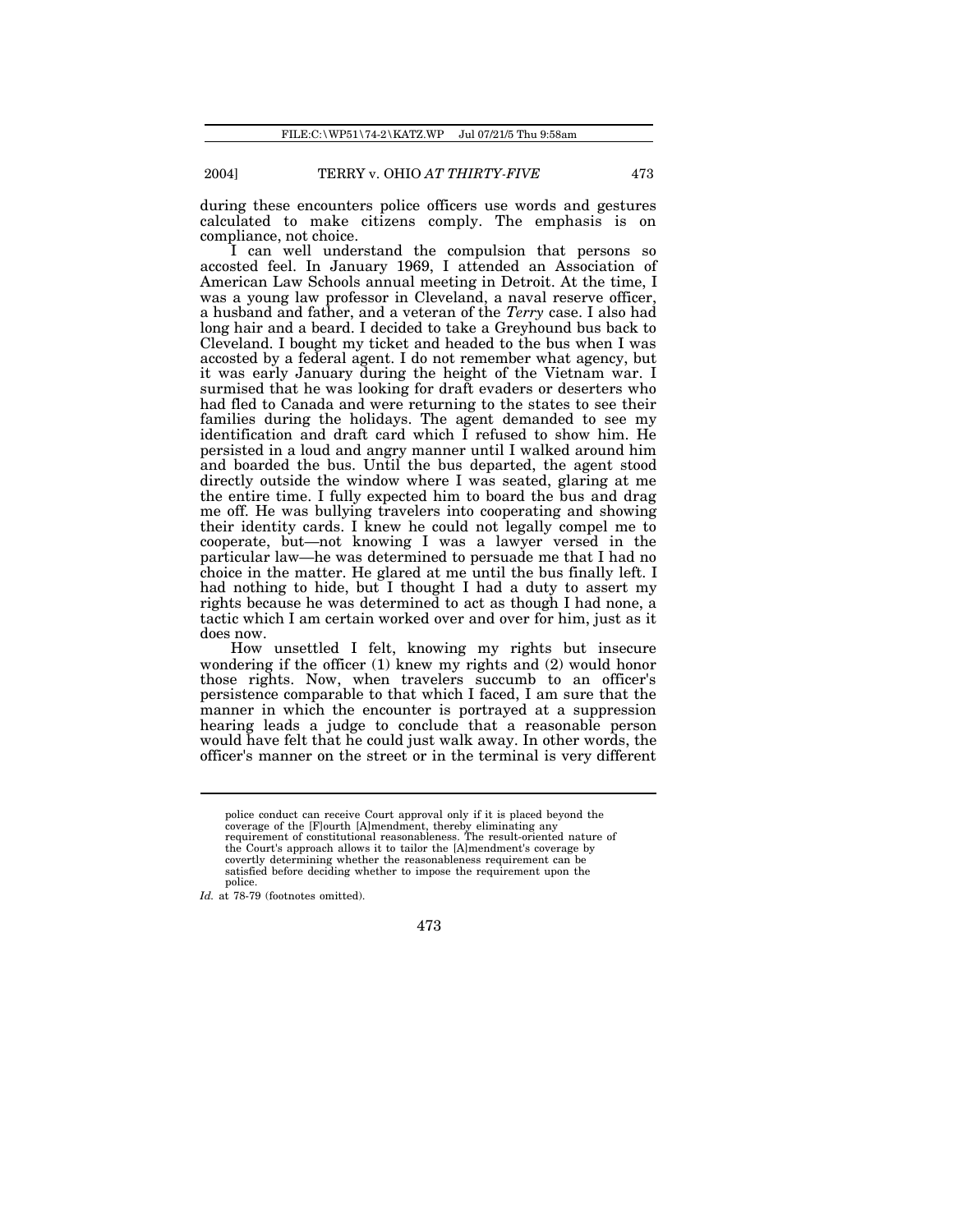from how it is portrayed in the courtroom.

Transpose that situation to a street corner in an inner city and change the citizen from a law professor to a young black man.<sup>253</sup> Does anyone really believe that that young man has a choice when a police officer walks up to him and starts asking questions? If the young man refuses to answer or, worse, walks away, he may well believe that his safety or life is in danger. It is naive or duplicitous to say that the reasonable person would believe that he is free to disregard the police officer and walk away. It would be highly unreasonable for the young man to think he could ignore the police officer's "request."<sup>254</sup>

### PART V: REASONABLE SUSPICION

Not only has the Court excluded a significant portion of citizen-police encounters from Fourth Amendment scrutiny, it has categorically broadened police power to make legal investigatory stops. Even those cases where a *Terry* investigatory stop is held to have occurred have been negatively affected by the decision in *Terry*. The reasonableness standard utilized in *Terry* is flawed and has resulted in a further erosion of Fourth Amendment protections. Chief Justice Warren's majority opinion never used the term "reasonable suspicion," instead writing of "unusual conduct" which leads a police officer "reasonably to conclude in light of his experience that criminal activity may be afoot." <sup>255</sup> It was only in Justice Harlan's concurring opinion in *Sibron* that the "reasonable suspicion" standard was articulated.<sup>256</sup> In applying this diluted-cause

*Id.* at 1172-73. <sup>255</sup> *Terry*, 392 U.S. at 30.

<sup>&</sup>lt;sup>253</sup> See, e.g., United States v. Ringold, 335 F.3d 1168 (10th Cir. 2003), cert.<br>denied, 540 U.S. 1026 (2003). Police observed defendant, a black male, driving<br>through Kansas with California plates and followed him. *Ring* 1170. Defendant stopped at a gas station and the police followed, parked their squad car in front of defendant's car and approached him while he pumped gas. *Id.* The officers surrounded the defendant and told him he was suspected of transporting drugs. *Id.* The police asked to search his vehicle, which defendant consented to, and the police found marijuana. *Id.* Despite the fact that the police followed the defendant, cut off his ability to leave the gas station, asked unfounded questions about drugs, and never told him that he did not have to comply, the Court cited *United States v. Bostick* and held that "the police conduct would [not] have communicated to a reasonable person that `the person was not free to decline<br>the officers' requests or otherwise terminate the encounter.'" *Id.* at 1171-72.<br><sup>254</sup> *See* Laser, *supra* note 113.

The Supreme Court has not yet addressed, however, the equally compelling question of whether a person's refusal to consent to a search request during a noncoercive police encounter can constitute even a *part* of the basis for a *Terry* stop or search, and lower courts are in disagreement concerning this issue. One circuit permits police officers to use the defendant's refusal to consent to a search request as one of the factors constituting the "totality of circumstances," while other circuits do not.

<sup>&</sup>lt;sup>256</sup> Sibron v. New York, 392 U.S. 40 (1967).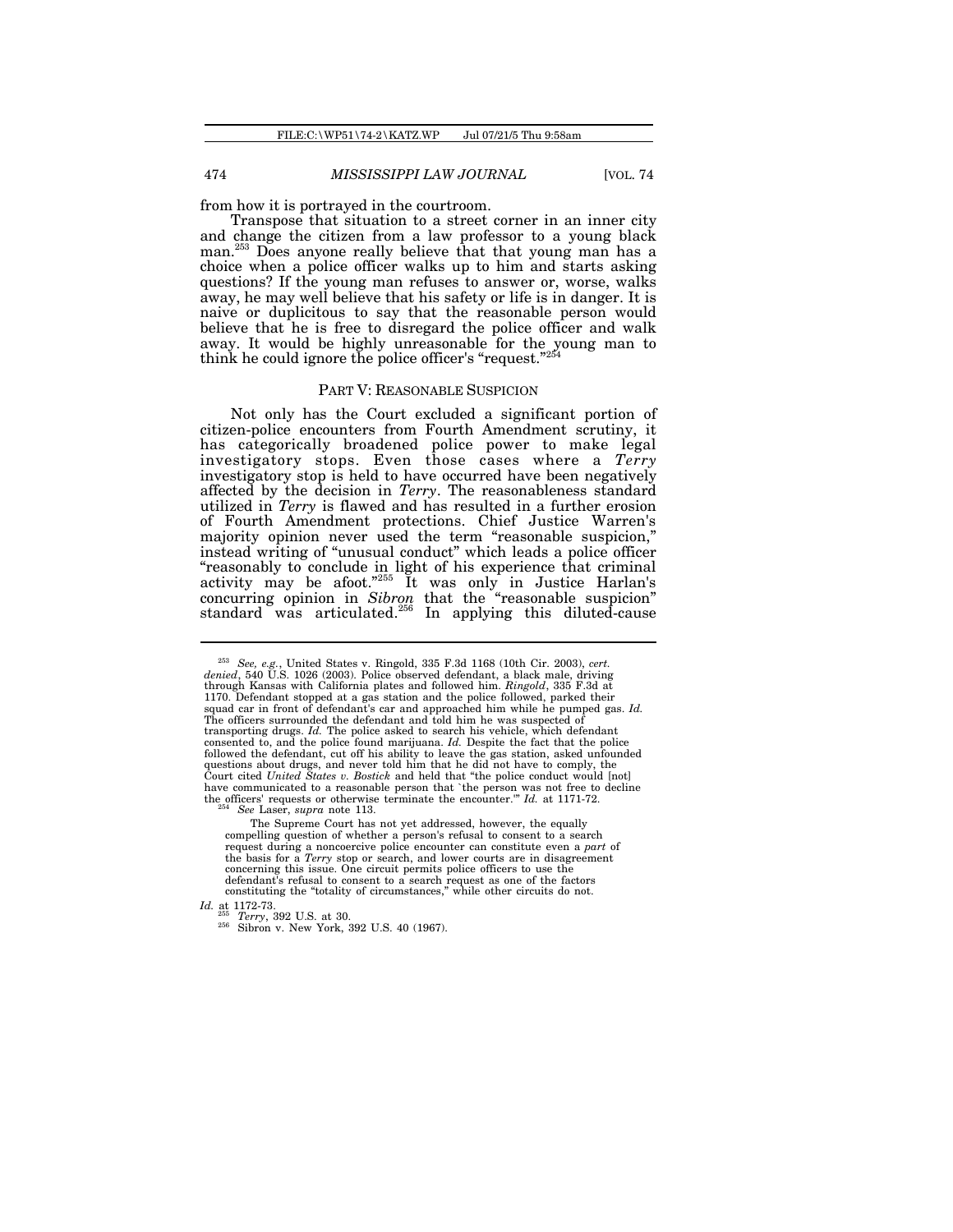standard, the Warren Court claimed the need to distinguish facts and circumstances from inarticulate hunches,<sup>257</sup> but failed to do so when they validated the stop of Terry and Chilton based on Officer McFadden's statements that the two "didn't look right<sup>"258</sup> and that McFadden "just didn't like `em."<sup>259</sup> Thus, the current standard for a stop was forever grounded upon the very type of inarticulate hunch that the Court said was an insufficient basis for a *Terry* stop.<sup>260</sup> From the outset, the *Terry*

This does not mean, however, that the statute should be ignored here. The State of New York has made a deliberate effort to deal with the complex problem of on-the-street police work. Without giving carte blanche to any particular verbal formulation, we should, I think, where relevant, indicate the extent to which that effort has been constitutionally successful. The core of the New York statute is the permission to stop any person reasonably suspected of crime. Under the decision in *Terry* a right to stop may indeed be premised on reasonable suspicion and does not require probable cause, and hence the New York formulation is to that extent constitutional.

*Id.* at 71 (Harlan, J., concurring). <sup>257</sup> *Terry*, 392 U.S. 21-22.

And in justifying the particular intrusion the police officer must be able to point to specific and articulable facts which, taken together with rational inferences from those facts, reasonably warrant that intrusion. The scheme of the Fourth Amendment becomes meaningful only when it is assured that at some point the conduct of those charged with enforcing the laws can be subjected to the more detached, neutral scrutiny of a judge who must evaluate the reasonableness of a particular search or seizure in light of the particular circumstances. And in making that assessment it is imperative that the facts be judged against an objective standard: would the facts available to the officer at the moment of the seizure or the search `warrant a man of reasonable caution in the belief' that the action taken was appropriate? Anything less would invite intrusions upon constitutionally guaranteed rights based on nothing more substantial than inarticulate hunches, a result this Court has consistently refused to sanction.

*Id.* (citations and footnotes omitted).

<sup>258</sup> Transcript, *supra* note 30, at 1456.

<sup>259</sup> Louis Stokes, *Representing John W. Terry,* 72 ST. JOHN'S L. REV. 727, 730  $(1998)$ .

<sup>260</sup> *See* Laser, *supra* note 113.

As the Court articulated in *United States v. Cortez*, the *Terry* standard is not self-evident in practice: "Terms like `articulable reasons' and `founded suspicion' are not self-defining; they fall short of providing clear guidance dispositive of the myriad factual situations that arise."

. . . . Since *Cortez*, courts have interpreted the `totality of the circumstances' broadly, thus expanding the scope of what constitutes an acceptable

The Court is of course entirely correct in concluding that we should not pass upon the constitutionality of the New York stop-and-frisk law `on its face.' The statute is certainly not unconstitutional on its face: that is, it does not plainly purport to authorize unconstitutional activities by policemen. Nor is it `constitutional on its face' if that expression means that any action now or later thought to fall within the terms of the statute is, ipso facto, within constitutional limits as well. No statute, state or federal, receives any such imprimatur from this Court.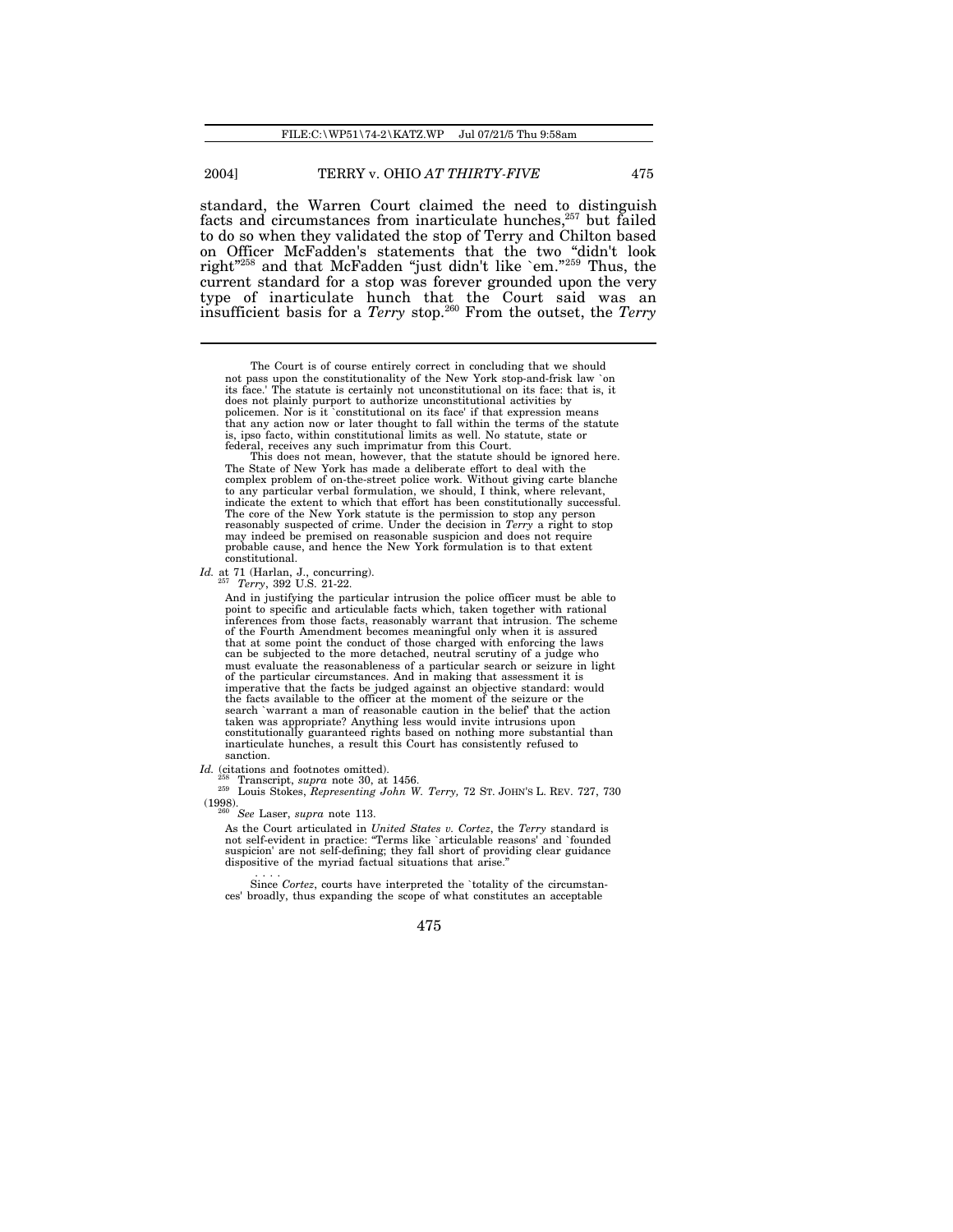"reasonable suspicion" test exhibited the form of a standard devoid of any real substance. Consequently, later courts relying on this standard mired in vagary have further weakened "reasonable suspicion" to uphold stops based on nothing or very little more than race or socioeconomic status. These later cases are totally consistent with the result in *Terry*, if not the *Terry* Court's sentiment of bringing such conduct within the ambit of the Fourth Amendment.

The suspects had moved away from the street where Officer McFadden had observed the men looking in a store window and where he thought the robbery would take place.<sup>261</sup> The Supreme Court, however, rejected this fact as being critical, essentially concluding that the men had not abandoned the intent to commit a crime, something the Court, of course, could not have known.<sup>262</sup> When the men left Huron Road and turned the corner on to Euclid Avenue, nothing about their behavior would continue to sustain a reasonable belief that they were about to commit a crime.

It was never clear exactly what the Court was upholding and what level of cause needed to be met, other than something less than probable cause. Nor did the companion cases—*Sibron v. New York*<sup>263</sup> and *Peters v. New York*<sup>264</sup>—add much clarification. In *Sibron*, again, the Court focused on the search for weapons, finding it unsupportable because the officer's statement before the search for weapons "made it abundantly clear that he sought narcotics," not a weapon.<sup>265</sup> In *Peters*, the Court refused to rule on the constitutionality of the New York statute, which authorized police to stop people and search for dangerous

*Terry* stop. In the drug-trafficking context, for example, the Court has held that police officers can conduct *Terry* stops even when the `totality of the circumstances' is nothing more than a set of innocent behaviors.

*Id.* at 1169 (footnotes omitted).

<sup>&</sup>lt;sup>261</sup> *Terry*, 392 U.S. at 5.<br><sup>262</sup> *Id.* at 28 ("Although the trio had departed the original scene, there was nothing to indicate abandonment of an intent to commit a robbery at some point."); *see, e.g.,* State v. Cyr, 501 A.2d 1303 (Me. 1985). An officer saw a car parked in the parking lot of a furniture store. Cyr, 501 A.2d at 1306. The officer<br>knew that the store had recently been burglarized, but chose not to approach<br>defendant. Id. The defendant drove away from the store, and th eventually electing to stop the car. *Id.* at 1305. The defendant was charged with operating a motor vehicle without a license. *Id.* Even though defendant left the suspicious scene, and was never shown to have any intent to burglarize the store. the court held that "[g]iven the location of the truck, the time of night, and the other surrounding circumstance, we conclude that specific and articulable facts existed to justify the minimal intrusion involved in stopping the vehicle." *Id.* at 1306.

Sibron v. New York, 392 U.S. 40 (1967) (consolidated with Peters v. New York).

Peters v. New York, 392 U.S. 40 (1968) (consolidated with Sibron v. New  $\text{York}$ ).

Sibron, 392 U.S. 64 (consolidated with Peters v. New York).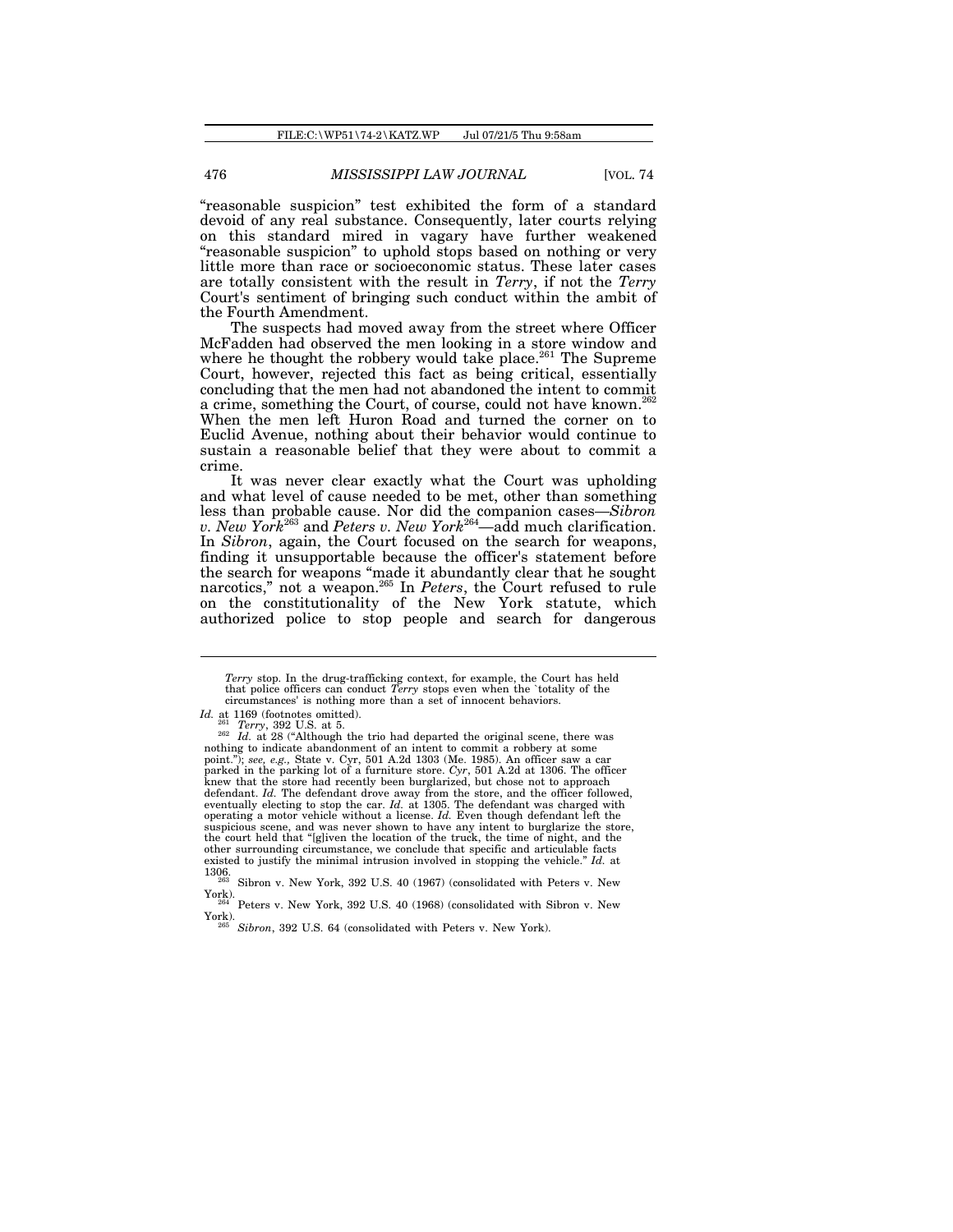weapons on "reasonable suspicion," by finding that the search was incident to a lawful arrest for burglary based upon probable cause.<sup>266</sup>

The reasonable suspicion standard became firmly established a decade after *Terry*, in *Brown v. Texas,* when the Court held that a police officer's claim that a man "looked suspicious" without accompanying facts which supported that conclusion was insufficient to meet the reasonable suspicion standard.<sup>267</sup> Thus, Justice Harlan's approach to the issue in *Terry* and development of the reasonable suspicion standard took hold and became the standard which we still use thirty five years later.<sup>26</sup>

The *Terry* doctrine, as applied in *Terry* and in subsequent cases, has deprived persons in inner-city minority communities of basic Fourth Amendment guarantees. Overwhelmingly, young black men are the subjects of *Terry* stops and the formulation and maturation of the reasonable suspicion standard made that impact inevitable. $269$ 

*Minority Neighborhoods: No Place for a "Reasonable Person*," 36 HOW. L.J. 239  $(1993)$ .

While the Justices in *Terry* were conscious of the problems between African Americans and police officers, they failed to provide adequate safeguards to ensure that the relations between police and the African American community would be considered when determining whether a reasonable person would feel free to deny consent to a search and seizure. The Court was presented with the opportunity to affirmatively incorporate the long history of police oppression into its formula to determine voluntary consent to a search and seizure. Instead, the Supreme Court chose not to do so, thus, perpetuating the social wrongs it knew occurred almost daily. In decisions following *Terry*, the Supreme Court has continued to

ignore the historical relationship between minority communities and the police.

*Id.* at 248-49 (footnotes omitted); *cf.* Harris, *supra* note 29.

A substantial body of law now allows police officers to stop an individual based on just two factors: presence in an area of high crime activity, and

<sup>266</sup> *Peters* v. New York, 392 U.S. at 66 (consolidated with Sibron v. New York); *see also* N.Y. CODE CRIM. PRO., ch. 86, § 180-a (1964) (current version at N.Y. CODE CRIM. PROC. § 140.50 (McKinney 2004)).

<sup>267</sup> Brown v. Texas, 443 U.S. 47, 52 (1979). <sup>268</sup> *Terry*, 392 U.S. at 131-34 (Harlan, J., concurring). The only part of the Harlan approach which has not become law was his view that once an officer has reasonable suspicion to forcibly stop a suspect, the right to conduct a limited search for weapons should flow automatically from the right to stop. *Id.* Instead, the Court has maintained that the stop and the frisk are two separate inquiries, although the right to search for weapons has been treated as almost automatic in some lower courts, especially in drug cases. See, e.g., United States v. Sakyi, 160 F.3d 164, 169 (4th Cir. 1998) (adopting a per se rule all following a stop supported by reasonable suspicion of drugs: "The indisputable nexus between drugs and guns presumptively creates a reasonable suspicion of danger to the officer."). <sup>269</sup> *Cf.* Robert V. Ward, *Consenting to a Search and Seizure in Poor and*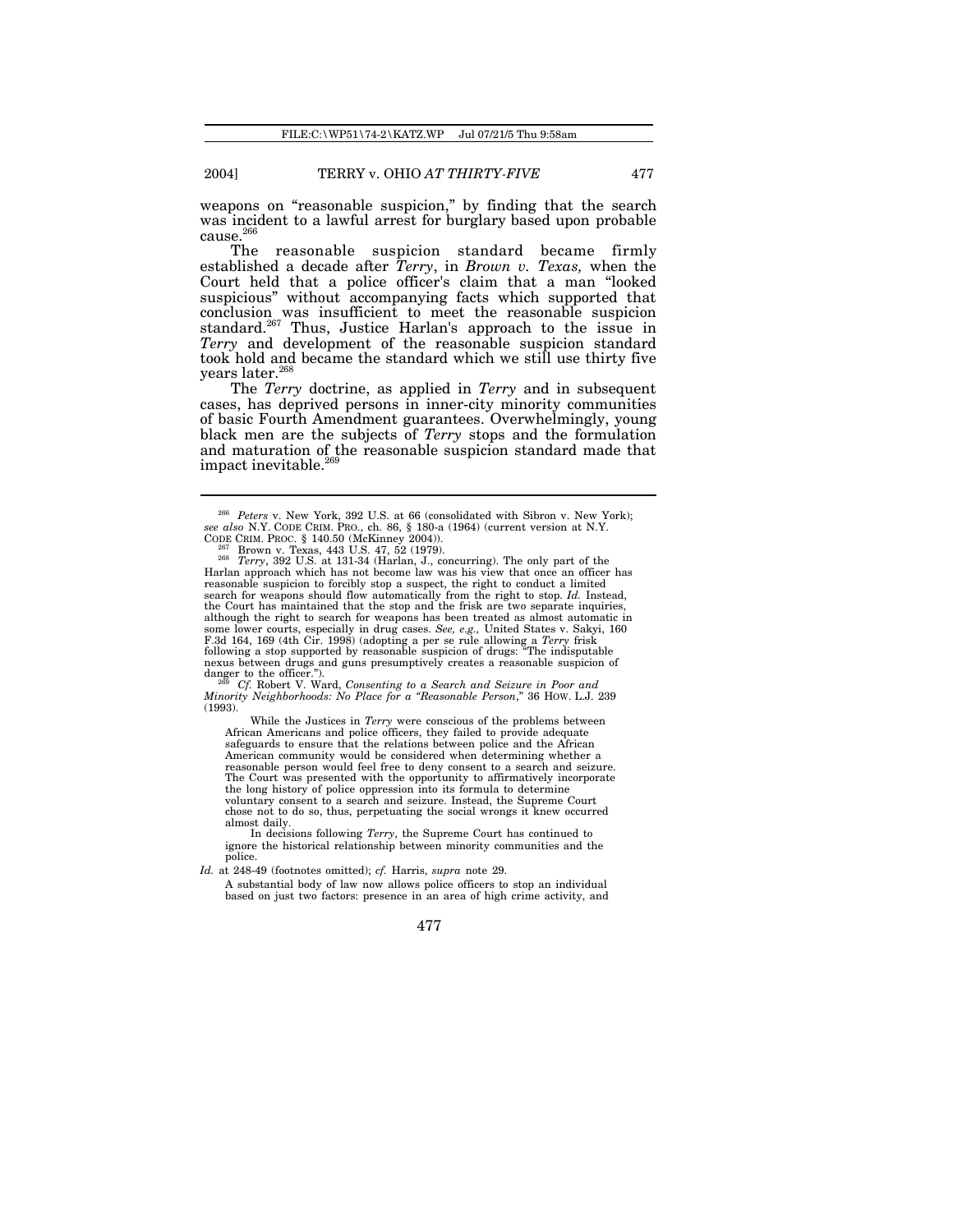In the years since *Terry*, the standard of reasonable suspicion has become more problematic by the emphasis upon two factors. The first is the officer's experience. In *Terry*, the Court said that Officer McFadden's conclusion that criminal activity was afoot was reasonable "in light of his experience."<sup>270</sup> However, Chief Justice Warren failed to elaborate on the relevant experience. Officer McFadden, an expert at identifying shoplifters and pickpockets, testified that he had never apprehended a robber.<sup>271</sup>

*Terry* involved reliance on a police officer's judgment based on experience on the street. That judgment must withstand an objective evaluation, but by necessity it represented a vote of confidence in a police officer's ability to discern impending criminal behavior even though the facts are insufficient to form the probable cause necessary for an arrest. When reviewing a police officer's conclusion of impending criminal activity, a court must review the evidence along with inferences and deductions drawn by a trained law enforcement officer, "inferences and deductions that might well elude an untrained person."<sup>272</sup> Those

*Id.* at 660 (footnotes omitted).

<sup>270</sup> *Terry*, 392 U.S. at 30.

<sup>271</sup> Transcript, *supra* note 30, at 1420. <sup>272</sup> United States v. Cortez, 449 U.S. 411, 418 (1981); see also United States v. Arvizu, 534 U.S. 266 (2002).

Stoddard was entitled to make an assessment of the situation in light of his specialized training and familiarity with the customs of the area's inhabitants.

. . . . . . . The likelihood that respondent and his family were on a picnic outing was diminished by the fact that the minivan had turned away from the known recreational areas accessible to the east on Rucker Canyon Road. Corroborating this inference was the fact that recreational areas farther to the north would have been easier to reach by taking 191, as opposed to the 40-to-50-mile trip on unpaved and primitive roads. The children's elevated knees suggested the existence of concealed cargo in the

evasive behavior. In other words, many courts now find that reasonable suspicion to stop exists when the person involved 1) is in a crime-prone

location, and 2) moves away from the police. Even if this does not seem remarkable in the abstract, these "location plus evasion" cases become distressing when viewed in conjunction with a related fact: These stops and frisks are applied disproportionately to the poor, to African Americans, and to Hispanic Americans. This is because these individuals are most likely to live in so-called high crime areas, and to have reason to avoid the police. Police use *Terry* stops often in crimeprone areas, making people in those areas recurrent targets, when residents react by attempting to avoid the police, "location plus evasion" cases supply a ready-made basis from more *Terry* stops. This begins and perpetuates a cycle of mistrust and suspicion, a feeling that law enforcement harasses African Americans and Hispanic Americans with *Terry* stops as a way of controlling their communities. Thus "location plus evasion" cases bring into sharp focus the idea of fairness in society in general, and in the criminal justice system in particular. At a time when racial bias in the justice system is a difficult an issue as ever, "location plus evasion" cases strengthen the impression that this country has two justice systems: one for whites and one for minorities.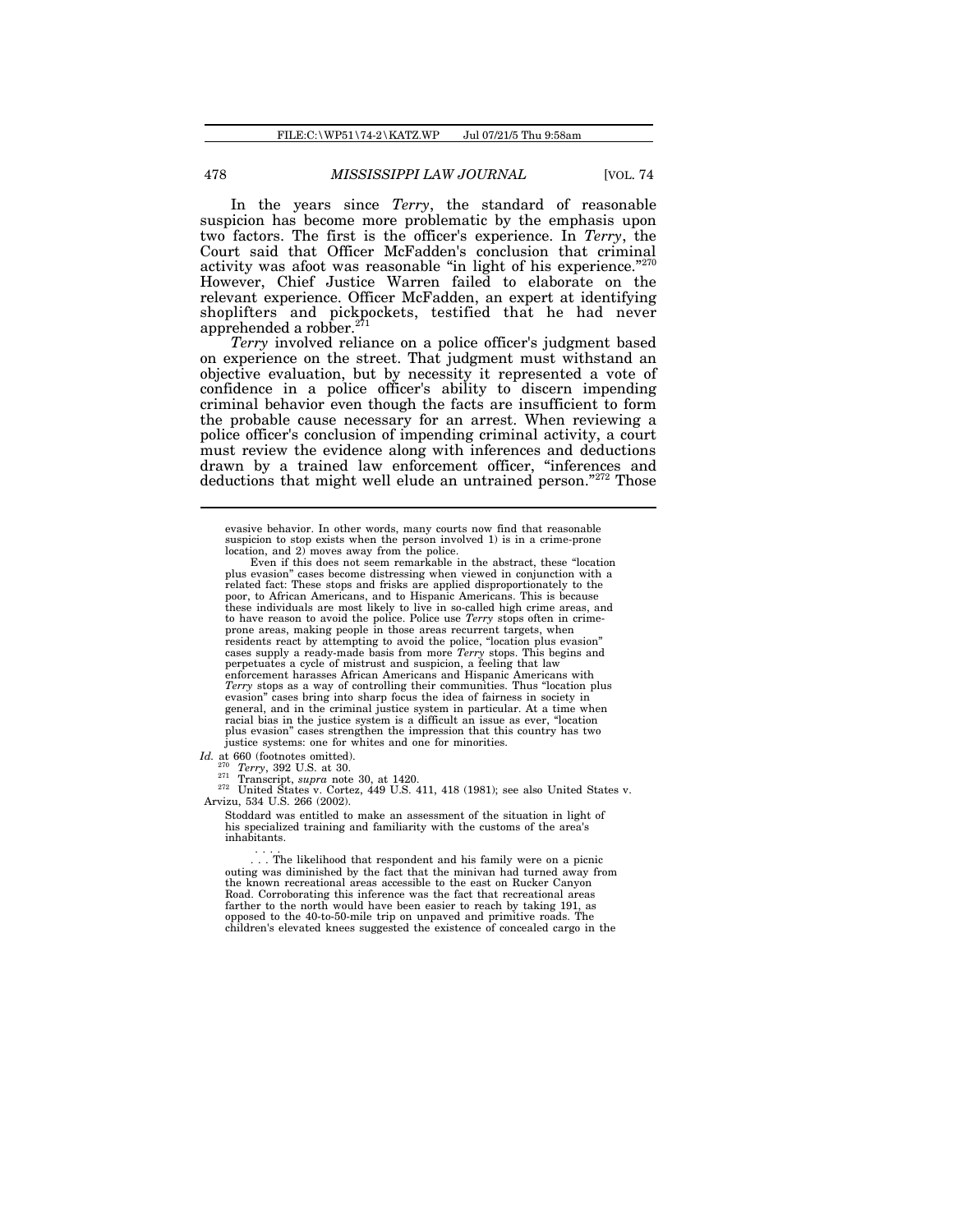facts and circumstances, along with the inferences and deductions "understood by those versed in the field of law enforcement . . . must raise a suspicion that the particular individual being stopped is engaged in wrongdoing."<sup>273</sup> The Supreme Court added in *United States v. Arvizu*, that "[t]his process allows officers to draw on their own experience and specialized training to make inferences from and deductions about the cumulative information available to them that `might well elude an untrained person."<sup>274</sup> Giving weight to a law enforcement officer's assessment of an ongoing street situation is a fair tool to incorporate into the determination of the reasonableness of the decision to stop and question a suspect. However, it must not become a substitute for a court's independent evaluation of the reasonableness of the officer's decision and should not serve as a basis for rubber stamping the officer's conclusion.<sup>275</sup> When it serves as a rubber stamp for the officer's conclusions, it vests unlimited discretion in the officer on the street, discretion which the Court has sought to limit in other Fourth Amendment contexts.

The second problematic factor is the weight given to the locale where the stop takes place. The Supreme Court has made it clear that the neighborhood where a suspect is found is not enough, alone, to justify an investigatory stop.<sup>276</sup> In *Brown v.*

passenger compartment. Finally, for the reasons we have given, Stoddard's assessment of respondent's reactions upon seeing him and the children's mechanical-like waving, which continued for a full four to five minutes were entitled to some weight.

*Arvizu*, 534 U.S. at 276-77. <sup>273</sup> United States v. Cortez, 449 U.S. 411, 418 (1981). *But see* Toledo v. Penn, 109 Ohio Misc. 2d 1, 5 (Mun. Ct. 2000) ("Activity that merely piques the curiosity of a police officer will not suffice.").

<sup>274</sup> *Arvizu*, 534 U.S. at 273.

<sup>275</sup> *See* Harris, *supra* note 29.

[T]he Court's recent *Terry* cases show what *Terry* only hinted at: The reasonable suspicion standard does not require much evidence to allow an officer to make a Fourth Amendment seizure. Further, the answer to the question "How much is enough?" has shifted, slowly but inexorably, to the point that a few innocent activities grouped together, *or even no suspicious activities at all*, can be enough. The Court wants police judgment in these matters respected; deference is the rule. The police are to be given wide latitude to operate as they see fit.

*Id.* at 669.

Subsequent courts have been as inconsistent as the Supreme Court on this issue. See, e.g., United States v. Burton, 334 F.3d 514 (6th Cir. 2003), cert. denied, 540 U.S. 1135 (2004). An officer received a tip that two black men were selling drugs. *Burton*, 334 F.3d at 515. He saw two black men vehicle for being illegally parked, and questioned the men about narcotics. *Id.* The court held that "where, as here, the traffic stop took place on a street known to the police as a high-crime area, we believe that asking a few questions about illegal activity to the driver of an automobile stopped for a traffic violation at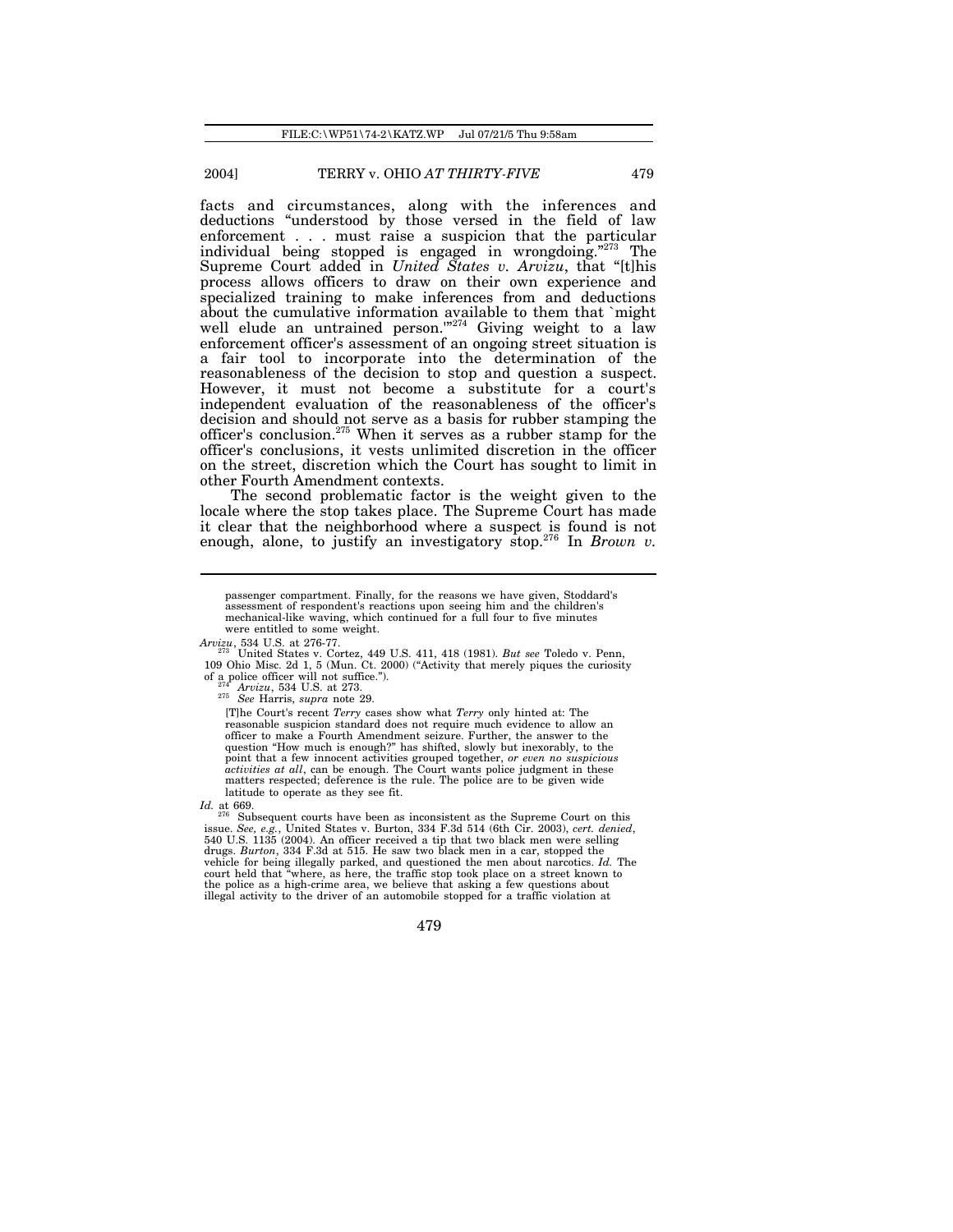*Texas*, the Court said that "[appellant's being] in a neighborhood frequented by drug users, standing alone, is not a basis for concluding that appellant himself was engaged in criminal  $\text{conduct."}^{27}$ 

Nonetheless, the Supreme Court has used locale as an appropriate element in the *Terry* equation, and in one of the earliest stop and frisk cases, *Adams v. Williams*, it appeared to be the critical component.<sup>278</sup> In *Illinois v. Wardlow*, Chief Justice Rehnquist wrote that "[a]n individual's presence" in a high crime area "standing alone, is not enough to support a reasonable, particularized suspicion that the person is committing a crime<sup>\*</sup> but immediately undermined that statement:

But officers are not required to ignore the relevant characteristics of a location in determining whether the circumstances are sufficiently suspicious to warrant further investigation. Accordingly, we have previously noted the fact that the stop occurred in a "high crime area" among the relevant contextual considerations in a *Terry* analysis.<sup>279</sup>

And the Supreme Court in *Maryland v. Buie*, while indicating that "[e]ven in high crime areas where the possibility that any given individual is armed is significant, *Terry* requires reasonable, individualized suspicion before a frisk for weapons can be conducted[,]"<sup>280</sup> did indicate the importance of such a locale in the reasonable suspicion analysis.<sup>281</sup> The clear message is that in "high crime" or "high drug activity" areas, i.e. the inner city, the possibility of criminal activity is so substantial as to make everyone in the area subject to police inquiry.

Consequently, lower courts give enormous weight to this collateral factor, often requiring little more than some other innocuous bits of information to fulfill the reasonable suspicion requirement justifying a stop. Thus, "high crime area" becomes a centerpiece of the *Terry* analysis, serving almost as a talismanic signal justifying investigative stops. Location in America, in this context, is a proxy for race or ethnicity.<sup>282</sup> By sanctioning

[M]any minorities [believe] that field interrogations are conducted "indiscriminately" and "in an abusive . . . manner" and label[] this phenomenon a "principal problem" causing "friction" between minorities

<sup>11:30</sup> p.m. is not unreasonable." *Id.* at 519. *But see* United States v. Lawson, No.<br>92-3214, 1994 WL 9944 (D.C. Cir. Jan. 3, 1994). Police officers surrounded a man<br>in a wheelchair based on an anonymous tip and the fact high crime neighborhood. *Id.* at \*1. The court found "these two factors alone insufficient to justify the stop." *Id.* at \*10.<br>
<sup>277</sup> Brown v. Texas, 443 U.S. 47, 52 (1979).<br>
<sup>278</sup> Adams v. Williams, 407 U.S. 143 (1972).<br>
<sup>279</sup> Illinois v. Wardlow, 528 U.S. 119, 124 (2000). (citations omitted).

<sup>280</sup> Maryland v. Buie, 494 U.S. 325, 334 n.2 (1990). <sup>281</sup> *Buie*, 494 U.S. at 334.

<sup>282</sup> *See Wardlow*, 528 U.S. at 132 nn.7-8.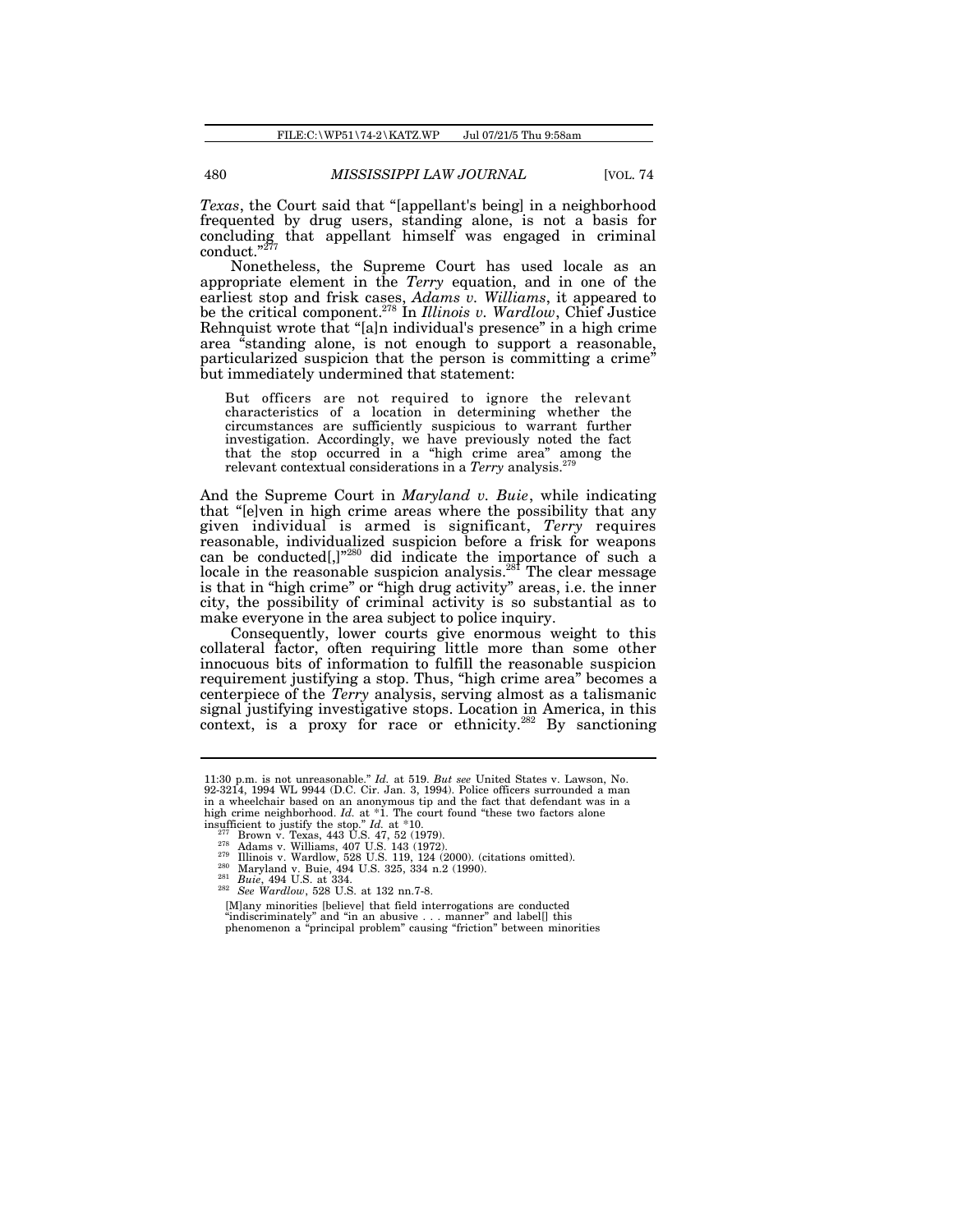investigative stops on little more than the area in which the stop takes place, the phrase "high crime area" has the effect of criminalizing race. It is as though a black man standing on a street corner or sitting in a legally parked car has become the equivalent to "driving while black" for motorists.<sup>283</sup>

One of the best illustrations of both points, substituting a police officer's expertise for an objective evaluation and substituting locale for facts, is an Ohio case, *State v. Bobo*, 284 where three officers from the Cleveland Police Department Narcotics Unit, "in an unmarked police car, were investigating an area of the city known for heavy drug activity."<sup>285</sup> The officers "noticed a car with two occupants legally parked on the street near an open field."<sup>286</sup> The officers circled the block and returned to the parked vehicle where, now, only one occupant of the car was visible.<sup>287</sup> One of the officers testified that Marvin Bobo popped up on the passenger's side of the front seat, looked at the police officers, and then disappeared once again "as if to hide something under the front seat."<sup>288</sup> The officers approached Bobo's vehicle on foot, asked him to step out, and conducted a search.<sup>289</sup> The officers found a weapon under the front seat.<sup>290</sup> Bobo was arrested and charged with two weapons offenses.<sup>291</sup> No

and the police. . . . .

Many stops never lead to an arrest, which further exacerbates the perceptions of discrimination felt by racial minorities and people living in high crime areas.

*Id.* at 132-33 nn.7-8 (Stevens, J., dissenting) (citations omitted); *cf.* Florida v. Bostick, 501 U.S. 429, 442 n.1 (1991) (Marshall, J., dissenting) (stating that stops are not random and that race is a factor in determining who is stopped); United States v. Sokolow, 490 U.S. 1 (1989).

By requiring reasonable suspicion as a prerequisite to such seizures, the Fourth Amendment protects innocent persons from being subjected to "overbearing or harassing" police conduct carried out solely on the basis of imprecise stereotypes of what criminals look like, or on the basis of irrelevant personal characteristics such as race.

*Sokolow*, 490 U.S. at 12 (Marshall, J., dissenting) (citations omitted). <sup>283</sup> State v. Ward, 610 N.E.2d 579, 582 (Ohio Ct. App. 1992) (Harper J., dissenting) ("The majority of this court today, as has been the recent trend in this court, is actually holding that, as a matter of law, those unfortunate black, Hispanic and poor white citizens who by virtue of their economic and social status live in so-called `high crime areas' are suspects.") (citations omitted). <sup>284</sup> 524 N.E.2d 489 (Ohio 1988).

<sup>285</sup> *Bobo*, 524 N.E.2d at 490.

<sup>286</sup> *Id.* <sup>287</sup> *Id.*

 $\frac{288}{289}$   $\frac{1}{d}$ 

<sup>289</sup> *Id.* <sup>290</sup> *Id.*

<sup>291</sup> *Id.*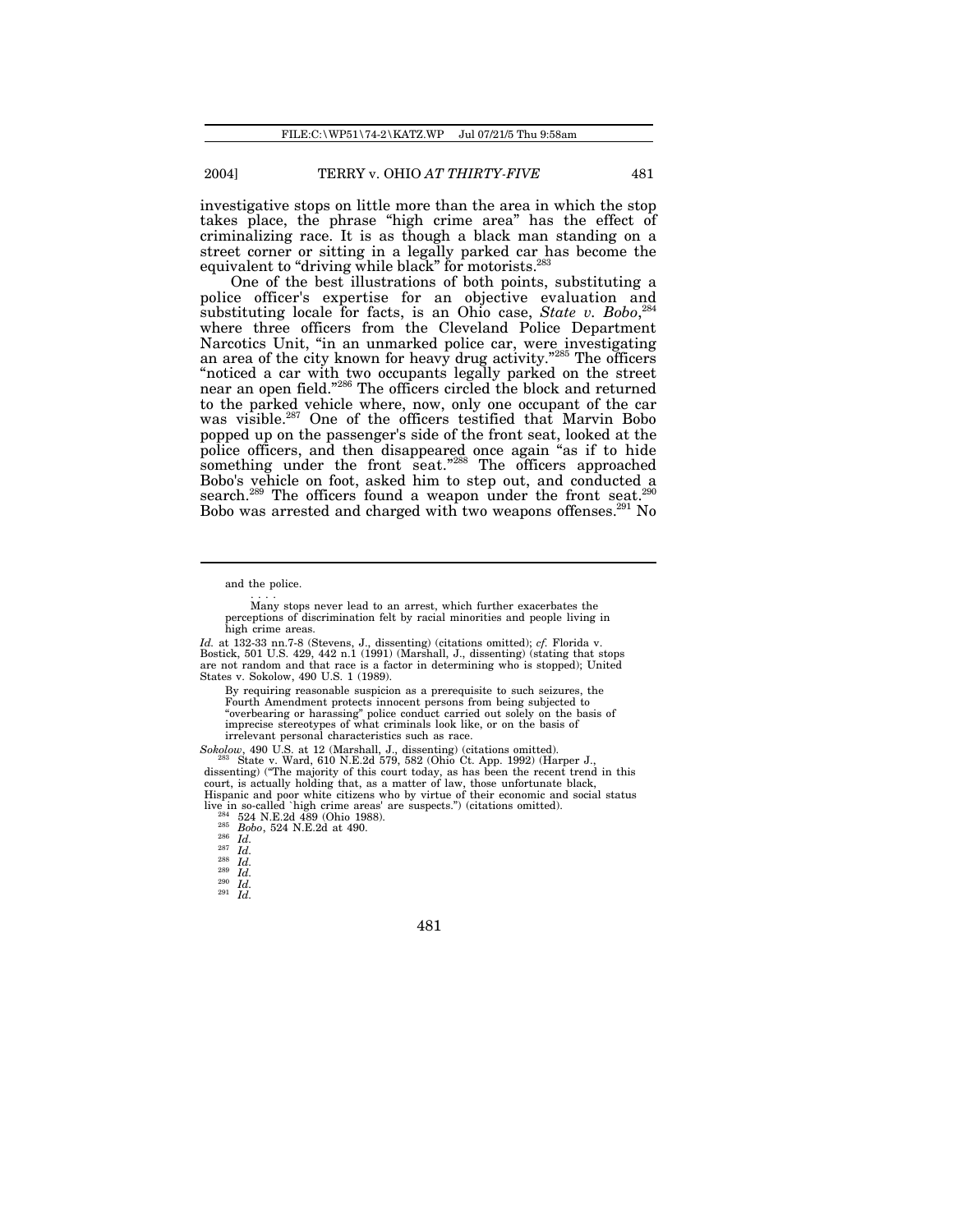drugs were found on Bobo, his companion, or in the car.<sup>292</sup> Bobo's motion to suppress the gun and the police officers' testimony about the gun was denied by the trial court, which then found the defendant guilty.<sup>293</sup> The court of appeals reversed the conviction on the ground that the investigative stop was illegal because "there were not articulable facts to justify the officers' reasonable suspicion that . . . [Bobo] was engaged in criminal activity.'"<sup>294</sup>

The Ohio Supreme Court disagreed and reversed the appellate court, finding that the stop was reasonable.<sup>295</sup> The court's conclusion in *Bobo* rested on four factors: 1) "the area in which Bobo was parked was an area noted for the number of drug transactions which occurred there"; 2) "the stop was made at approximately 11:20 p.m."; 3) "the circumstances surrounding the stop must `be viewed through the eyes of a reasonable and cautious police officer on the scene, guided by his experience and training'"; and 4) "the officers' observation of Bobo popping up and then ducking down or leaning forward."<sup>296</sup> It is instructive to note that the state argued that the arresting officer's twenty years of experience "and numerous years in the surveillance of drug and weapon activity" should weigh heavily in the assessment of the facts.<sup>297</sup> After all, we are told that the officer knew how drug transactions went down and knew how to assess a suspect's "gesture . . . in ducking under his seat."<sup>298</sup> Notice was not taken that the usual drug transaction is quick; the buyer and seller do not linger.<sup>299</sup> The officers did not see any other persons walking up to the car.<sup>300</sup> Moreover, the officers were not in a police car. Persons parked in a high drug area who see a vehicle with three men observing their parked car coming around the block again and stopping behind the parked car might well be frightened and prompted to move around perhaps in preparation for pulling away from the curb if they feel further threatened.

*Bobo* is indicative of how stops in the inner city are viewed by reviewing courts. The critical factors cited by the court were the area where Bobo was parked, the time of day, and the experience of the officers; everything else was terribly ambiguous. Arguably, area and time of day are not meant to be the foundation upon which a stop is made. Yet *Bobo* stands for the proposition that every person coming and going at night on

 $\frac{^{292}}{^{293}}$  *Id.* <sup>293</sup> *Id.* <sup>294</sup> *Id.*  $\begin{array}{c} \text{294} \ \text{295} \ \text{10.} \ \text{296} \ \text{10.} \ \text{296} \ \text{10.} \ \text{11.} \end{array}$  $\frac{296}{297}$  *Id.* at 491-92. <sup>297</sup> *Id.* at 491. <sup>298</sup> *Id.* at 490. <sup>299</sup> *Id.* <sup>300</sup> *Id.*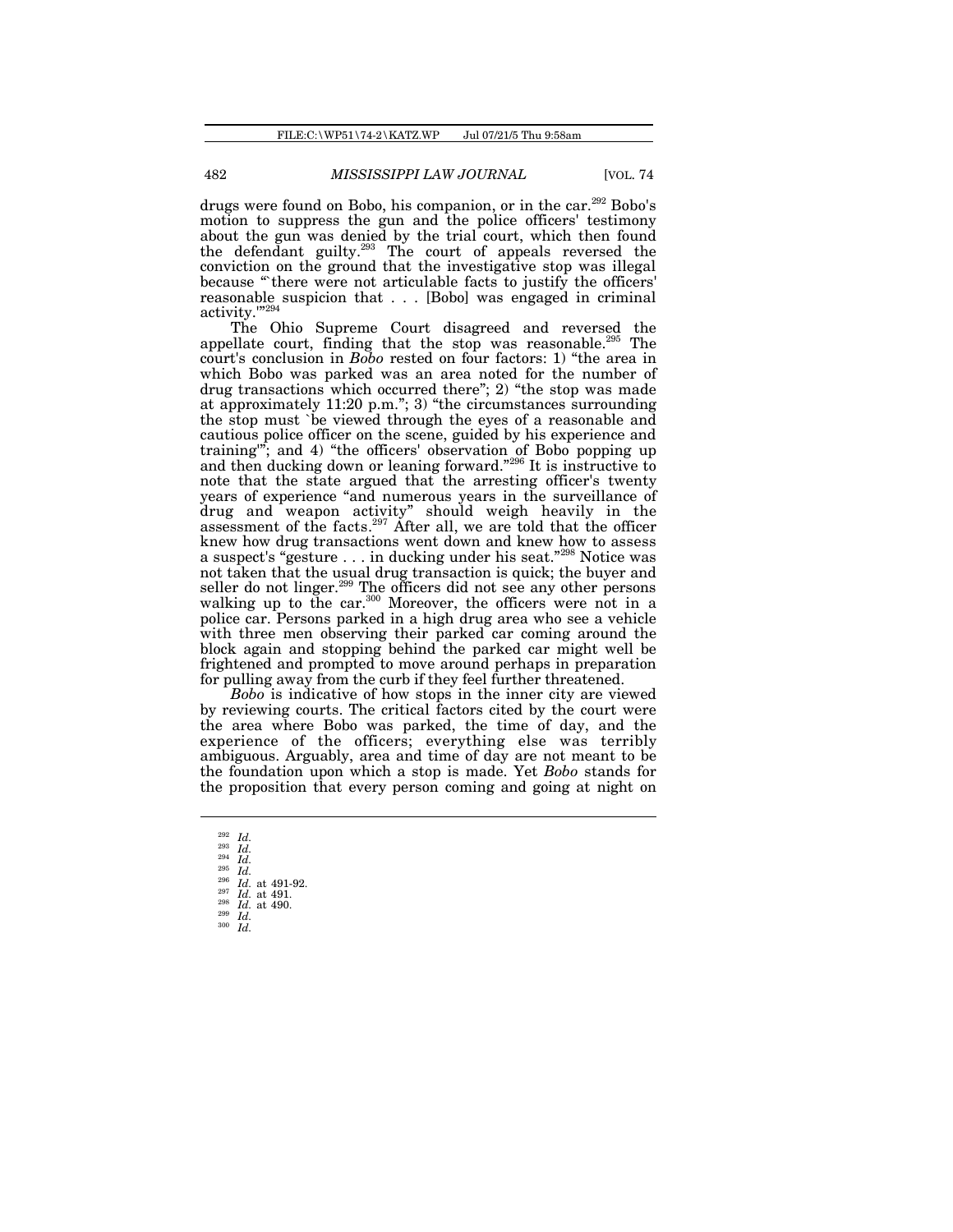an urban street in a "high crime" or "high drug activity" locale is subject to being stopped, questioned, and possibly searched.<sup>301</sup> Although *Terry* held that an officer's experience requires her to draw inferences from facts, not to draw conclusions from nothing, in *Bobo* it was merely a ubiquitous claim of furtive gestures that sealed the case.<sup>302</sup> Such outcomes could not have

<sup>301</sup> *See, e.g.,* United States v. Edmonds, 240 F.3d 55 (D.C. Cir. 2001). An officer with 14 years of experience working in the neighborhood approached a defendant because his car was parked in a school zone. *Edmonds*, 240 F.3d at 57. His suspicion was based on location since the area was notorious for drug activity. *Id.* He approached the defendant, asked him for identification and to step out of the car. *Id.* The defendant fled the scene. *Id.* The court held that defendant was seized when the officer asked him for identification, but held that the seizure was reasonable based on the officer's experience and location of the defendant's vehicle.<br>Id. at 64. But see Commonwealth v. Bacon, 411 N.E.2d 772 (Mass. 1980). The<br>officers stopped two young men driving a Cadillac at 4:10 A. a relatively expensive (but four year old) motor vehicle at 4:10 A.M. on a Saturday morning on Washington Street in Boston does not alone warrant a reasonable suspicion of criminal activity that would justify a police investigatory stop." *Id.* at 775 (footnotes omitted). The court went on to say that while concealing one's face may be a factor as to the reasonableness of a stop in some cases, it did not give

- "A. Yes.
- "Q. You don't know what his hands did, do you? "A. It looked like he was putting something underneath the seat.
- "Q. Were you able to see his hands?
- 
- "A. No. "Q. So you don't know if he made a hand movement or not, do you?
- "A. I don't know what he did. It looked like he was putting something

under his seat. "Q. You don't know that, do you? "A. I was suspicious of it.

- 
- "Q. The best you could tell, all he could have been doing is bending down

and his hand not go below the seat?

"A. It is possible. "Q. You don't know if his hand was even outstretched, do you?

"A. It looked like he was bending down.

- "Q. You don't know if his hand was outstretched, do you? "A. How do you mean outstretched? "Q. In this fashion, in front of him?
- 
- 
- 
- "A. I couldn't see his hands. "Q. Could you see his arms? "A. I saw the back part of his body.
- 
- "Q. Could you see his arm? "A. No."

*Id.*

the officer's reasonable suspicion in this case. *Id.* <sup>302</sup> *See* State v. Bobo, 524 N.E.2d 489, 495 n.2 (Ohio 1988) (Wright, J., dissenting).

The following exchange took place between defense counsel and [Officer] Mandzak:

<sup>&</sup>quot;Q. So that the best you can say is that you saw someone bend down; am I correct?

<sup>&</sup>quot;A. At what point? "Q. Wouldn't you say you saw him make this motion?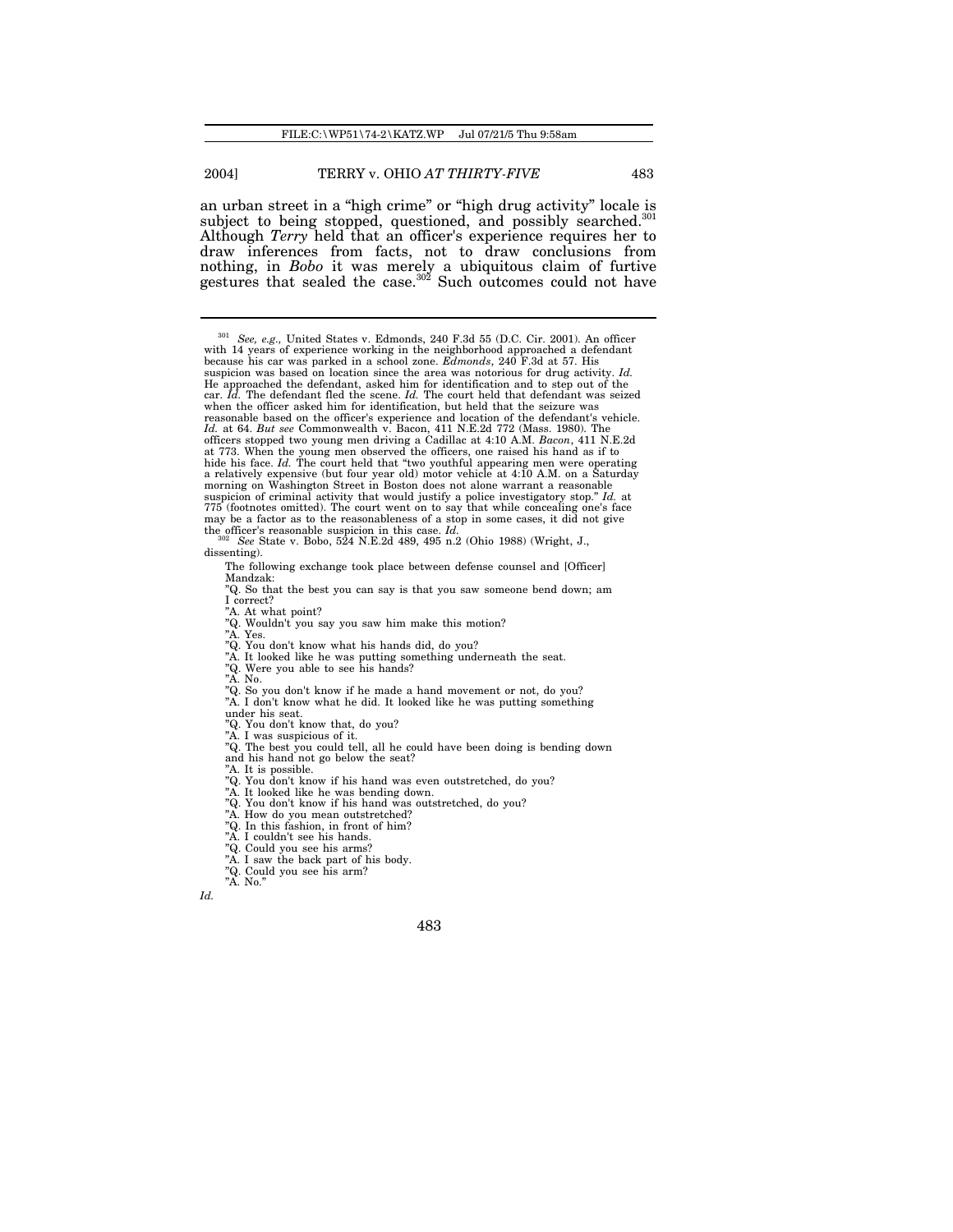been the intent of the Court in *Terry*, but have become reality. There was no drug deal in Bobo's car that night. The person parked in the car with Bobo was a woman, and "[t]he facts in parked in the car with boxy with a romantic tryst, not a drug<br>this case indicate that, if anything, a romantic tryst, not a drug deal or any other illegal activity, was occurring in the car."<sup>30</sup> While these facts resulted in imprisonment of a guilty man in Bobo, similarly weak facts are responsible for the constant seizures of countless innocent citizens whose only "crime" is being poor, a minority, or in a high crime neighborhood. This deplorable repercussion stems from the striking failures of *Terry* and its progeny.

### **CONCLUSION**

The *Terry* Court said that while expanding police power by recognizing investigative stops on less than probable cause, it intended to harness that power and bring it under the reasonableness command of the Fourth Amendment. The effect, however, has been the expansion of police authority that has yet to be tempered by the Fourth Amendment, especially in urban locations where the courts tend to focus more on the location than on the particular facts of the case. After more than thirtyfive years of experience with the *Terry* rules, it is time to reintroduce the Fourth Amendment on to the streets of America and into the relationships that law enforcement officers have with people on the streets and in other venues.<sup>304</sup>

*Camara* and *Terry* constituted innovative departures from a fourth amendment mentality that had restricted the amendment's coverage in the name of maintaining the warrant clause's rigorous protections. In this sense the Court's willingness in *Camara* and *Terry* to face the unique fourth amendment problems posed by government activities like housing inspections and stop and frisks is admirable. Two decades later, however it has become evident that those decisions came at a price. The combined effect of *Camara* and *Terry* is the major reason the Court has failed to meet the first challenge of defining a rational relationship between the warrant and reasonableness clauses that fulfills the amendment's purposes. . . . .

<sup>303</sup> *Bobo*, 524 N.E.2d at 494-95 (Wright, J., dissenting); *see id.* at 495 n.3 ("The female occupant testified that she and appellee went out to dinner and then they parked on the street. It appears they were parked for more than an hour before the police arrived. In addition, [Officer] Mandzak testified that when he looked into the car, `she [the female occupant] was fastening her clothing.'"). <sup>304</sup> The fact that the Amendment was designed as a limit on governmental

powers is a reality that has been lost on the Court. *Compare* Tracey Maclin, *The Central Meaning of the Fourth Amendment*, 35 WM. & MARY L. REV. 197, 201 (1993) (arguing that the present Supreme Court "has ignored or distorted the history of the Fourth Amendment" and that "the central meaning of the Fourth Amendment is distrust of police power and discretion") (footnotes omitted) *with* Sundby, *supra* note 112.

<sup>.</sup> The Court in *Camara* and *Terry* embraced the reasonableness balancing test in a manner that conceptually weakened probable cause and failed to provide any long-term guidance or limits for the future role of reasonableness.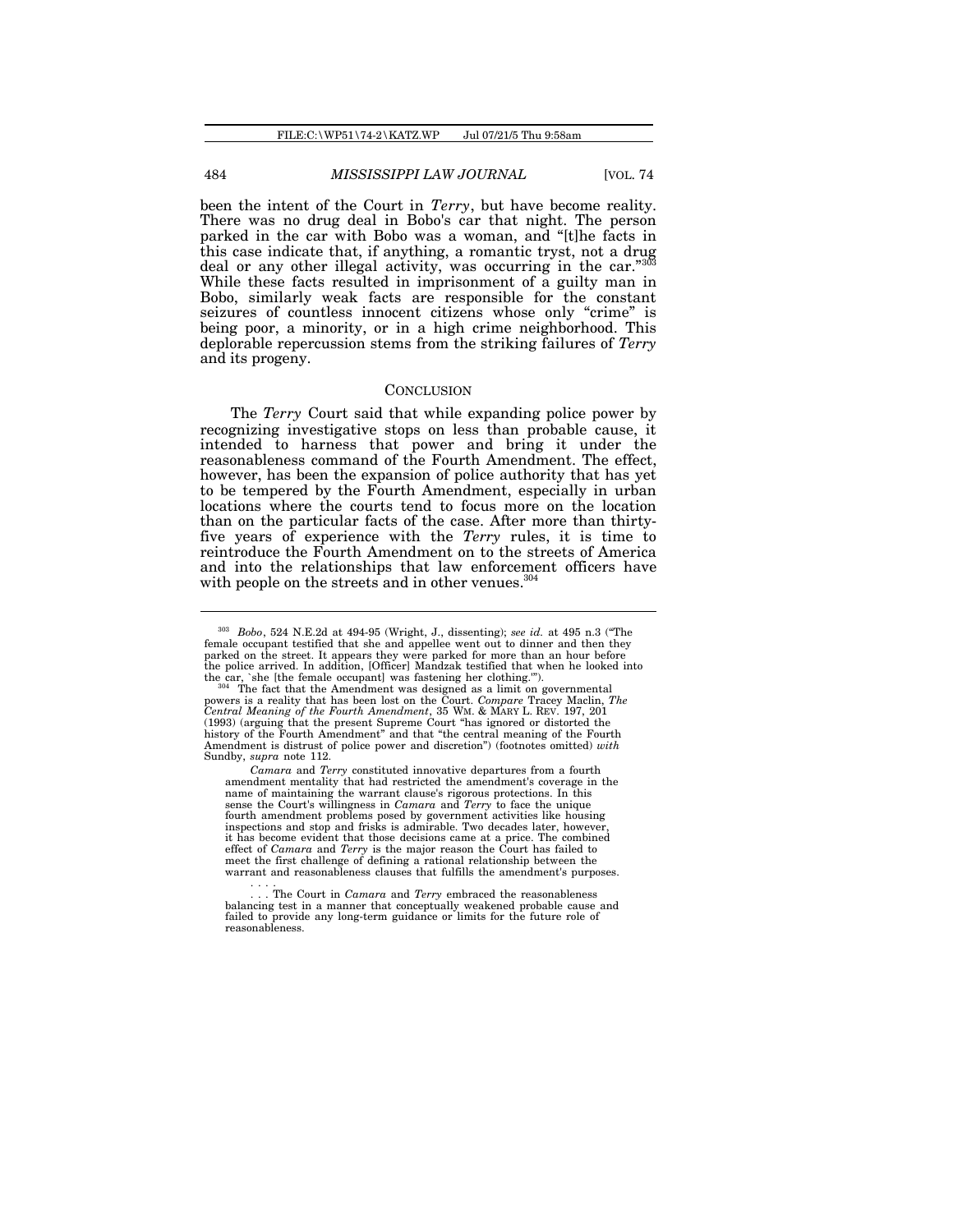There is a need to redefine the Fourth Amendment term "seizure" by assuming that a person has been seized by a law enforcement officer if the officer does not inform the subject at the initiation of the encounter that the subject is free to disregard the request/command. This approach involves abandoning the fiction that the reasonable person when confronted by a police officer feels free to walk away or refuse to cooperate. People do not believe they can simply disregard a police request. That belief is the natural result of the manner in which an officer's request is communicated, often cloaked in the form of a command. There is only one way to assure that the reasonable person would feel free to disregard the request/command and that is to have the officer inform the subject of the choice.<sup>305</sup> Although the United States Supreme

But it is also worth noting that *Terry* takes the law of search and seizure as it applied to street encounters some distance back in the direction of pre-*Mapp* law, to the time that police officers ruled the streets on simple gut instinct that told them whether a person was "dirty." *Mapp* meant officers could no longer ignore the Fourth Amendment because of the newly-imposed requirement of probable cause, *Terry* returned a significant portion of discretion to the police, increasing their power to interfere with a citizen's "right of locomotion" and to conduct<br>searches. To be sure, *Terry* required that police have an articulable reason<br>for their conduct, rather than having total discretion. But the conclus inescapable that in *Terry* the police won back a significant part of the power they needed to conduct business according to pre-*Mapp* standards.

*Id.* at 985 (footnotes omitted).

<sup>305</sup> *Compare* Butterfloss, *supra* note 185, at 442 (proposing "that the *Mendenhall-Royer* standard, as presently interpreted, should be discarded because it is unworkable and fails to strike the appropriate balance between the liberty interests of the citizen and the interest of the state in combating crime. . . . The test should be replaced by a per se rule . . . ."), *with* Anderson, *supra* note 146,

[The only alternative way to fix the balance that has been tilted heavily in favor of the police] may be to resort to locally heightened and sanctioned police review. This will require citizens to carefully consider policies and approaches that may be used to monitor the actions of local police. The reliance on judicial controls has proven to be a mistake because such reliance is inefficient. That is not to say that sound jurisprudence that protects the rights of the accused is still not required, it simply cannot be relied on as the primary tool for enforcing police accountability.

*Id.* at 750; *and* Ronald J. Bacigal, *Putting the People Back into the Fourth Amendment*, 62 GEO. WASH. L. REV. 359 (1994).

Finally, in considering what the [Fourth] amendment ought to mean, we must afford legislators and administrators an opportunity to play their role in Fourth Amendment decision making. Historically, legislators and administrators have been minor players in search-and-seizure jurisprudence, but they have the potential to be the greatest heroes of the Fourth Amendment's morality tale because they are best situated to protect the people by regulating and controlling law enforcement officials-the actors who most directly impact on citizens' Fourth Amendment

*Id.* at 398-99; *and* Scott E. Sundby*, "Everyman"'s Fourth Amendment: Privacy or Mutual Trust Between Government and Citizen*, 94 COLUM. L. REV. 1751 (1994), *with* Harris, *supra* note 81.